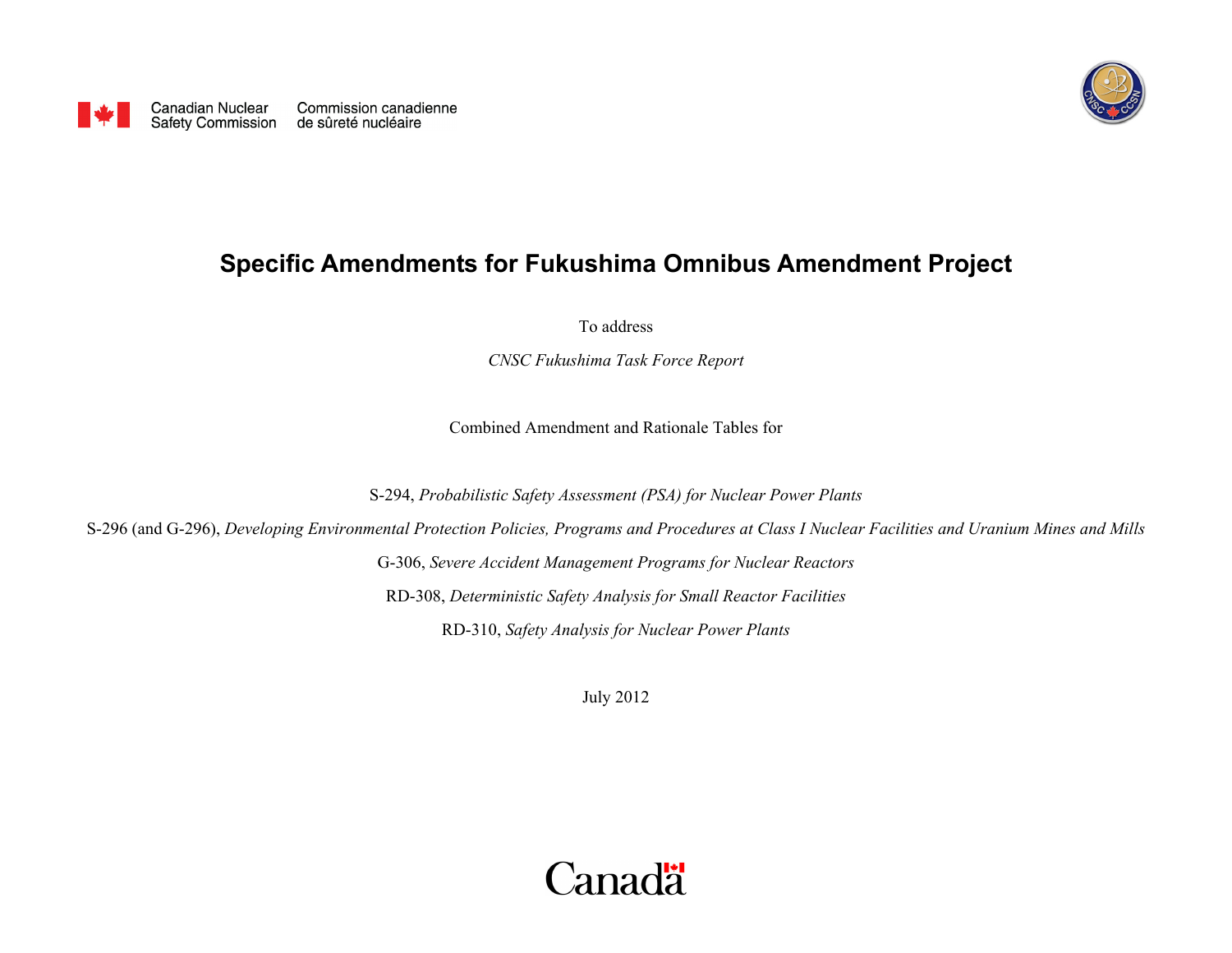#### **Preface**

<span id="page-1-0"></span>The CNSC regulatory document amendments proposed and discussed here were assembled under the mandate of the CNSC Fukushima Omnibus Amendment Project. These amendments address specific improvements and clarifications of regulatory requirements, as identified in the *CNSC Fukushima Task Force (FTF) Report* and the corresponding *CNSC Staff Action Plan on the CNSC Task Force Recommendations*.

The content of the tables in this document is intended to communicate the rationales for these focused changes to specific regulatory documents, and will be used to confirm the adequacy of these amendments. Following the consultation process, these amendments will be integrated into the existing regulatory documents for re-publication. The documents will be re-issued under the latest CNSC naming, numbering and nomenclature conventions.

Updated prefaces provide administrative history, links to the *CNSC Fukushima Task Force Report*, and explanations of the mandatory language used in CNSC regulatory and guidance documents.

References:

- 1. *CNSC Fukushima Task Force Report* (INFO-0824)
- 2. *CNSC Staff Action Plan on the CNSC Task Force Recommendations* (INFO-0828)

**Red text = new text provided to address the Fukushima Task Force recommendations**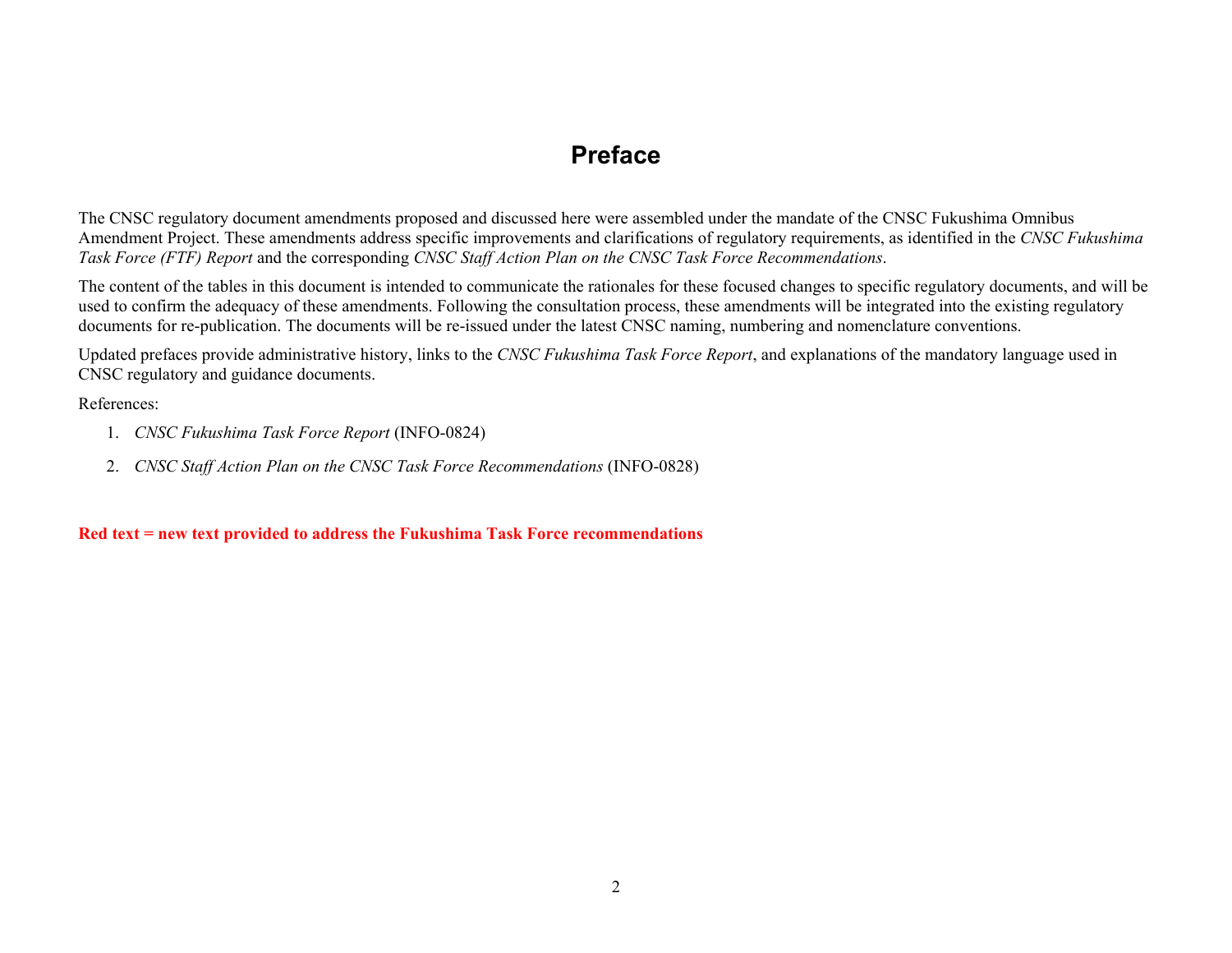## **Table of Contents**

<span id="page-2-0"></span>

| Part B: S-296 and G-296, Developing Environmental Protection Policies, Programs and Procedures at Class I Nuclear Facilities and Uranium Mines and<br><i>Mills</i> |  |
|--------------------------------------------------------------------------------------------------------------------------------------------------------------------|--|
|                                                                                                                                                                    |  |
|                                                                                                                                                                    |  |
|                                                                                                                                                                    |  |
|                                                                                                                                                                    |  |
|                                                                                                                                                                    |  |
|                                                                                                                                                                    |  |
|                                                                                                                                                                    |  |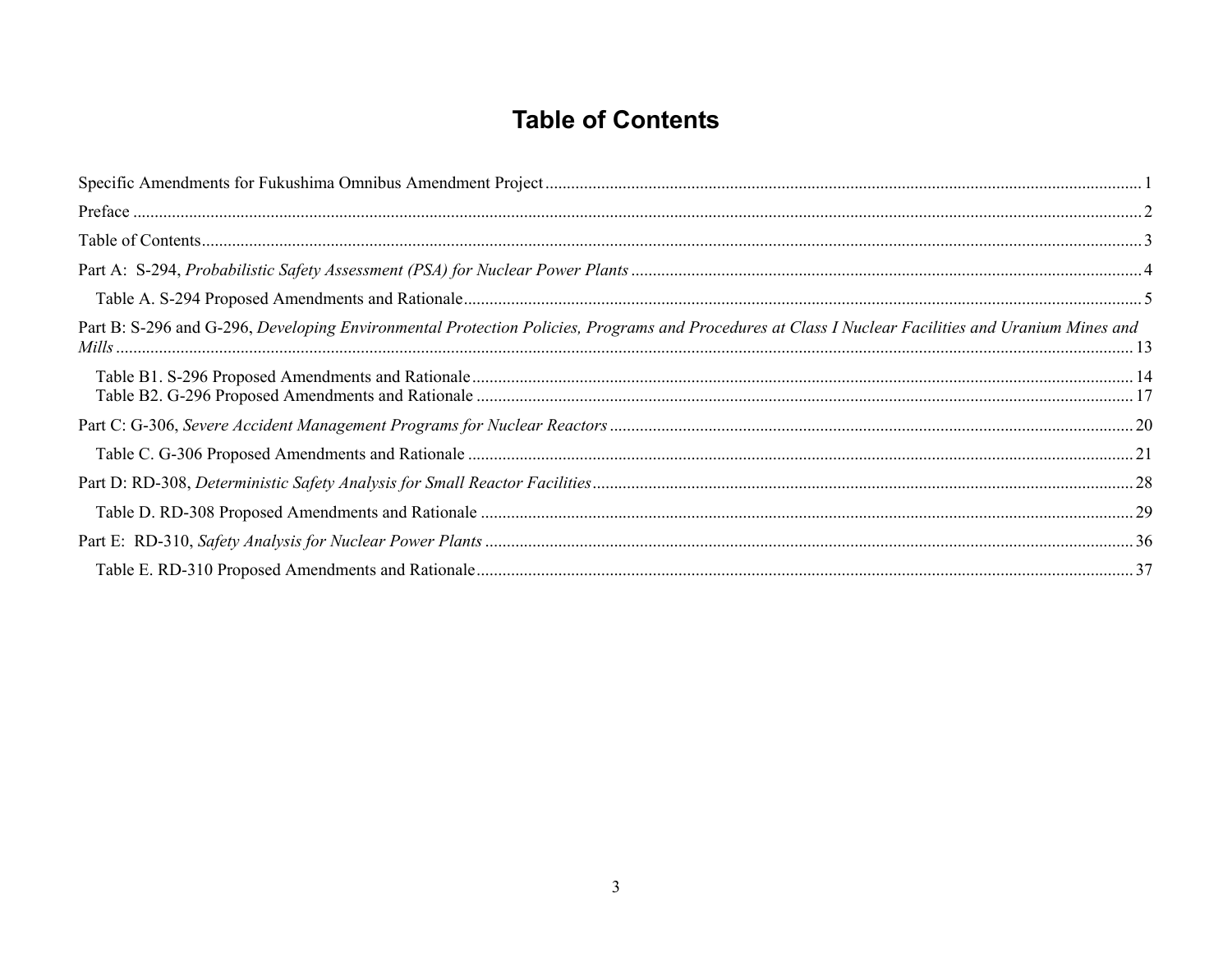### <span id="page-3-0"></span>**Part A: S-294,** *Probabilistic Safety Assessment (PSA) for Nuclear Power Plants*

S-294 sets out the requirements for performance of Probabilistic Safety Assessments (PSA) by licensees.

It was identified that S-294 needed to be revised at the earliest opportunity to provide additional requirements and guidance required for upcoming refurbishments and new build.

The updated criteria to address lessons learned from the Fukushima event include:

- A Level 1 and 2 PSA should be required to cover irradiated fuel bay events and multi-unit considerations, as well as plant-wide internal fires, internal floods, seismic events and other external events.
- $\blacksquare$  Some of the existing requirements should be made more specific. For example:
	- o The PSA methodology and computer codes are required to be accepted by CNSC staff and two IAEA procedures are mentioned for background. However, no purpose is provided for the acceptance, or the means by which it may be achieved.
	- oAlthough it is expected that the PSA methodology will verify that the safety goals in RD-337 are met, this is not stated (but should be).
	- o Although the PSA methodology is required to identify dominant contributors to risk, plant vulnerabilities and provide insights into the management of severe accidents it is not expressly stated (but should be).
	- o The means by which sensitivity and uncertainty analysis are to be performed should also be made clearer.

A new requirement is provided for advance CNSC consultation and/or acceptance of the expected uses of the PSA, since this will influence the methodology and codes.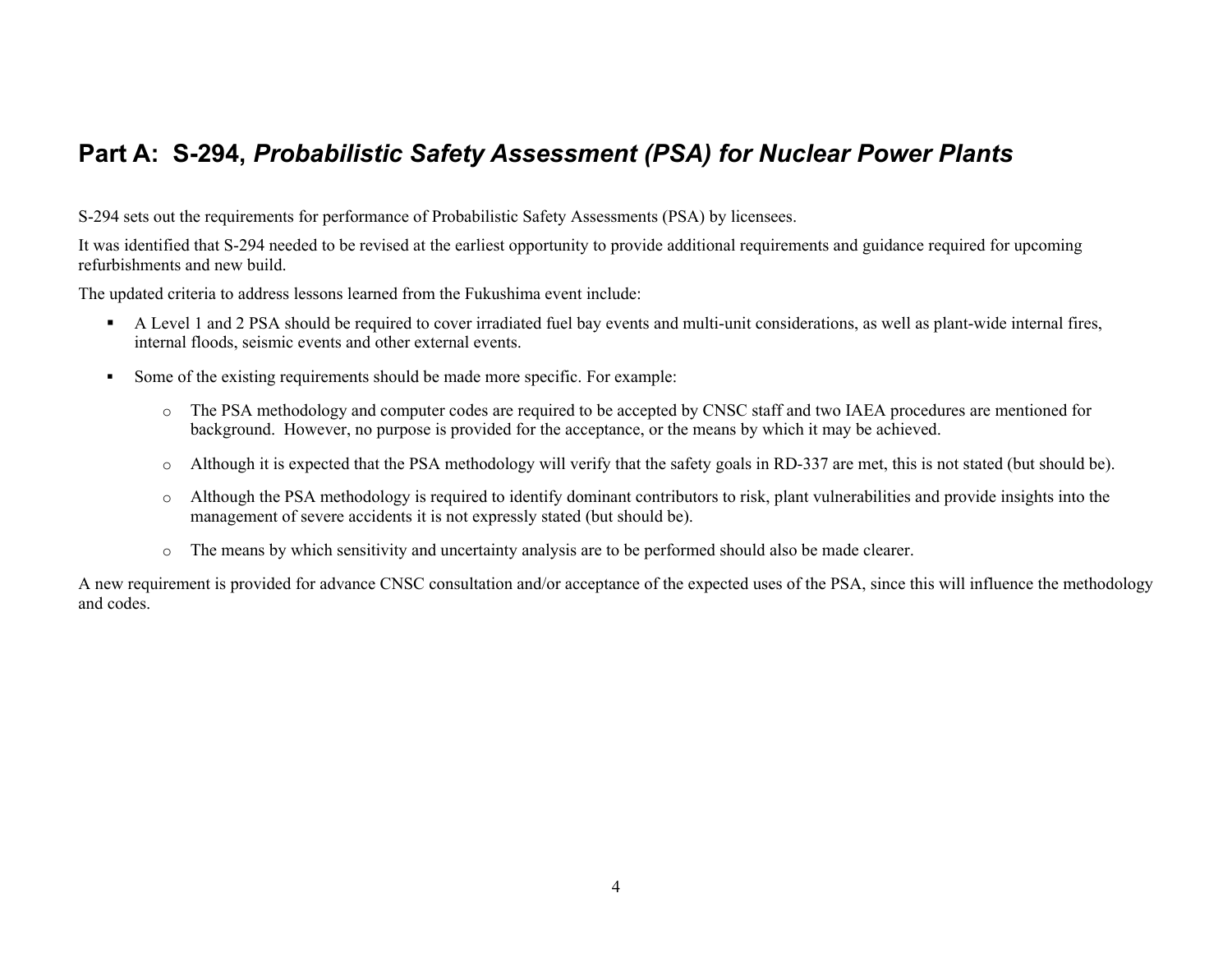<span id="page-4-0"></span>

| <b>Table A. S-294 Proposed Amendments and Rationale</b> |  |
|---------------------------------------------------------|--|
|---------------------------------------------------------|--|

| S-294                | <b>Current Text</b> | Proposed Changes                                                                                                                                                                                                                                                                                                                                                                                                                                                                                                                                                                                                                                                                                                                                                                                                                                     | Rationale                                                                                                                                                                                                                                                                                   |
|----------------------|---------------------|------------------------------------------------------------------------------------------------------------------------------------------------------------------------------------------------------------------------------------------------------------------------------------------------------------------------------------------------------------------------------------------------------------------------------------------------------------------------------------------------------------------------------------------------------------------------------------------------------------------------------------------------------------------------------------------------------------------------------------------------------------------------------------------------------------------------------------------------------|---------------------------------------------------------------------------------------------------------------------------------------------------------------------------------------------------------------------------------------------------------------------------------------------|
| Section #<br>Preface | <b>NA</b>           | <b>Preface</b><br>This regulatory document sets out the<br>requirements of the Canadian Nuclear Safety<br><b>Commission (CNSC) with respect to the</b><br>probabilistic safety assessment (PSA).<br>When published, this document will<br>amend/supersede S-294, Probabilistic Safety<br><b>Assessment (PSA) for Nuclear Power Plants.</b><br>This document has been amended to clarify<br>or add criteria reflecting lessons learned<br>from the Fukushima nuclear event of March<br>2011. The amendments were made to address<br>findings from INFO-0824, CNSC Fukushima<br>Task Force Report, as applicable to S-294.<br>This document may be used as part of the<br>licensing basis for a regulated facility or<br>activity, including when referenced in a licence,<br>either directly or indirectly (through licensee<br>reference documents). | To provide the administrative history of the<br>amended document, the legal basis, and an<br>explanation of the mandatory language in<br>regulatory and guidance documents. The<br>rationale for the amendment, as related to the<br>CNSC Fukushima Task Force Report, is also<br>provided. |
|                      |                     | The licensing basis sets the boundary conditions<br>for acceptable performance at a regulated<br>facility or activity, and thus establishes the basis<br>for the CNSC's compliance program in respect<br>of that regulated facility or activity.<br>The licensing basis for a regulated facility or<br>activity is a set of requirements and documents<br>comprising:                                                                                                                                                                                                                                                                                                                                                                                                                                                                                |                                                                                                                                                                                                                                                                                             |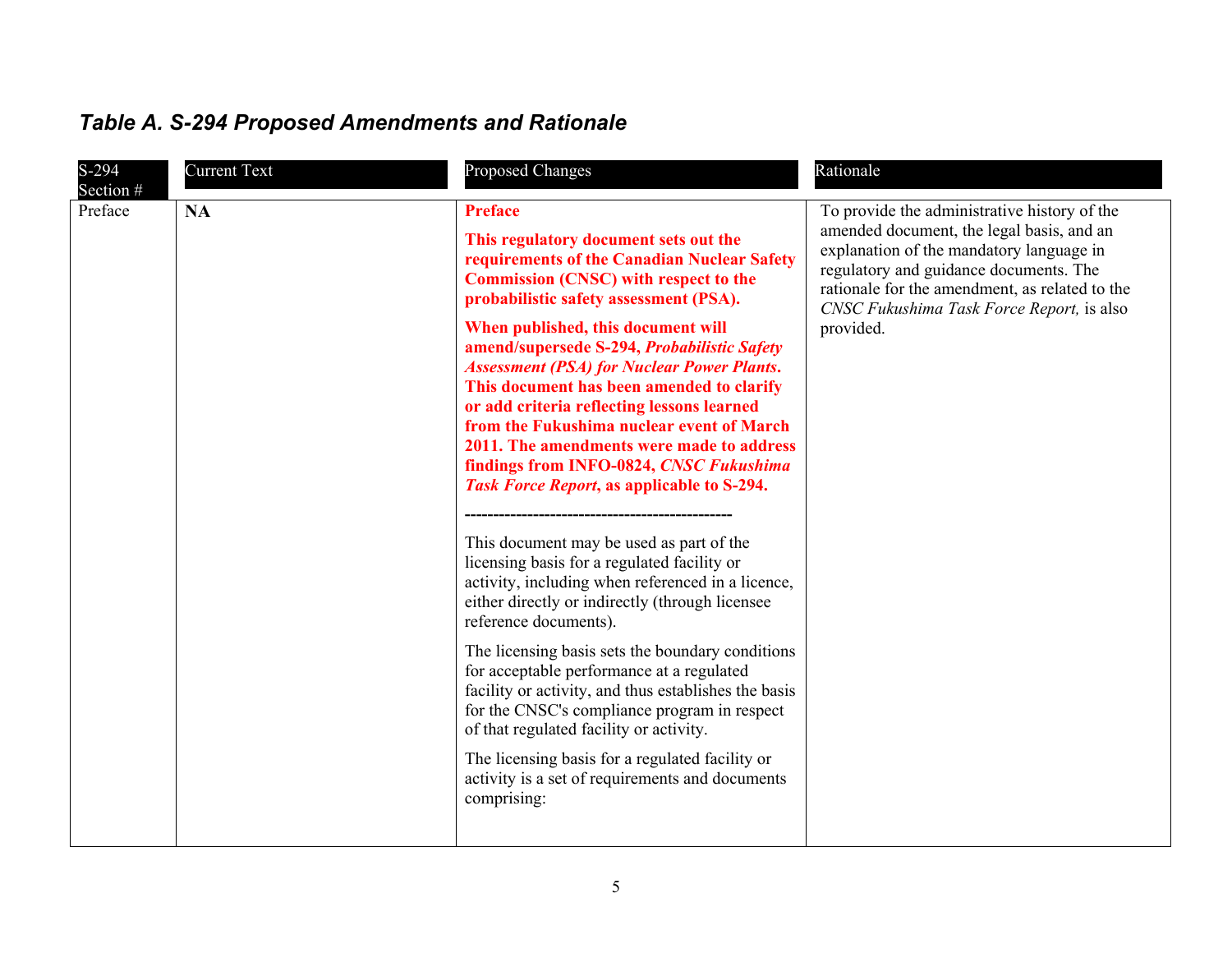| $S-294$<br>Section # | <b>Current Text</b>                                                                                                                                                                                                                               | <b>Proposed Changes</b>                                                                                                                                                                                                                                                                                                                                                                                                                                                           | Rationale                                                                       |
|----------------------|---------------------------------------------------------------------------------------------------------------------------------------------------------------------------------------------------------------------------------------------------|-----------------------------------------------------------------------------------------------------------------------------------------------------------------------------------------------------------------------------------------------------------------------------------------------------------------------------------------------------------------------------------------------------------------------------------------------------------------------------------|---------------------------------------------------------------------------------|
|                      |                                                                                                                                                                                                                                                   | (i) the regulatory requirements set out in the<br>applicable laws and regulations                                                                                                                                                                                                                                                                                                                                                                                                 |                                                                                 |
|                      |                                                                                                                                                                                                                                                   | (ii) the conditions and the safety and control<br>measures described in the facility's or activity's<br>licence, along with the documents directly<br>referenced in that licence                                                                                                                                                                                                                                                                                                  |                                                                                 |
|                      |                                                                                                                                                                                                                                                   | (iii) the safety and control measures described in<br>the licence application, and the documents<br>needed to support that licence application                                                                                                                                                                                                                                                                                                                                    |                                                                                 |
|                      |                                                                                                                                                                                                                                                   | In this document, "shall" is used to express a<br>requirement $-$ i.e., a provision that a licensee or<br>licence applicant is obliged to satisfy, in order to<br>comply with the requirements of this regulatory<br>document. "Should" is used to express<br>guidance, or that which is advised. "May" is<br>used to express an option, or that which is<br>permissible within the limits of this regulatory<br>document. "Can" is used to express possibility<br>or capability. |                                                                                 |
|                      |                                                                                                                                                                                                                                                   | Nothing contained in this document is to be<br>construed as relieving any licensee from any<br>other pertinent requirements. It is the licensee's<br>responsibility to identify and comply with all<br>applicable regulations and licence conditions.                                                                                                                                                                                                                             |                                                                                 |
| 1.                   | <b>Purpose</b><br>The purpose of this Regulatory<br>Standard, when incorporated into a<br>licence to construct or operate a<br>nuclear power plant (NPP) or other<br>legally enforceable instrument, is to<br>assure that the licensee conducts a | <b>Purpose</b><br>The purpose of this regulatory document,<br>when incorporated into a licence to construct or<br>operate a nuclear power plant (NPP) or other<br>legally enforceable instrument, is to assure that<br>the licensee conducts a "probabilistic safety<br>assessment (PSA)" in accordance with defined                                                                                                                                                              | The terminology has changed from regulatory<br>standard to regulatory document. |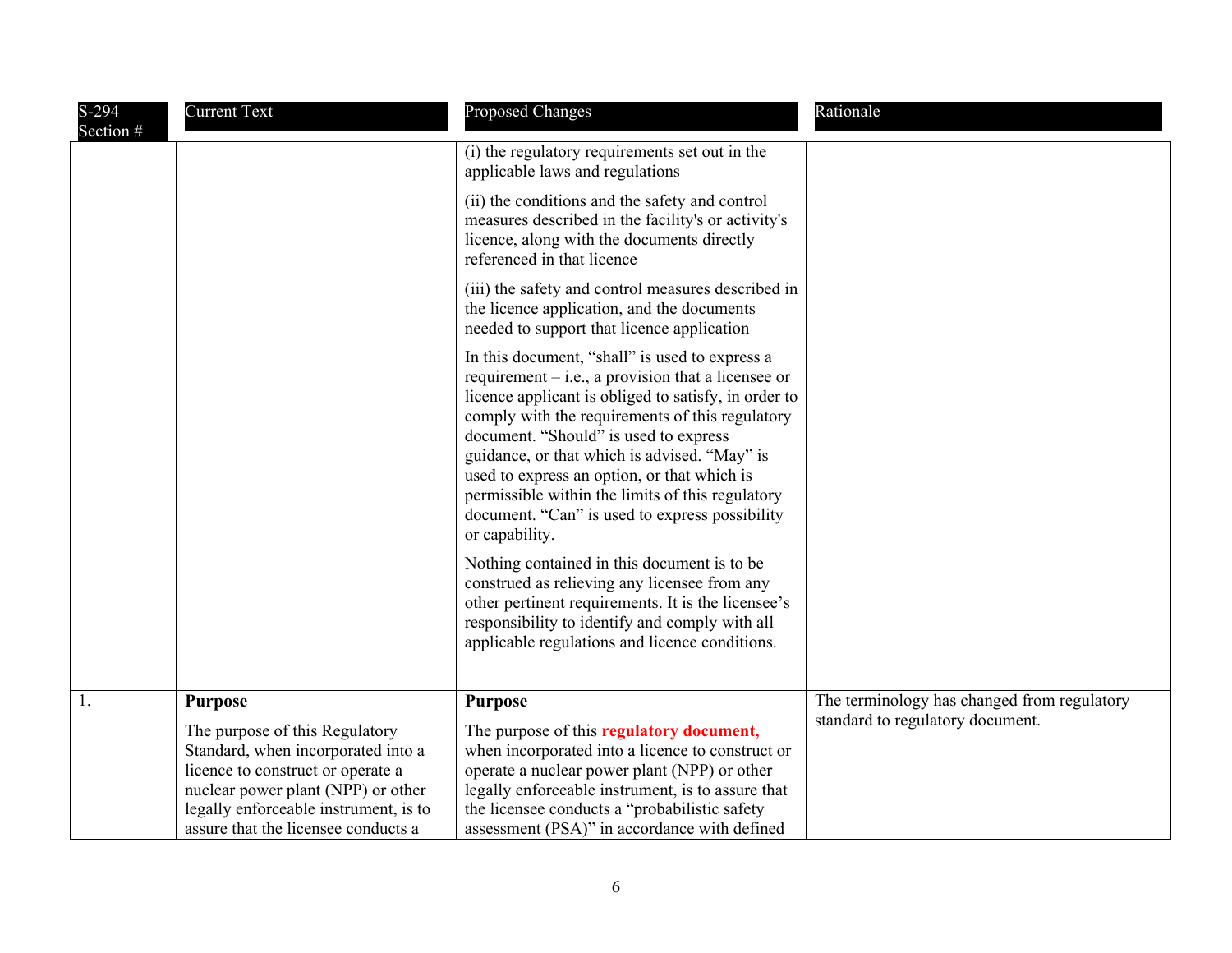| $S-294$<br>Section # | <b>Current Text</b>                                                                                                                                                                                                                             | <b>Proposed Changes</b>                                                                                                                                                                                                            | Rationale                                                                                                                                                            |
|----------------------|-------------------------------------------------------------------------------------------------------------------------------------------------------------------------------------------------------------------------------------------------|------------------------------------------------------------------------------------------------------------------------------------------------------------------------------------------------------------------------------------|----------------------------------------------------------------------------------------------------------------------------------------------------------------------|
|                      | "probabilistic safety assessment<br>(PSA)" in accordance with defined<br>requirements.                                                                                                                                                          | requirements.                                                                                                                                                                                                                      |                                                                                                                                                                      |
| 2.0                  | <b>Scope</b>                                                                                                                                                                                                                                    | <b>Scope</b>                                                                                                                                                                                                                       | The terminology has changed from regulatory                                                                                                                          |
|                      | This Regulatory Standard sets out the<br>requirements for the PSA that a<br>licensee who constructs or operates a<br>NPP shall conduct, when required by<br>the applicable licence or other legally<br>enforceable instrument.                  | This <b>regulatory document</b> sets out the<br>requirements for the PSA that a licensee who<br>constructs or operates a NPP shall conduct,<br>when required by the applicable licence or other<br>legally enforceable instrument. | standard to regulatory document.                                                                                                                                     |
| 4.0                  | <b>Background</b>                                                                                                                                                                                                                               | <b>Background</b>                                                                                                                                                                                                                  | The references in the original S-294 are outdated                                                                                                                    |
|                      | The following International Atomic<br>Energy Agency (IAEA) Safety Series<br>documents provide general guidance<br>for conducting quality PSAs:                                                                                                  | The following International Atomic Energy<br>Agency (IAEA) safety standards documents or<br>updated versions, provide general guidance for<br>conducting quality PSAs:                                                             | and superseded by new IAEA safety series.<br>There is also a need to specify IAEA and<br>international standards for the determination of<br>the quality of the PSA. |
|                      | I. IAEA Safety Series No. 50-P-4,<br><b>Procedures for Conducting</b><br>Probabilistic Safety Assessments of<br>Nuclear Power Plants (Level 1);<br>and                                                                                          | 1 IAEA safety standard SSG-3, Development<br>and Application of Level 1 Probabilistic Safety<br><b>Assessment for Nuclear Power Plants, and</b>                                                                                    | The updating of IAEA references will partly<br>address the following related to the FTF<br>recommendations:                                                          |
|                      |                                                                                                                                                                                                                                                 | 2. IAEA safety standard SSG-4, Development<br>and Application of Level 2 Probabilistic Safety                                                                                                                                      | The PSA methodology and computer codes are<br>required to be accepted by CNSC,                                                                                       |
|                      | 2. IAEA Safety Series No. 50-P-8,<br>Procedures for Conducting<br>Probabilistic Safety Assessments of<br>Nuclear Power Plants (Level 2),<br>Accident Progression,<br>Containment Analysis and<br><b>Estimation of Accident Source</b><br>Terms. | <b>Assessment for Nuclear Power Plants</b>                                                                                                                                                                                         | and two IAEA procedures are mentioned for<br>background. A purpose is provided for the<br>acceptance, and the means by which it may be<br>achieved.                  |
| 5.0                  | <b>PSA Requirements</b><br>The licensee shall carry out the                                                                                                                                                                                     | The licensee shall carry out the following<br>activities:                                                                                                                                                                          |                                                                                                                                                                      |
|                      | following activities:                                                                                                                                                                                                                           |                                                                                                                                                                                                                                    |                                                                                                                                                                      |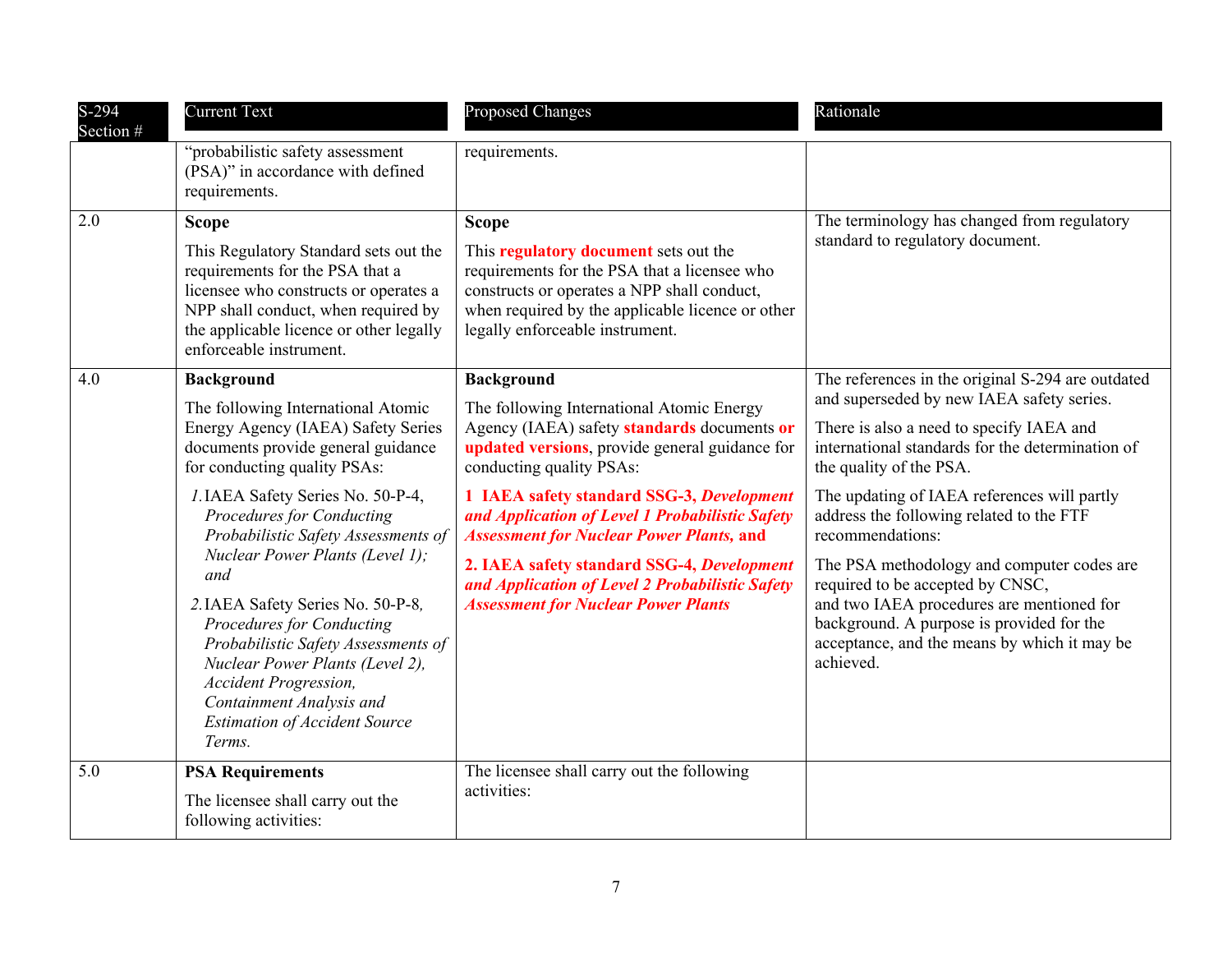| $S-294$          | <b>Current Text</b>                                                  | <b>Proposed Changes</b>                                                                                                                                                                                                                                                                                                                                                                                                                                                                                                                                                                                                   | Rationale                                                                                                                                                                                                                                                                                                                                                                                                                                                                                                                                                  |
|------------------|----------------------------------------------------------------------|---------------------------------------------------------------------------------------------------------------------------------------------------------------------------------------------------------------------------------------------------------------------------------------------------------------------------------------------------------------------------------------------------------------------------------------------------------------------------------------------------------------------------------------------------------------------------------------------------------------------------|------------------------------------------------------------------------------------------------------------------------------------------------------------------------------------------------------------------------------------------------------------------------------------------------------------------------------------------------------------------------------------------------------------------------------------------------------------------------------------------------------------------------------------------------------------|
| Section #<br>5.1 | Perform a facility specific Level 2<br>PSA for each NPP in question. | Perform a Level 1 and Level 2 PSA for each<br>NPP.<br><b>Radioactive sources other than the reactor</b><br>core, such as the irradiated fuel bay, shall be<br>considered. Multi-unit impacts, if applicable,<br>shall be included.<br>The PSA shall include:<br>1. a systematic analysis, to give confidence<br>that the design will comply with the general<br>safety objectives<br>2. demonstration that a balanced design has<br>been achieved<br>3. confidence that small deviations in plant<br>parameters that could give rise to severely<br>abnormal plant behaviour ("cliff-edge<br>effects") will be prevented; | To explicitly specify:<br>• Level 1 and Level 2<br>• scope of initiating events to be considered<br>• radioactive sources to be considered<br>• multi-unit effect<br>This will address the following related to the FTF<br>recommendations:<br>A Level 1 and 2 PSA is required to cover<br>irradiated fuel bay events and multi-unit<br>considerations, as well as plant-wide internal fires,<br>internal floods, seismic events and other external<br>events.<br>The purpose of the PSA is taken from IAEA<br>SSG-3, and lists in a very clear manner the |
|                  |                                                                      | 4. assessments of the probabilities of<br>occurrence for severe core damage states,<br>and assessments of the risks of major<br>radioactive releases to the environment.<br>5. site-specific assessments of the<br>probabilities of occurrence, and the<br>consequences of external hazards<br>6. identification of plant vulnerabilities and<br>systems for which design improvements or<br>modifications to operational procedures<br>could reduce the probabilities of severe<br>accidents, or mitigate their consequences<br>7. assessment of the adequacy of emergency<br>procedures                                 | purpose for conducting a PSA, which will address<br>the following related to the FTF<br>recommendations:<br>It is now expressly stated that the PSA<br>methodology is required to identify dominant<br>contributors to risk, plant vulnerabilities and<br>provide insights into the management of severe<br>accidents.<br>It is expected that the PSA methodology will<br>verify that the safety goals in design (RD-337) are<br>met, and this is now stated.                                                                                              |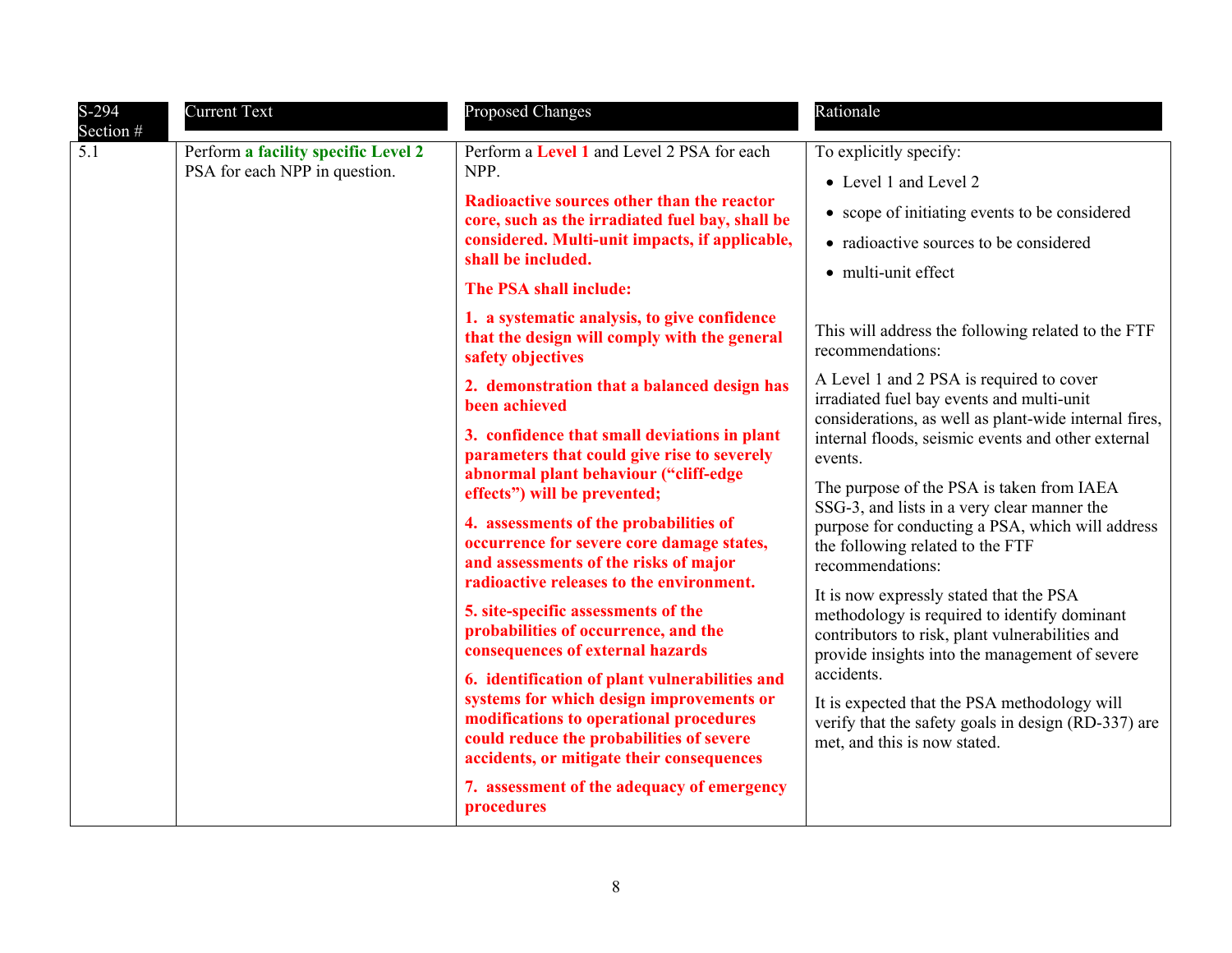| $S-294$<br>Section # | <b>Current Text</b>                                                                                                                                                                                                               | <b>Proposed Changes</b>                                                                                                                                                                                                                                                                                                                                                                                                                                              | Rationale                                                                                                                                                                                                                                                                                                                                                                                                                                                                                               |
|----------------------|-----------------------------------------------------------------------------------------------------------------------------------------------------------------------------------------------------------------------------------|----------------------------------------------------------------------------------------------------------------------------------------------------------------------------------------------------------------------------------------------------------------------------------------------------------------------------------------------------------------------------------------------------------------------------------------------------------------------|---------------------------------------------------------------------------------------------------------------------------------------------------------------------------------------------------------------------------------------------------------------------------------------------------------------------------------------------------------------------------------------------------------------------------------------------------------------------------------------------------------|
|                      |                                                                                                                                                                                                                                   | 8. assessment of insights into the severe<br>accident management program                                                                                                                                                                                                                                                                                                                                                                                             |                                                                                                                                                                                                                                                                                                                                                                                                                                                                                                         |
| 5.2                  | Establish and apply a formal quality<br>assurance process for conducting a<br>PSA, such as the Canadian<br><b>Standards Association (CSA)</b><br>Standard N286.2, Design Quality<br><b>Assurance for Nuclear Power</b><br>Plants; | Establish and apply a formal <b>management</b><br>system or quality assurance program for<br>conducting a PSA, such as the Canadian<br>Standards Association (CSA) Standard N286-<br>05, Management system requirements for<br><b>Nuclear Power Plants. The computer codes</b><br>used for the PSA models shall comply with<br>CSA N286.7-99, Quality Assurance of<br><b>Analytical, Scientific and Design Computer</b><br><b>Programs for Nuclear Power Plants.</b> | CSA N286.2 is withdrawn.<br>CSA standard N286-05 supersedes N286.0 as well<br>as the associated sub-tiers N286.1 through<br>N286.6.<br>It is also important to add the CSA standard<br>N286.7-99 regarding the QA program for the<br>computer codes, in order to ensure the codes used<br>in developing PSAs comply with the CSA<br>standard. The original S-294 does not explicitly<br>call for compliance with N286.7.<br>This will help address the following related to the<br>FTF recommendations: |
|                      |                                                                                                                                                                                                                                   |                                                                                                                                                                                                                                                                                                                                                                                                                                                                      | A requirement for advance CNSC consultation<br>and/or acceptance of the expected uses of the PSA<br>is provided, since this will influence the<br>methodology and codes.                                                                                                                                                                                                                                                                                                                                |
| 5.3                  | <b>Ensure that the PSA models reflect</b><br>the plant as built and operated, as<br>closely as reasonably achievable<br>within the limitations of PSA<br>technology and consistent with risk<br>impact;                           | The PSA models reflect the plant as built and<br>operated <i>(including multi-unit impacts)</i> , as<br>closely as reasonably achievable within the<br>limitations of PSA technology, and consistent<br>with the risk impact;                                                                                                                                                                                                                                        | To clarify that multi-unit effects have to be<br>considered.                                                                                                                                                                                                                                                                                                                                                                                                                                            |
| 5.4                  | Update the PSA models every three<br>years or sooner if major changes<br>occur in the facility;                                                                                                                                   | Update the PSA models every five years or<br>sooner if major changes occur in the facility.                                                                                                                                                                                                                                                                                                                                                                          | To align the PSA update with the safety analysis<br>report update in S-99/RD-99.1 and with licence<br>renewal.                                                                                                                                                                                                                                                                                                                                                                                          |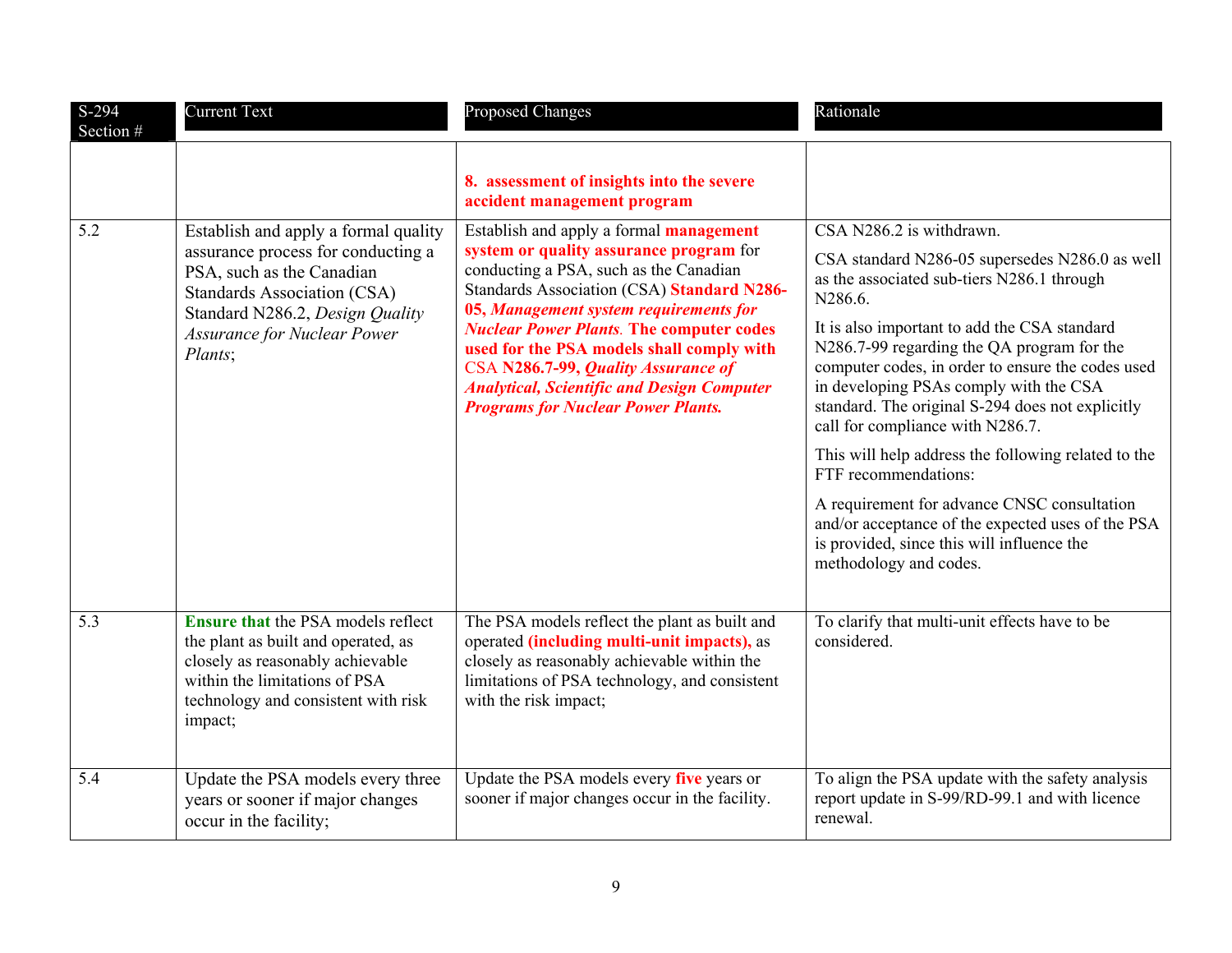| $S-294$<br>Section # | <b>Current Text</b>                                                                                                                  | <b>Proposed Changes</b>                                                                                                                                                                                                                                                                                                                                                                                                                                                                                                                             | Rationale                                                                                                                                                                                                                                                                                                                                                                                                                                                                                                                                                                                                                                                                                                            |
|----------------------|--------------------------------------------------------------------------------------------------------------------------------------|-----------------------------------------------------------------------------------------------------------------------------------------------------------------------------------------------------------------------------------------------------------------------------------------------------------------------------------------------------------------------------------------------------------------------------------------------------------------------------------------------------------------------------------------------------|----------------------------------------------------------------------------------------------------------------------------------------------------------------------------------------------------------------------------------------------------------------------------------------------------------------------------------------------------------------------------------------------------------------------------------------------------------------------------------------------------------------------------------------------------------------------------------------------------------------------------------------------------------------------------------------------------------------------|
| 5.5                  | Ensure that the PSA models are<br>developed using assumptions and<br>data that are realistic and practical;                          | Ensure that the PSA models are developed using<br>assumptions and data that are realistic and<br>practical. Supporting deterministic safety<br>analysis shall be provided.                                                                                                                                                                                                                                                                                                                                                                          | To provide the supporting analysis for the<br>specification of the success criteria, assumption<br>etc.                                                                                                                                                                                                                                                                                                                                                                                                                                                                                                                                                                                                              |
| 5.6                  | <b>Ensure that the level of detail of the</b><br>PSA is consistent with the NPP<br>testing and configuration management<br>programs; | The level of detail of the PSA is consistent with<br>the <b>facility</b> testing, <b>maintenance</b> and<br>configuration management programs, and with<br>the intended uses of the PSA.                                                                                                                                                                                                                                                                                                                                                            | To specify that the level of details of the PSA<br>should also be consistent with the intended use of<br>the PSA.<br>This will help address in part the following related<br>to the FTF recommendations:<br>A requirement for advance CNSC consultation<br>and/or acceptance of the expected uses of the PSA<br>is provided, since this will influence the<br>methodology and codes.                                                                                                                                                                                                                                                                                                                                 |
| 5.7                  | Seek CNSC acceptance of the<br>methodology and computer codes to<br>be used for the PSA;                                             | Seek CNSC acceptance of the methodology and<br>computer codes to be used for the PSA, prior to<br>using them for the purpose of this document.<br>• The methodology shall state the intended<br><b>PSA</b> applications.<br>• The methodology shall be suitable for<br>the intended PSA applications.<br>• The computer codes used for PSA and<br>for the supporting deterministic safety<br>analyses shall be developed, validated, and<br>used in accordance with a quality<br>assurance program that meets the<br>requirements of CSA N286.7-99. | This will help address the following related to the<br>FTF recommendations:<br>The PSA methodology and computer codes are<br>required to be accepted by CNSC, and two IAEA<br>procedures are mentioned for background. A<br>purpose for the acceptance, and the means by<br>which it may be achieved, are provided.<br>A requirement for advance CNSC consultation<br>and/or acceptance of the expected uses of the PSA<br>is provided, since this will influence the<br>methodology and codes.<br>The purpose of these changes is to clarify the<br>separation between the computer codes for<br>developing the PSA models and the codes used<br>for deterministic safety analyses to draw the<br>success criteria. |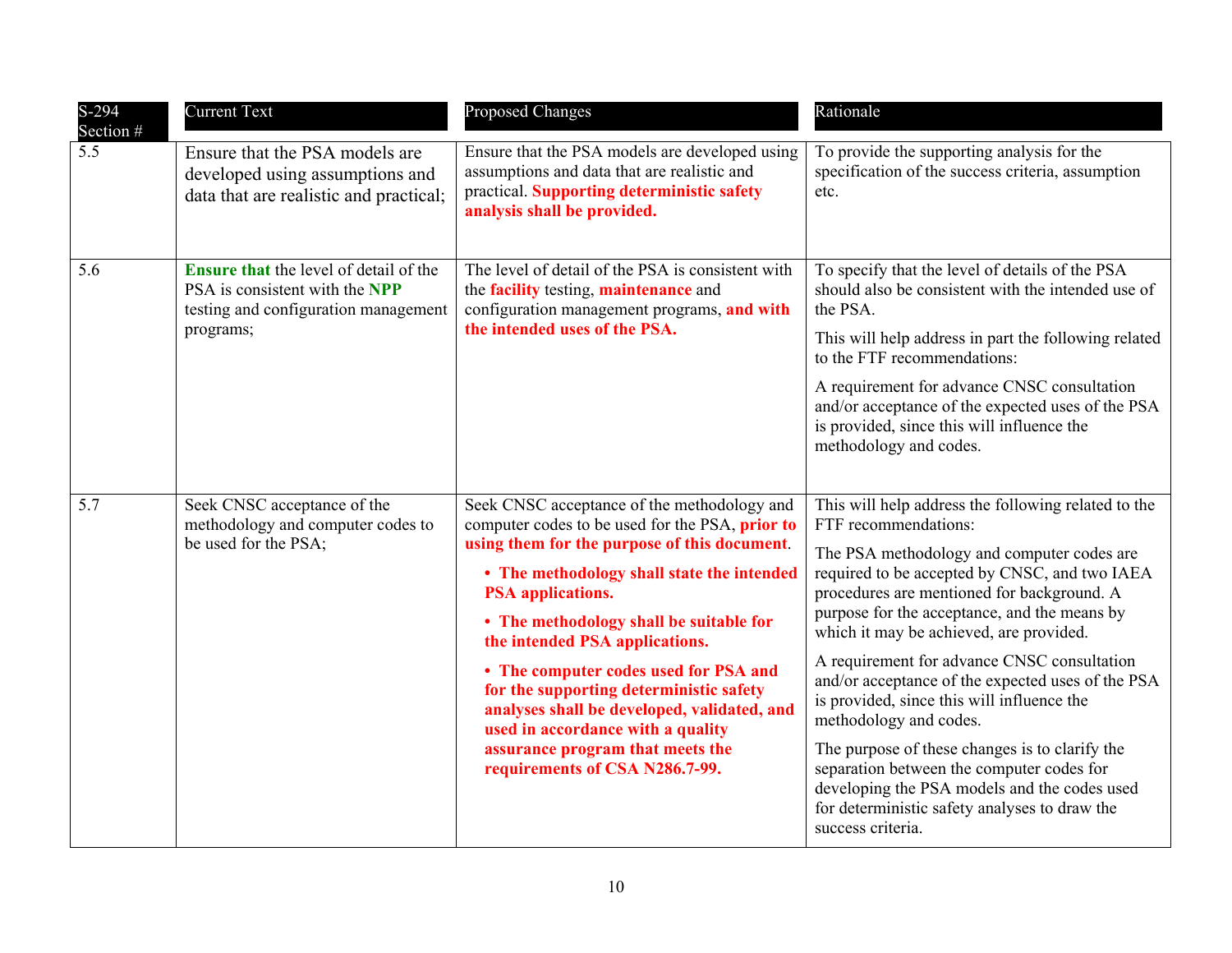| S-294<br>Section # | <b>Current Text</b>                                                                                                                                                                                                                                                                                                  | <b>Proposed Changes</b>                                                                                                                                                                                                                                                                                                                                                                                                                                                                                                                                                                                                                                                                                                                                                                                                                                                                                    | Rationale                                                                                                                                                                                                                                                                                                                     |
|--------------------|----------------------------------------------------------------------------------------------------------------------------------------------------------------------------------------------------------------------------------------------------------------------------------------------------------------------|------------------------------------------------------------------------------------------------------------------------------------------------------------------------------------------------------------------------------------------------------------------------------------------------------------------------------------------------------------------------------------------------------------------------------------------------------------------------------------------------------------------------------------------------------------------------------------------------------------------------------------------------------------------------------------------------------------------------------------------------------------------------------------------------------------------------------------------------------------------------------------------------------------|-------------------------------------------------------------------------------------------------------------------------------------------------------------------------------------------------------------------------------------------------------------------------------------------------------------------------------|
| 5.8                | Include both internal and external<br>events in the PSA;<br>For external events, the licensee<br>may, with the agreement of "persons"<br>authorized" by the Commission,<br>choose an alternative analysis method<br>to conduct the assessment. In such<br>cases, the external event may be<br>excluded from the PSA. | Include all potential site-specific initiating<br>events and potential hazards, namely: (a)<br>internal initiating events caused by random<br>component failures and human error; (b)<br>internal hazards (e.g., internal fires and<br>floods, turbine missiles) and (c) external<br>hazards, both natural (e.g., earthquakes, high<br>winds, external floods) and human-induced,<br>but non-malevolent (e.g., airplane crashes,<br>accidents at nearby industrial facilities).<br>Also, include potential combinations of<br>external hazards. Examples include seismic,<br>floods, or fire.<br>The screening criteria of hazards shall be<br>acceptable to the CNSC.<br>The licensee may, with the agreement of<br>"persons authorized" by the Commission<br>Tribunal, choose an alternative analysis method<br>to conduct the assessment of external events<br>(internal hazards and external hazards). | The requirement is made clearer.<br>This will address the following related to the FTF<br>recommendations:<br>A Level 1 and 2 PSA is required to cover<br>irradiated fuel bay events and multi-unit<br>considerations, as well as plant wide internal fires,<br>internal floods, seismic events and other external<br>events. |
| 5.9                | Include both at power and shutdown<br>states in the PSA; and                                                                                                                                                                                                                                                         | Include all operational states of the NPP (full<br>power, low power, and shutdown).                                                                                                                                                                                                                                                                                                                                                                                                                                                                                                                                                                                                                                                                                                                                                                                                                        | This clause has been reworded to be more<br>inclusive and high-level, in order to address<br>potential new build designs.                                                                                                                                                                                                     |
| 5.10               | Include sensitivity analysis,<br>uncertainty analysis and importance<br>measures in the PSA.                                                                                                                                                                                                                         | No change                                                                                                                                                                                                                                                                                                                                                                                                                                                                                                                                                                                                                                                                                                                                                                                                                                                                                                  | This requirement should remain unchanged (high-<br>level), while the means by which these analyses<br>are to be performed will be specified in GD-294,<br>since the treatment of uncertainty and sensitivity<br>may differ for the Level 1 PSA, Level 2 PSA, and<br>seismic PSA.                                              |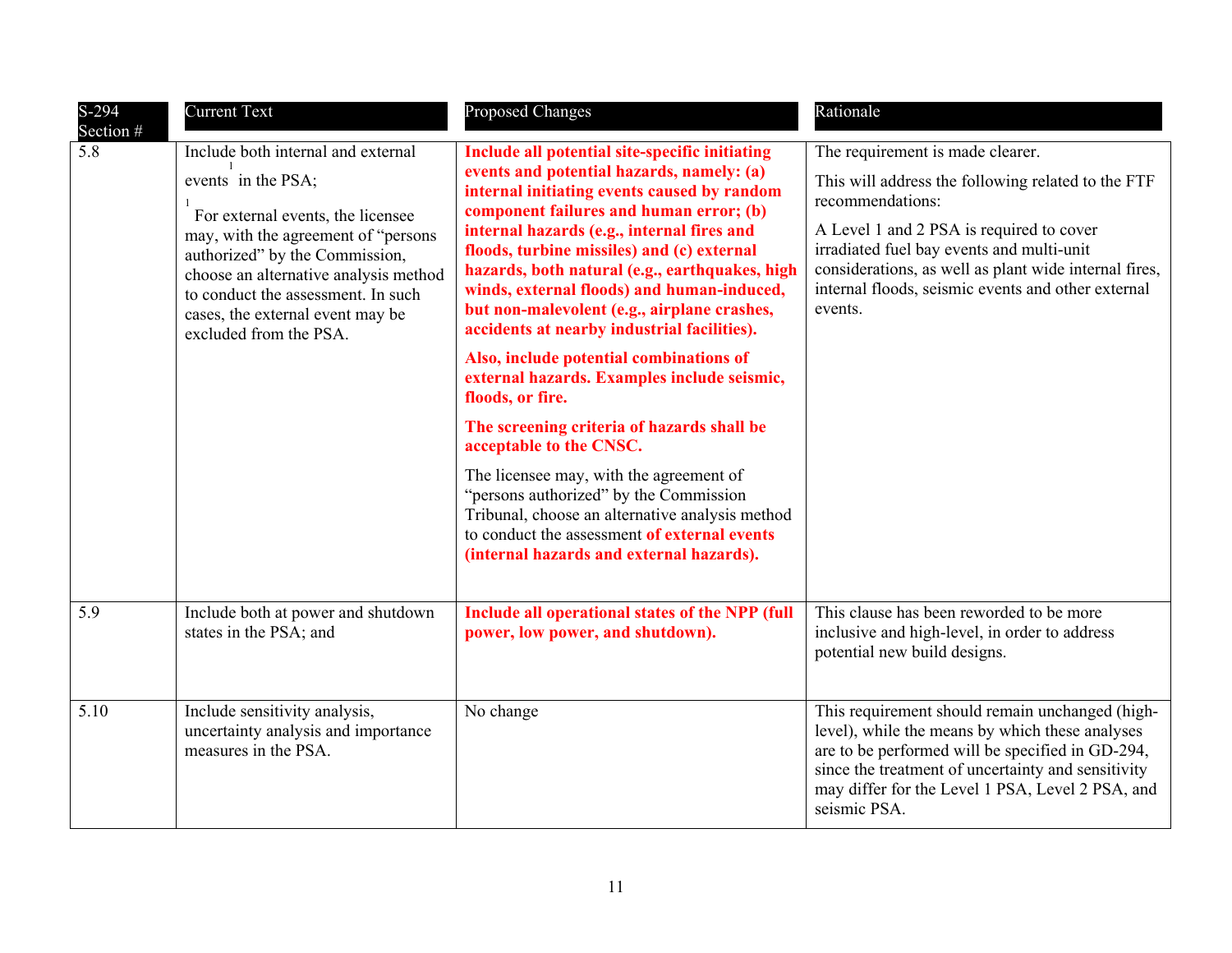| $S-294$<br>Section # | <b>Current Text</b> | <b>Proposed Changes</b>                                                                                                                                                                                                                                                                                                         | Rationale                                                                                                                                                                                                                                                                                 |
|----------------------|---------------------|---------------------------------------------------------------------------------------------------------------------------------------------------------------------------------------------------------------------------------------------------------------------------------------------------------------------------------|-------------------------------------------------------------------------------------------------------------------------------------------------------------------------------------------------------------------------------------------------------------------------------------------|
| 5.11                 |                     | The PSA results may be repeated and<br>reaffirmed.                                                                                                                                                                                                                                                                              | To ensure PSA quality.                                                                                                                                                                                                                                                                    |
| 5.12                 |                     | <b>Documentation</b><br>The licensee shall provide comprehensive and<br>detailed documentation of the PSA, including<br>assumptions, methodology, simplifications<br>and results. It should include significant<br>contributors and vulnerabilities, which<br>would support the regulatory review and<br>assessment of the PSA. | This will help address the following related to the<br>FTF recommendations:<br>It is now expressly stated that the PSA<br>methodology is required to identify dominant<br>contributors to risk, plant vulnerabilities and<br>provide insights into the management of severe<br>accidents. |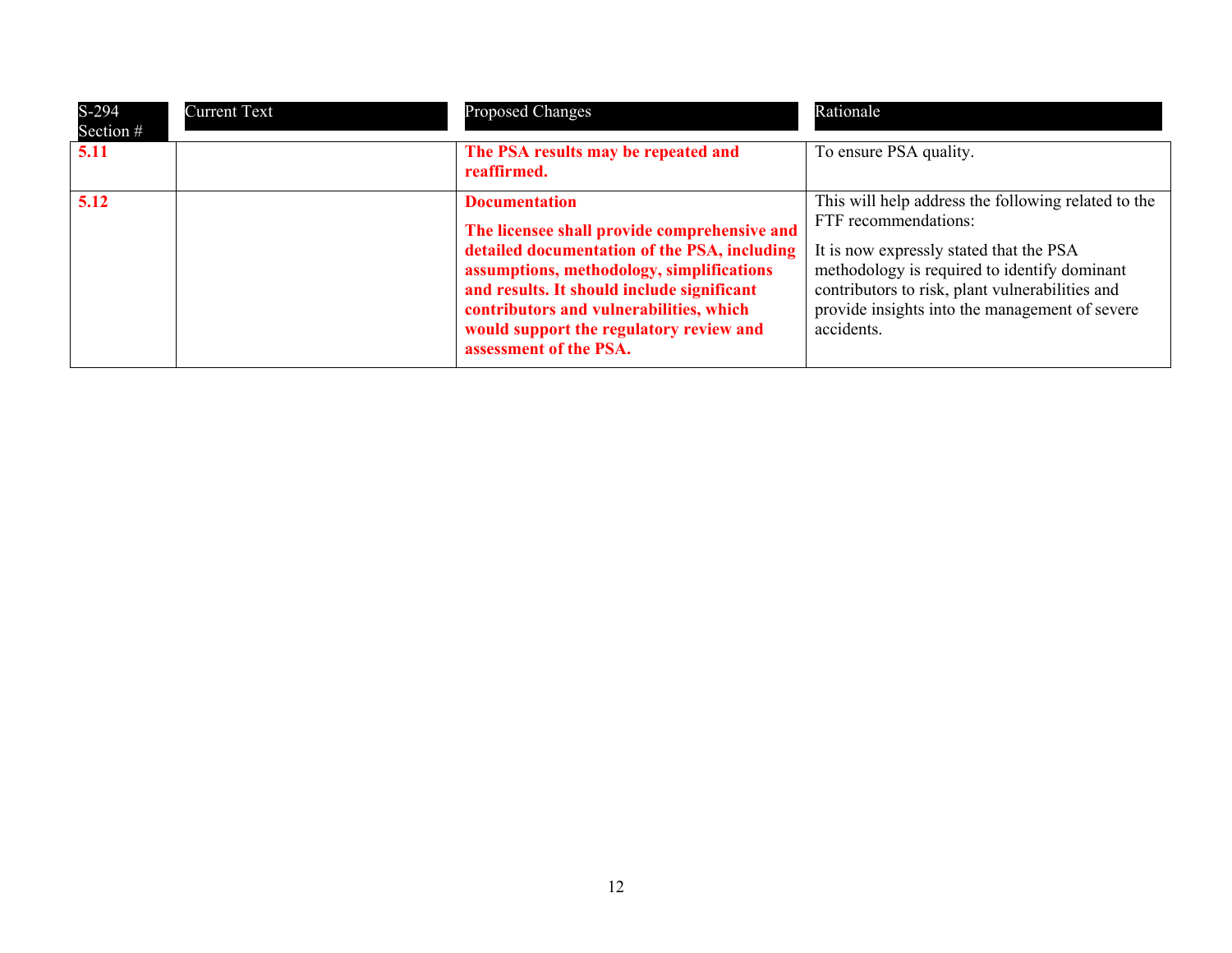### <span id="page-12-0"></span>**Part B: S-296 and G-296,** *Developing Environmental Protection Policies, Programs and Procedures at Class I Nuclear Facilities and Uranium Mines and Mills*

S-296 sets out the environmental protection policies, programs and procedures that licensees shall implement when required by applicable licence conditions.

The updated criteria in S-296 and G-296 now:

- Refine the scope of environmental monitoring for extreme emergency situations.
- Review the provisions of, and enhance environmental monitoring instrumentation, to ensure it is adequately robust against severe situations.
- Review the environmental monitoring layouts of equipment provisions for adequacy against severe situations.
- Establish and reinforce criteria and guidelines for environmental monitoring in emergency situations.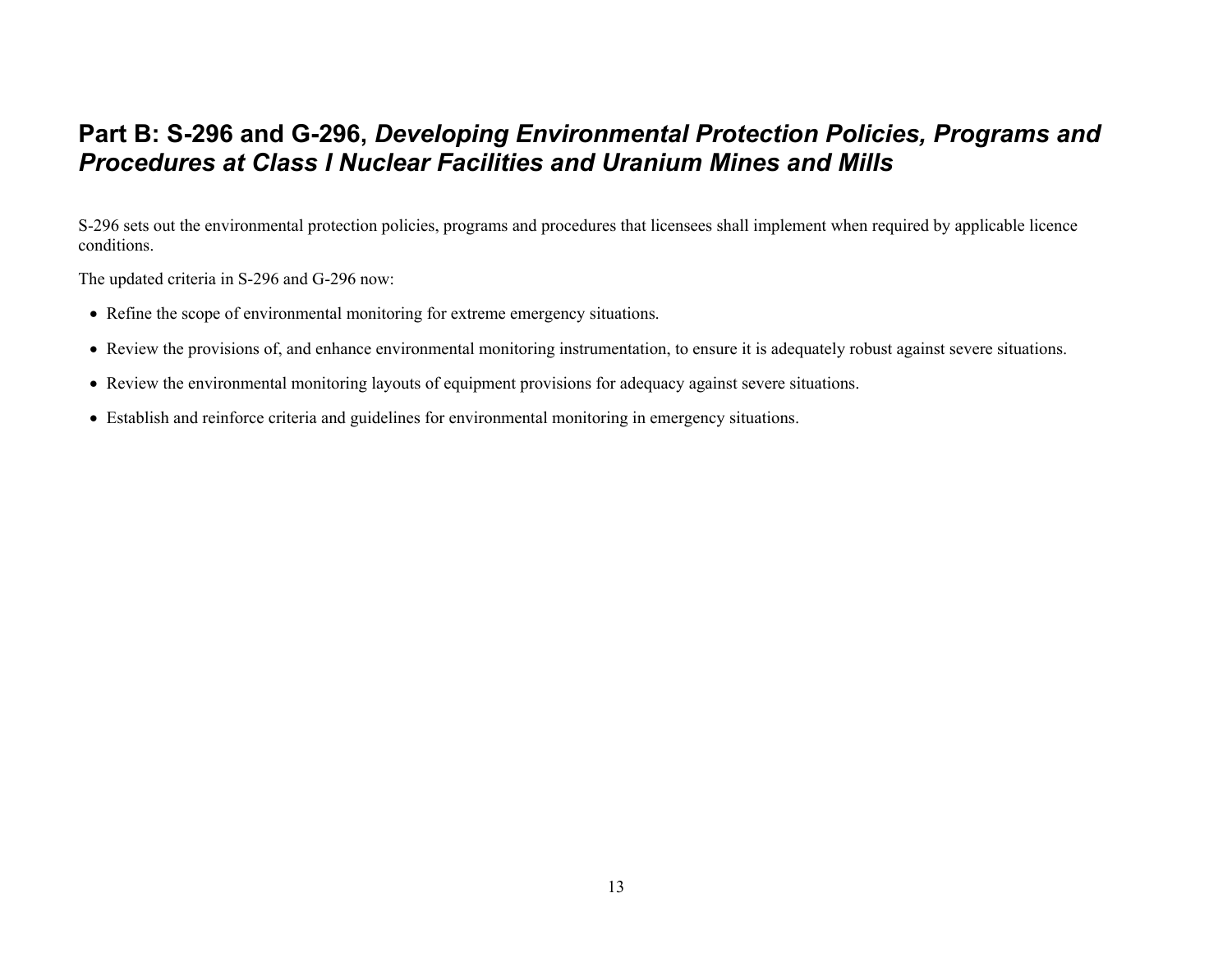| $S-296$<br>Section # | <b>Current Text</b> | <b>Proposed Changes</b>                                                                                                                                                                                                                                                                                                                                                                                                                                                                    | Rationale                                                                                                                                                                                                                                                                                |
|----------------------|---------------------|--------------------------------------------------------------------------------------------------------------------------------------------------------------------------------------------------------------------------------------------------------------------------------------------------------------------------------------------------------------------------------------------------------------------------------------------------------------------------------------------|------------------------------------------------------------------------------------------------------------------------------------------------------------------------------------------------------------------------------------------------------------------------------------------|
| Preface              |                     | <b>Preface</b><br>This regulatory document sets out the<br>requirements of the Canadian Nuclear Safety<br><b>Commission (CNSC) with respect to the</b><br>environmental protection policies, programs<br>and procedures.                                                                                                                                                                                                                                                                   | To provide the administrative history of the<br>amended document, the legal basis, and an<br>explanation of the mandatory language in<br>regulatory and guidance documents. The rationale<br>for the amendment, as related to the CNSC<br>Fukushima Task Force Report, is also provided. |
|                      |                     | When published, this document will<br>amend/supercede S-296, Environmental<br><b>Protection Policies, Programs and Procedures</b><br>at Class I Nuclear Facilities and Uranium<br><b>Mines and Mills. The document has been</b><br>amended to clarify or add criteria reflecting<br>lessons learned from the Fukushima nuclear<br>event of March 2011. Amendments to the<br>accompanying guidance document address<br>findings from INFO-0824, CNSC Fukushima<br><b>Task Force Report.</b> |                                                                                                                                                                                                                                                                                          |
|                      |                     | This document may be used as part of the<br>licensing basis for nuclear facilities and<br>regulated activities, including when referenced<br>in a licence, either directly or indirectly<br>(through licensee reference documents).                                                                                                                                                                                                                                                        |                                                                                                                                                                                                                                                                                          |
|                      |                     | The licensing basis sets the boundary conditions<br>for acceptable performance at a regulated<br>facility or activity, and thus establishes the basis<br>for the CNSC's compliance program in respect<br>of that regulated facility or activity.                                                                                                                                                                                                                                           |                                                                                                                                                                                                                                                                                          |

## <span id="page-13-0"></span>*Table B1. S-296 Proposed Amendments and Rationale*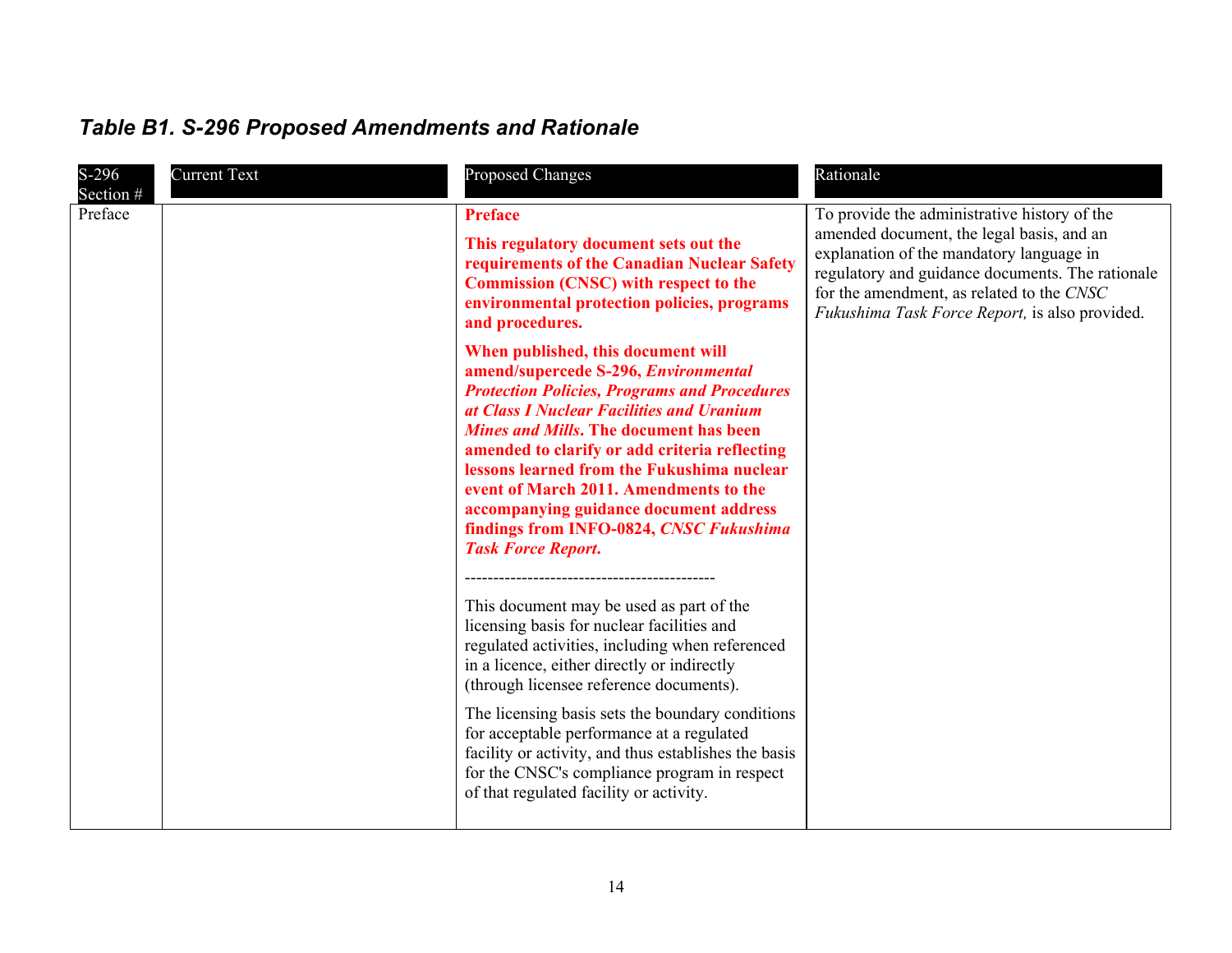| Preface<br>(cont) | The licensing basis for a regulated facility or<br>activity is a set of requirements and documents<br>comprising:                                                                                                                                                                                                                                                                                                                                                                 |  |
|-------------------|-----------------------------------------------------------------------------------------------------------------------------------------------------------------------------------------------------------------------------------------------------------------------------------------------------------------------------------------------------------------------------------------------------------------------------------------------------------------------------------|--|
|                   | (i) the regulatory requirements set out in the<br>applicable laws and regulations                                                                                                                                                                                                                                                                                                                                                                                                 |  |
|                   | (ii) the conditions and the safety and control<br>measures described in the facility's or activity's<br>licence, along with the documents directly<br>referenced in that licence                                                                                                                                                                                                                                                                                                  |  |
|                   | (iii) the safety and control measures described in<br>the licence application, and the documents<br>needed to support that licence application                                                                                                                                                                                                                                                                                                                                    |  |
|                   | In this document, "shall" is used to express a<br>requirement $-$ i.e., a provision that a licensee or<br>licence applicant is obliged to satisfy, in order to<br>comply with the requirements of this regulatory<br>document. "Should" is used to express<br>guidance, or that which is advised. "May" is<br>used to express an option, or that which is<br>permissible within the limits of this regulatory<br>document. "Can" is used to express possibility<br>or capability. |  |
|                   | Nothing contained in this document is to be.<br>construed as relieving any licensee from any<br>other pertinent requirements. It is the licensee's<br>responsibility to identify and comply with all<br>applicable regulations and licence conditions.                                                                                                                                                                                                                            |  |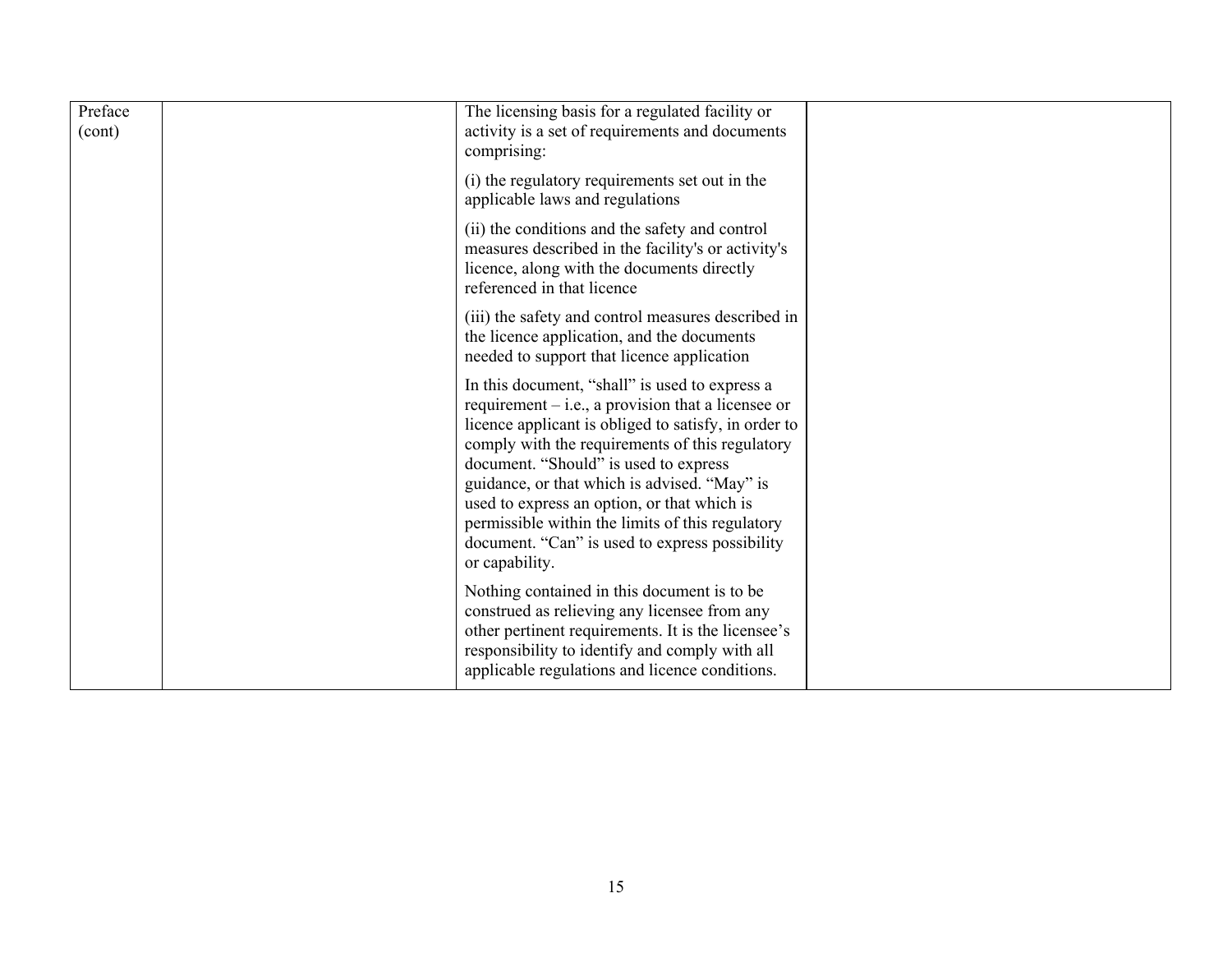| Relevant text in the referenced ISO-<br>14001 documentation in section 4.4.7<br>states.<br>4.4.7 Emergency preparedness and                                                                                                                              | No change. | Section 4.4.7 of ISO-14001 (which was adopted<br>by direct reference in S-296) already contains<br>adequate generic clauses for emergency<br>preparedness and response.                                                                                                                           |
|----------------------------------------------------------------------------------------------------------------------------------------------------------------------------------------------------------------------------------------------------------|------------|---------------------------------------------------------------------------------------------------------------------------------------------------------------------------------------------------------------------------------------------------------------------------------------------------|
| response<br>The organization shall establish,<br>implement and maintain a procedure $(s)$                                                                                                                                                                |            | Documents ISO-14001 and G-296 use the term<br>"emergency" without distinguishing or defining<br>degrees such as non-severe, severe or extreme.                                                                                                                                                    |
| to identify potential emergency<br>situations and potential accidents that<br>can have an impact(s) on the<br>environment and how it will respond to<br>them The organization shall<br>periodically review and, where<br>necessary, revise its emergency |            | CSA N286-05 (section 6.26) also provides a<br>requirement for emergency preparedness.<br>The text of G-296 is refined to clarify that it<br>includes environmental monitoring<br>instrumentation for emergency situations. This<br>addresses the following related to the FTF<br>recommendations: |
| preparedness and response procedures,<br>in particular, after the occurrence of<br>accidents or emergency situations.                                                                                                                                    |            | Refine the scope of environmental monitoring for<br>extreme emergency situations.                                                                                                                                                                                                                 |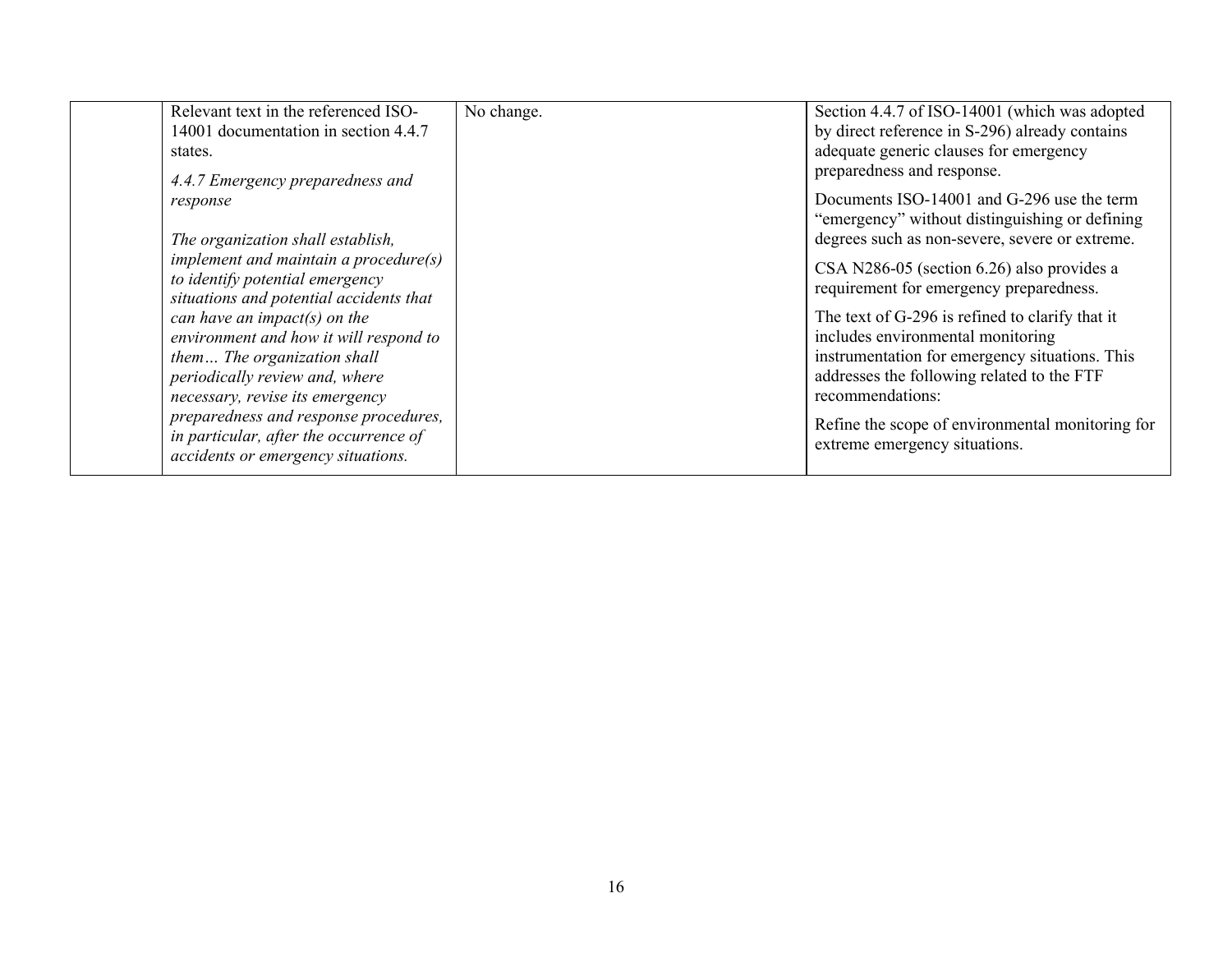## <span id="page-16-0"></span>*Table B2. G-296 Proposed Amendments and Rationale*

| $G-296$<br>Section # | <b>Current Text</b> | <b>Proposed Changes</b>                                                                                                                                                                                                                                                                                                                                                                                                                                                                                   | Rationale                                                                                                                                                                                                                                                                                |
|----------------------|---------------------|-----------------------------------------------------------------------------------------------------------------------------------------------------------------------------------------------------------------------------------------------------------------------------------------------------------------------------------------------------------------------------------------------------------------------------------------------------------------------------------------------------------|------------------------------------------------------------------------------------------------------------------------------------------------------------------------------------------------------------------------------------------------------------------------------------------|
| Preface              |                     | <b>Preface</b><br>This regulatory document sets out the<br>expectations and guidance of the Canadian<br><b>Nuclear Safety Commission (CNSC) with</b><br>respect to the environmental protection<br>policies, programs and procedures.                                                                                                                                                                                                                                                                     | To provide the administrative history of the<br>amended document, the legal basis, and an<br>explanation of the mandatory language in<br>regulatory and guidance documents. The rationale<br>for the amendment, as related to the CNSC<br>Fukushima Task Force Report, is also provided. |
|                      |                     | When published, this document will<br>amend/supercede G-296, Developing<br><b>Environmental Protection Policies, Programs</b><br>and Procedures at Class I Nuclear Facilities<br>and Uranium Mines and Mills. This document<br>has been amended to clarify or add criteria<br>reflecting lessons learned from the<br><b>Fukushima nuclear event of March 2011. The</b><br>amendments were made to address findings<br>from INFO-0824, CNSC Fukushima Task<br><b>Force Report, as applicable to G-296.</b> |                                                                                                                                                                                                                                                                                          |
|                      |                     | This document may be used as part of the<br>licensing basis for nuclear facilities and<br>regulated activities, including when referenced<br>in a licence, either directly or indirectly<br>(through licensee reference documents).                                                                                                                                                                                                                                                                       |                                                                                                                                                                                                                                                                                          |
|                      |                     | The licensing basis sets the boundary conditions<br>for acceptable performance at a regulated<br>facility or activity, and thus establishes the basis<br>for the CNSC's compliance program in respect<br>of that regulated facility or activity.                                                                                                                                                                                                                                                          |                                                                                                                                                                                                                                                                                          |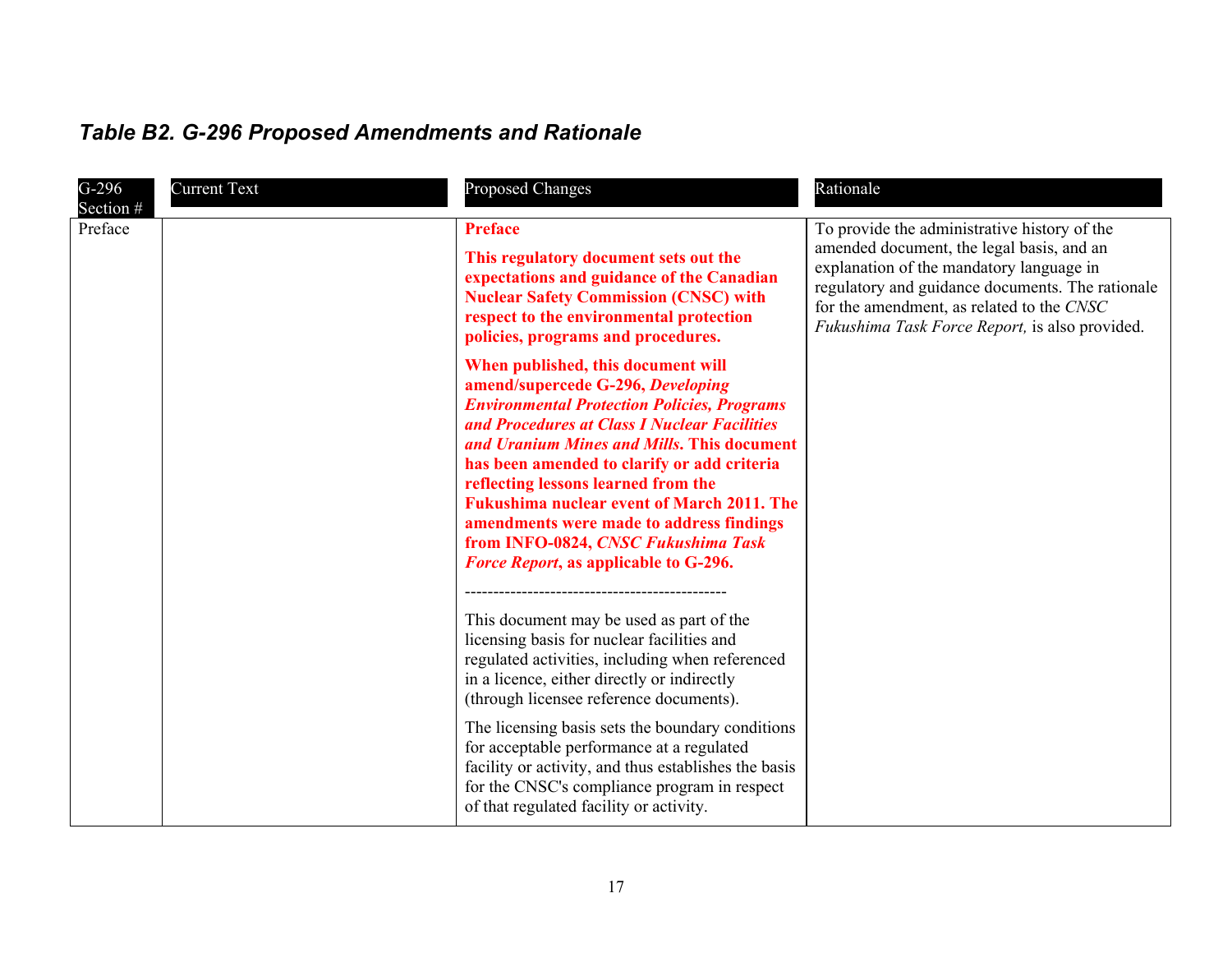| Preface<br>(cont) | The licensing basis for a regulated facility or<br>activity is a set of requirements and documents<br>comprising:                                                                                                                                                                                                                                                                                                                                                                 |  |
|-------------------|-----------------------------------------------------------------------------------------------------------------------------------------------------------------------------------------------------------------------------------------------------------------------------------------------------------------------------------------------------------------------------------------------------------------------------------------------------------------------------------|--|
|                   | (i) the regulatory requirements set out in the<br>applicable laws and regulations                                                                                                                                                                                                                                                                                                                                                                                                 |  |
|                   | (ii) the conditions and the safety and control<br>measures described in the facility's or activity's<br>licence, along with the documents directly<br>referenced in that licence                                                                                                                                                                                                                                                                                                  |  |
|                   | (iii) the safety and control measures described in<br>the licence application, and the documents<br>needed to support that licence application                                                                                                                                                                                                                                                                                                                                    |  |
|                   | In this document, "shall" is used to express a<br>requirement $-$ i.e., a provision that a licensee or<br>licence applicant is obliged to satisfy, in order to<br>comply with the requirements of this regulatory<br>document. "Should" is used to express<br>guidance, or that which is advised. "May" is<br>used to express an option, or that which is<br>permissible within the limits of this regulatory<br>document. "Can" is used to express possibility<br>or capability. |  |
|                   | Nothing contained in this document is to be<br>construed as relieving any licensee from any<br>other pertinent requirements. It is the licensee's<br>responsibility to identify and comply with all<br>applicable regulations and licence conditions.                                                                                                                                                                                                                             |  |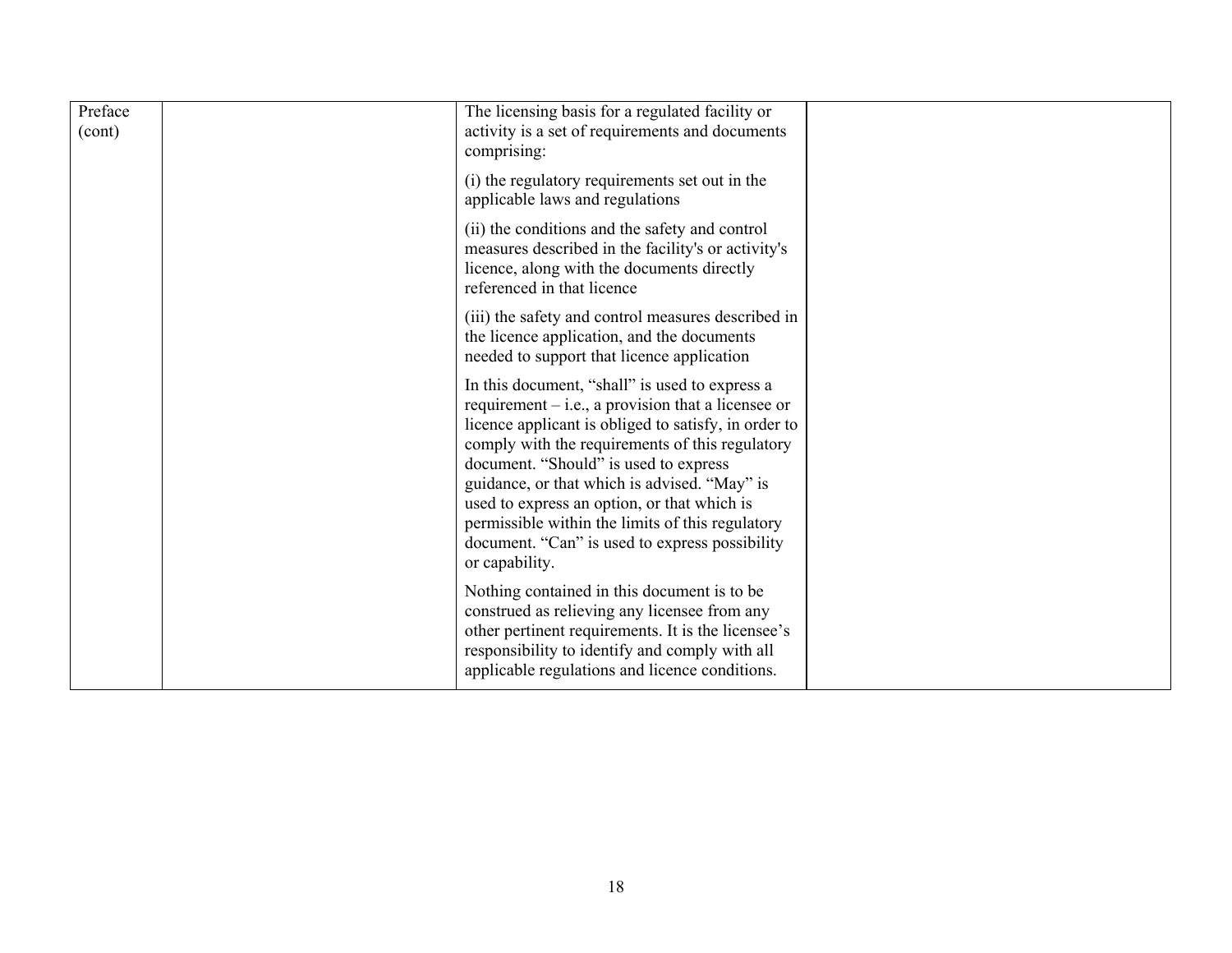| 5.3.3 | <b>Other Considerations</b>                                                                                | <b>Other Considerations</b>                                                                                                                            | The guidance provided in ISO-14001, as quoted in                                                                                                                                                                                                                                                                                                                  |
|-------|------------------------------------------------------------------------------------------------------------|--------------------------------------------------------------------------------------------------------------------------------------------------------|-------------------------------------------------------------------------------------------------------------------------------------------------------------------------------------------------------------------------------------------------------------------------------------------------------------------------------------------------------------------|
|       | As a further consideration, the EMS<br>should address environmental<br>emergency preparedness and response | As a further consideration, the EMS should<br>address environmental emergency preparedness<br>and response in terms of:                                | S-296 on environmental monitoring for<br>"emergency situations and potential accidents", is<br>minimal. This indicates the need to provide some<br>"lessons learned" guidance in section 5.3.3 of G-                                                                                                                                                              |
|       | in terms of<br>1. the proposed measures to prevent or                                                      | 1. the proposed measures to prevent or mitigate<br>the effects of accidental releases of nuclear                                                       | 296 (accompanying S-296), related to the task<br>force's recommendations.                                                                                                                                                                                                                                                                                         |
|       | mitigate the effects of accidental<br>releases of nuclear substances and<br>hazardous substances on the    | substances and hazardous substances on the<br>environment                                                                                              | Specifically, this addresses the following related<br>to the FTF recommendations:                                                                                                                                                                                                                                                                                 |
|       | environment; and<br>2. the health and safety of persons. <sup>[27][28]</sup>                               | 2. the proposed measures to ensure the<br>availability and accessibility of<br>environmental monitoring instrumentation<br>during emergency situations | Establish and reinforce criteria and guidelines for<br>environmental monitoring in emergency<br>situations.                                                                                                                                                                                                                                                       |
|       |                                                                                                            | 3. the inclusion of environmental monitoring<br>instrumentation and equipment layouts in<br>emergency plans                                            | Review the provisions of and enhance<br>environmental monitoring instrumentation to<br>ensure it is adequately robust against severe<br>situations.                                                                                                                                                                                                               |
|       |                                                                                                            | <b>2.4</b> the health and safety of persons $^{[27][28]}$                                                                                              | Review the environmental monitoring layouts of<br>equipment provisions for adequacy against severe<br>situations.                                                                                                                                                                                                                                                 |
|       |                                                                                                            |                                                                                                                                                        | The CNSC is applying international guidance for<br>environmental monitoring for emergency<br>situations, and will continue to do so in the near-<br>term. The need to establish future Canadian<br>criteria and guidance will nevertheless be taken<br>into consideration, pending further developments<br>internationally in response to the Fukushima<br>event. |
|       |                                                                                                            |                                                                                                                                                        | It is planned that relevant information will be<br>incorporated in other emergency-specific<br>procedural guidance being prepared by the CNSC,<br>and not just exclusively in the context of<br>environmental management systems guidance.                                                                                                                        |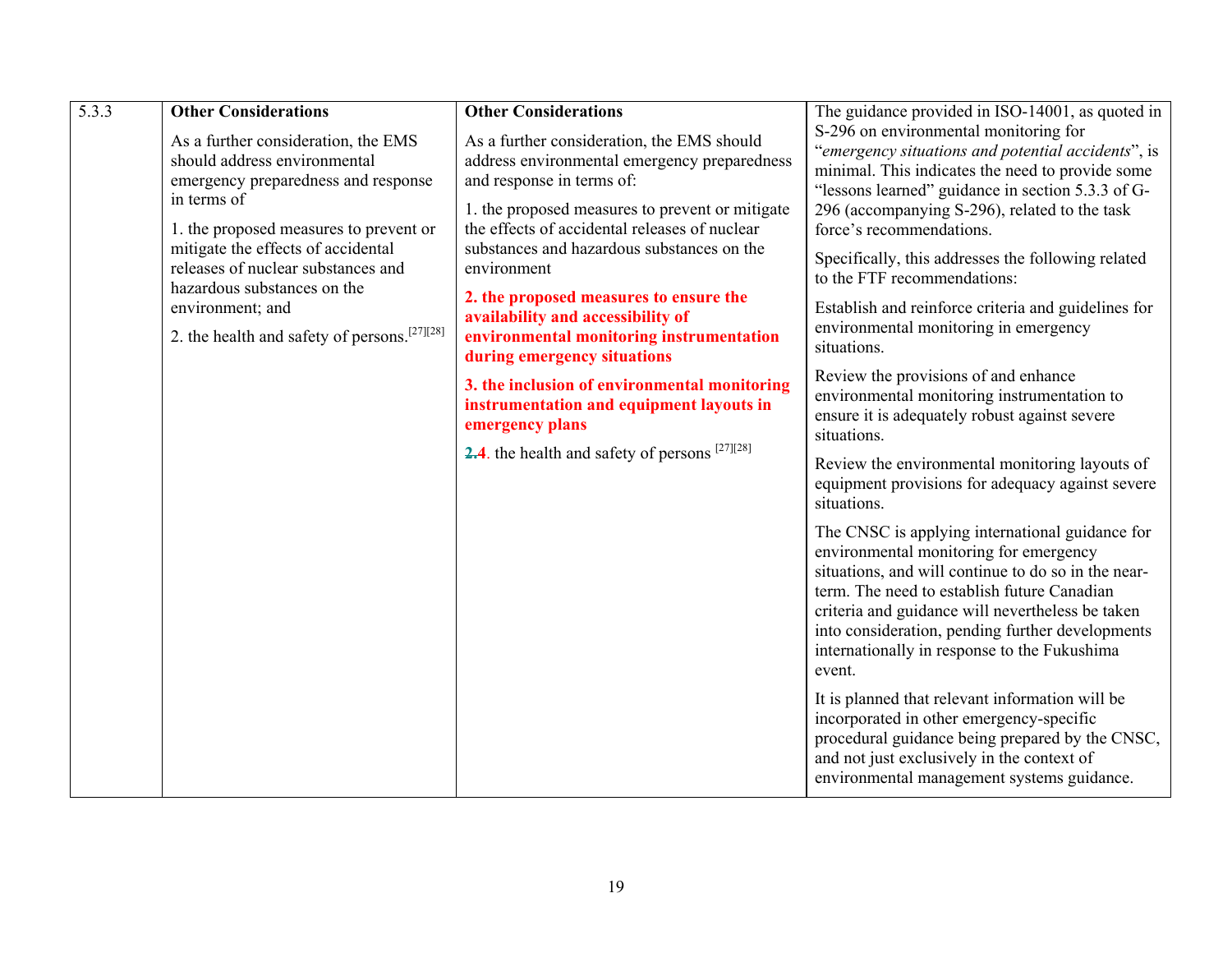### <span id="page-19-0"></span>**Part C: G-306,** *Severe Accident Management Programs for Nuclear Reactors*

G-306 provides guidance for a licensee to develop, implement and maintain a severe accident management (SAM) program. G-306 was published in 2006 to address the need for planning for severe accidents, in accordance with generally accepted international practices.

This guidance addresses accident response provisions at Canadian plants for severe accidents. A SAM program provides an additional defence against the consequences of those accidents that fall beyond the scope of events considered in the reactor design basis. The establishment of a SAM program ensures that the personnel involved in managing an accident has the information, procedures, and resources necessary to carry out effective onsite actions.

The updated guidance in G-306 now includes:

- •SAMGs that consider multiple-unit severe accident scenarios
- •hydrogen mitigation
- •equipment survivability
- •adequate response to an extended station black-out and/or external events that have major impacts to the facility

Note: This amendment for G-306 is an interim measure, to provide guidance according to the lessons learned provided by the Fukushima Task Force, while a new regulatory document for accident management is developed.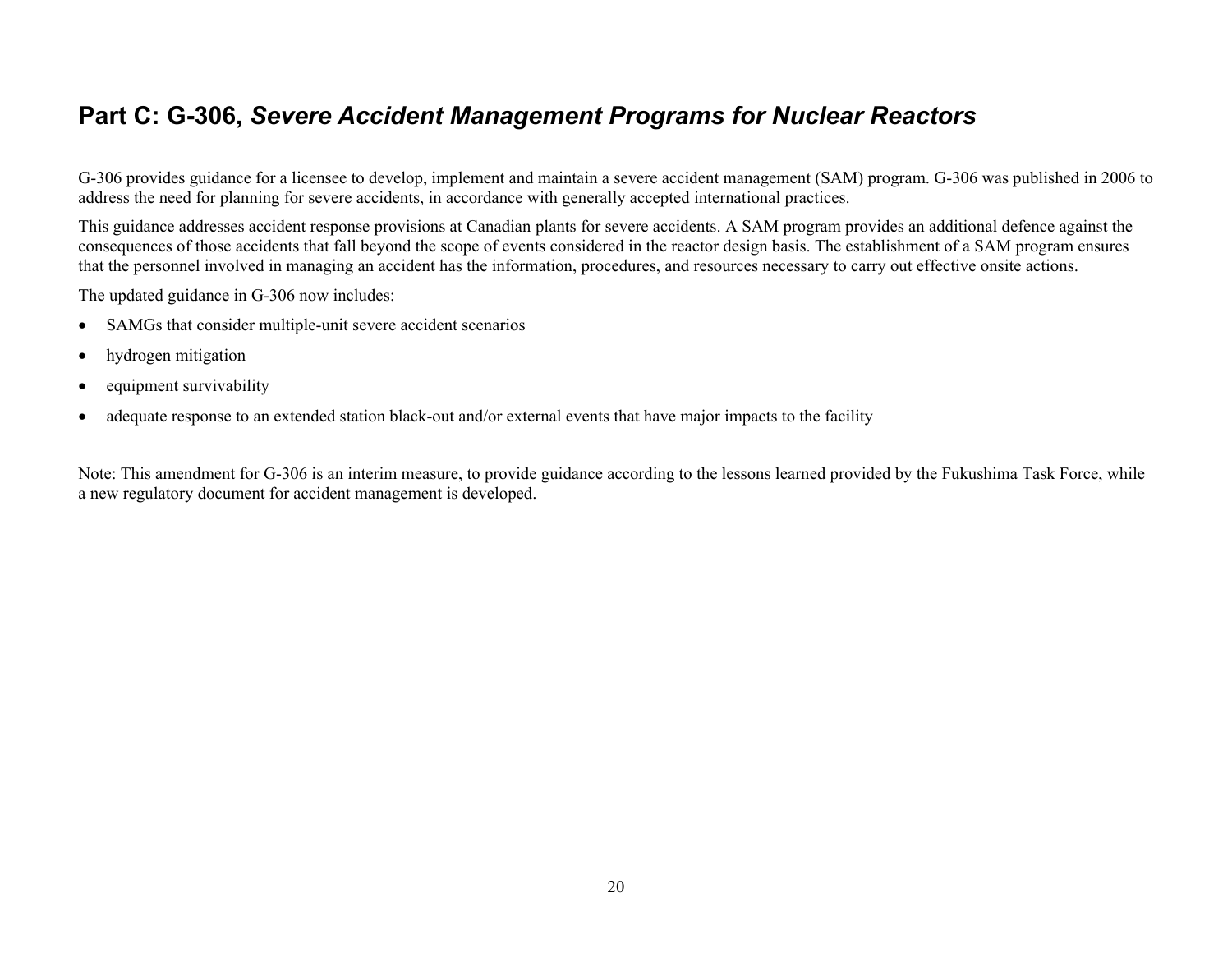| $G-306$<br>Section # | <b>Current Text</b> | <b>Proposed Changes</b>                                                                                                                                                                                                                                                                                                                                                                                        | Rationale                                                                                                                                                                                                                                                                                |
|----------------------|---------------------|----------------------------------------------------------------------------------------------------------------------------------------------------------------------------------------------------------------------------------------------------------------------------------------------------------------------------------------------------------------------------------------------------------------|------------------------------------------------------------------------------------------------------------------------------------------------------------------------------------------------------------------------------------------------------------------------------------------|
| Preface              |                     | <b>Preface</b><br>This regulatory document sets out the<br>expectations and guidance of the Canadian<br><b>Nuclear Safety Commission (CNSC) with</b><br>respect to severe accident management<br>programs.                                                                                                                                                                                                     | To provide the administrative history of the<br>amended document, the legal basis, and an<br>explanation of the mandatory language in<br>regulatory and guidance documents. The rationale<br>for the amendment, as related to the CNSC<br>Fukushima Task Force Report, is also provided. |
|                      |                     | When published, this document will<br>amend/supercede G-306, Severe Accident<br><b>Management Programs for Nuclear Reactors.</b><br>This document has been amended to clarify<br>or add criteria reflecting lessons learned<br>from the Fukushima nuclear event of March<br>2011. The amendments were made to address<br>findings from INFO-0824, CNSC Fukushima<br>Task Force Report, as applicable to G-306. |                                                                                                                                                                                                                                                                                          |
|                      |                     | This document may be used as part of the<br>licensing basis for nuclear facilities and<br>regulated activities, including when referenced<br>in a licence, either directly or indirectly<br>(through licensee reference documents).                                                                                                                                                                            |                                                                                                                                                                                                                                                                                          |
|                      |                     | The licensing basis sets the boundary conditions<br>for acceptable performance at a regulated<br>facility or activity, and thus establishes the basis<br>for the CNSC's compliance program in respect<br>of that regulated facility or activity.                                                                                                                                                               |                                                                                                                                                                                                                                                                                          |
|                      |                     | The licensing basis for a regulated facility or<br>activity is a set of requirements and documents<br>comprising:                                                                                                                                                                                                                                                                                              |                                                                                                                                                                                                                                                                                          |

# <span id="page-20-0"></span>*Table C. G-306 Proposed Amendments and Rationale*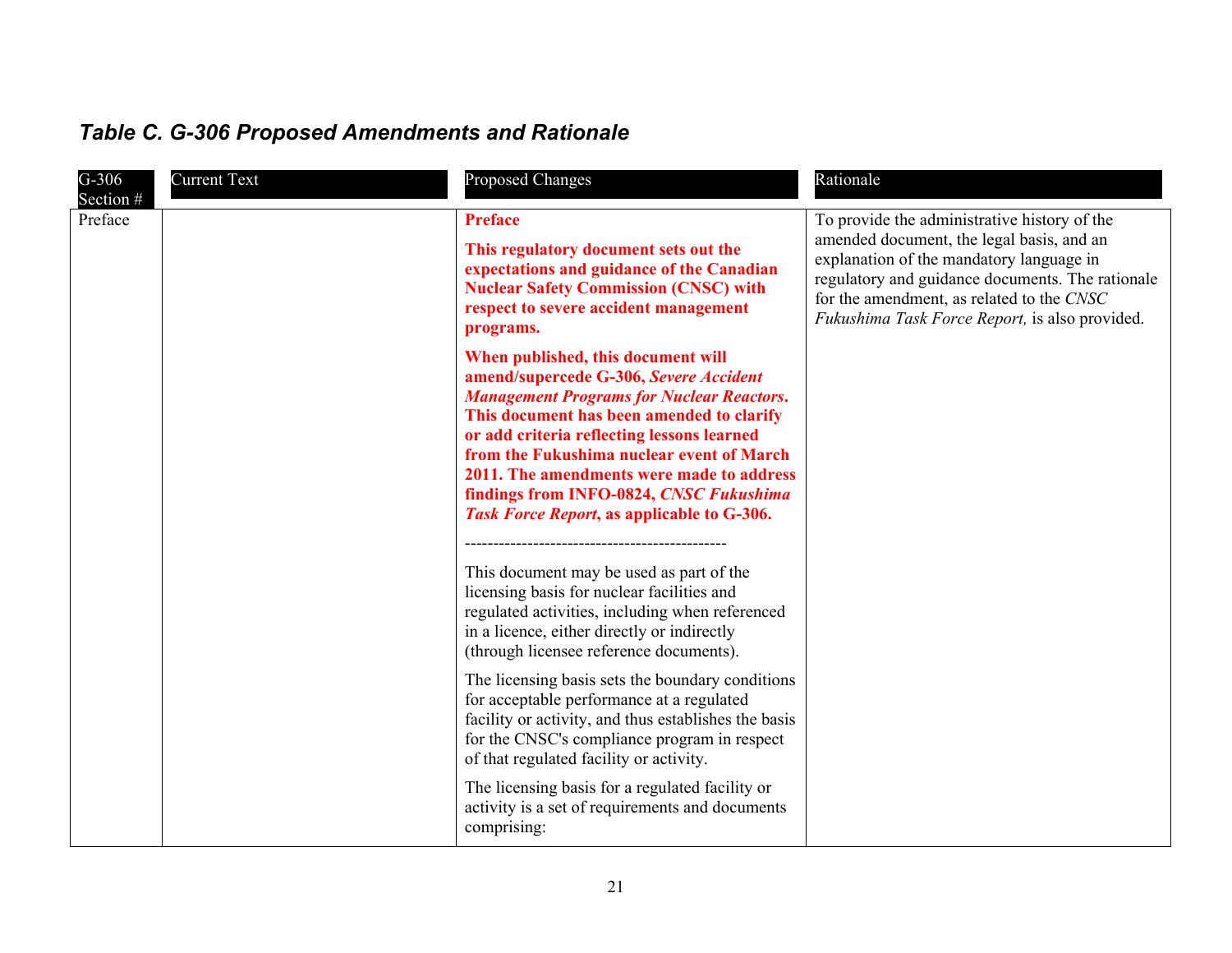| $G-306$<br>Section # | <b>Current Text</b>                                                                                                                                                                                                                                                     | <b>Proposed Changes</b>                                                                                                                                                                                                                                                                                                                                                                                                                                                           | Rationale                                                                                                                                                                                                                                                                                                                              |
|----------------------|-------------------------------------------------------------------------------------------------------------------------------------------------------------------------------------------------------------------------------------------------------------------------|-----------------------------------------------------------------------------------------------------------------------------------------------------------------------------------------------------------------------------------------------------------------------------------------------------------------------------------------------------------------------------------------------------------------------------------------------------------------------------------|----------------------------------------------------------------------------------------------------------------------------------------------------------------------------------------------------------------------------------------------------------------------------------------------------------------------------------------|
|                      |                                                                                                                                                                                                                                                                         | (i) the regulatory requirements set out in the<br>applicable laws and regulations                                                                                                                                                                                                                                                                                                                                                                                                 |                                                                                                                                                                                                                                                                                                                                        |
|                      |                                                                                                                                                                                                                                                                         | (ii) the conditions and the safety and control<br>measures described in the facility's or activity's<br>licence, along with the documents directly<br>referenced in that licence                                                                                                                                                                                                                                                                                                  |                                                                                                                                                                                                                                                                                                                                        |
|                      |                                                                                                                                                                                                                                                                         | (iii) the safety and control measures described in<br>the licence application, and the documents<br>needed to support that licence application                                                                                                                                                                                                                                                                                                                                    |                                                                                                                                                                                                                                                                                                                                        |
|                      |                                                                                                                                                                                                                                                                         | In this document, "shall" is used to express a<br>requirement $-$ i.e., a provision that a licensee or<br>licence applicant is obliged to satisfy, in order to<br>comply with the requirements of this regulatory<br>document. "Should" is used to express<br>guidance, or that which is advised. "May" is<br>used to express an option, or that which is<br>permissible within the limits of this regulatory<br>document. "Can" is used to express possibility<br>or capability. |                                                                                                                                                                                                                                                                                                                                        |
|                      |                                                                                                                                                                                                                                                                         | Nothing contained in this document is to be<br>construed as relieving any licensee from any<br>other pertinent requirements. It is the licensee's<br>responsibility to identify and comply with all<br>applicable regulations and licence conditions.                                                                                                                                                                                                                             |                                                                                                                                                                                                                                                                                                                                        |
| 6.1                  | <b>Risk Assessment</b>                                                                                                                                                                                                                                                  | <b>Risk Assessment</b>                                                                                                                                                                                                                                                                                                                                                                                                                                                            | Amends the text to address the following related                                                                                                                                                                                                                                                                                       |
|                      | The results of probabilistic risk<br>assessment should assist the licensee to:<br>1. Verify that SAM would be effective<br>for the severe accident sequences with<br>the highest probability of occurrence,<br>including natural and human-induced<br>external hazards; | The results of probabilistic risk assessment<br>should assist the licensee to:<br>1. Verify that SAM would be effective for<br>representative severe accident sequences,<br>including multi-unit events, events triggered<br>by natural and human-induced external hazards,<br>and extended station blackout accidents;                                                                                                                                                           | to the FTF recommendations:<br>To ensure that SAM is effective for multi-unit<br>events and events triggered by external events.<br>Considers events affecting multiple reactors on<br>the site, events at spent fuel bays, as well as<br>events triggered by extreme external hazards.<br>Detailed assessments of the severe accident |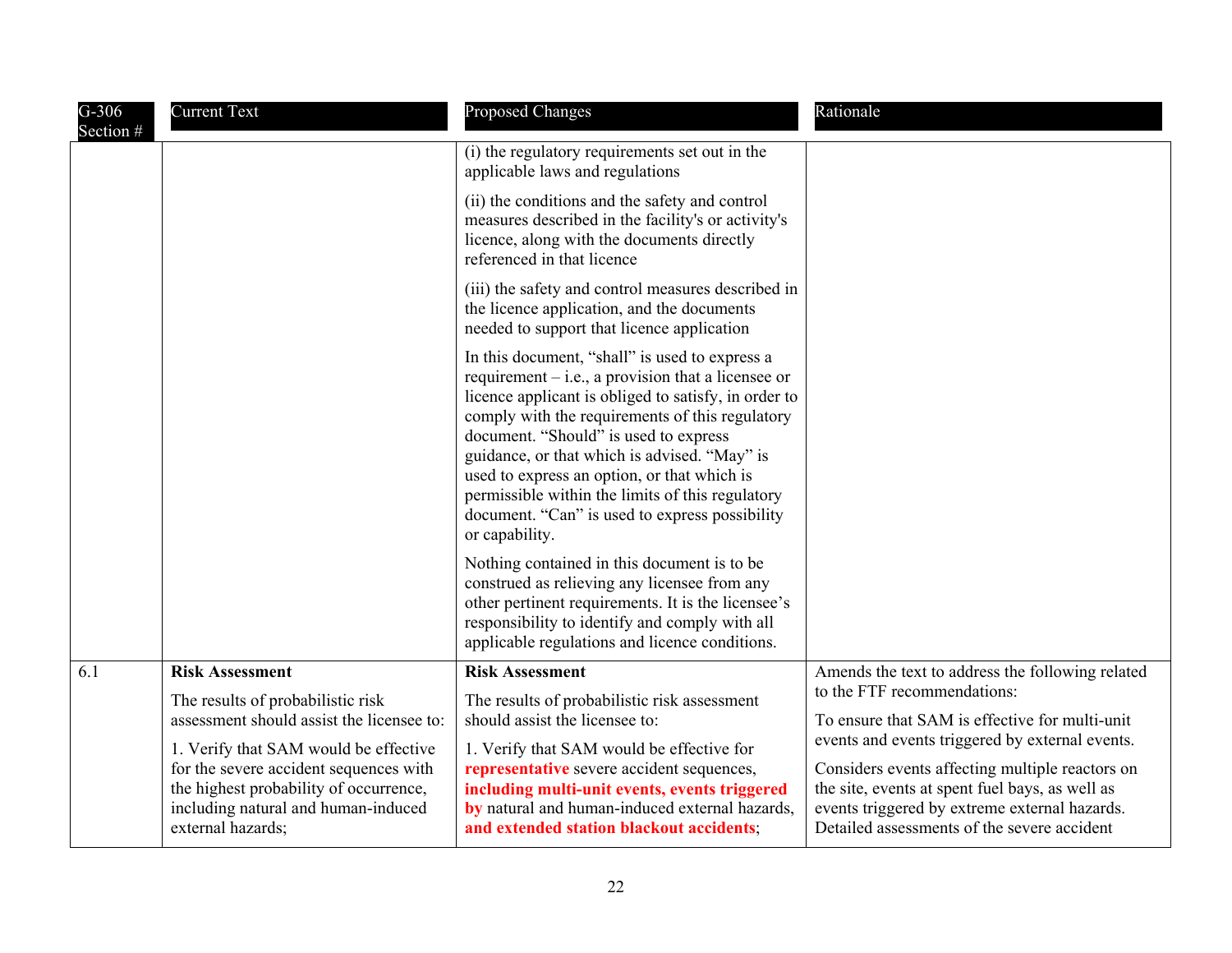| $G-306$<br>Section #                                                                                                                                                                                         | <b>Current Text</b>                                                                                                                                                                                                                            | <b>Proposed Changes</b>                                                                                                                                                                        | Rationale                                                                                                                                                                                                                                                                                                                                                 |
|--------------------------------------------------------------------------------------------------------------------------------------------------------------------------------------------------------------|------------------------------------------------------------------------------------------------------------------------------------------------------------------------------------------------------------------------------------------------|------------------------------------------------------------------------------------------------------------------------------------------------------------------------------------------------|-----------------------------------------------------------------------------------------------------------------------------------------------------------------------------------------------------------------------------------------------------------------------------------------------------------------------------------------------------------|
|                                                                                                                                                                                                              |                                                                                                                                                                                                                                                |                                                                                                                                                                                                | management procedural guidance and design<br>capabilities include beyond-design-basis and<br>severe accidents are a high priority.                                                                                                                                                                                                                        |
|                                                                                                                                                                                                              |                                                                                                                                                                                                                                                |                                                                                                                                                                                                | To demonstrate that revised emergency plans in<br>regard to multi-unit accidents and severe external<br>events, minimum complements, and emergency<br>response organizations are capable and effective.<br>It is currently demonstrated that emergency<br>response organizations are capable of responding<br>to single unit, beyond design basis events. |
| 7.2                                                                                                                                                                                                          | <b>Evaluation of Systems and</b><br>Equipment                                                                                                                                                                                                  | <b>Evaluation of Systems and Equipment</b><br>Plant design capabilities for severe accident                                                                                                    | Amends the text to address the following related<br>to the FTF recommendations:                                                                                                                                                                                                                                                                           |
|                                                                                                                                                                                                              | If systems and equipment are expected<br>to perform in a way or under conditions<br>that were not considered in their<br>original design, then the licensee                                                                                    | management – such as containment venting,<br>hydrogen mitigation, and coolant make-up<br>provisions - should be identified.<br>For all systems and equipment which are                         | To identify and evaluate the effectiveness and<br>survivability of equipment needed to mitigate<br>challenges on containment integrity and minimize<br>consequences of a severe accident.                                                                                                                                                                 |
|                                                                                                                                                                                                              | should conduct an assessment of their<br>potential availability, effectiveness, and                                                                                                                                                            | expected to perform in certain manners or<br>conditions that were not considered in their                                                                                                      | To cover the installation of passive autocatalytic<br>recombiners.                                                                                                                                                                                                                                                                                        |
| limitations for use in support of a SAM<br>program. Existing systems may warrant<br>design enhancement if the assessment<br>reveals that the potential consequences<br>of severe accidents are such that the | original design, the licensee should conduct an<br>assessment of their potential availability,<br>effectiveness, and limitations for use in support<br>of a SAM program. Existing systems may<br>warrant design enhancement, if the assessment | To demonstrate key instrumentation is fully<br>qualified for design-basis accidents, survivability<br>and beyond-design-basis accident conditions as it<br>is for DBA.                         |                                                                                                                                                                                                                                                                                                                                                           |
|                                                                                                                                                                                                              | existing systems may not provide the<br>desired preventive and mitigating<br>capabilities.                                                                                                                                                     | reveals that the potential consequences of severe<br>accidents are such that the existing systems may<br>not provide the desired preventive and<br>mitigating capabilities.                    | To demonstrate that the minimum Class I/II<br>equipment that is needed to mitigate beyond-<br>design-basis accidents involving loss of all AC<br>power is systematically identified.                                                                                                                                                                      |
|                                                                                                                                                                                                              |                                                                                                                                                                                                                                                | <b>Essential plant monitoring features and</b><br>instrumentation for diagnosis of plant state<br>should be identified, and verified to function<br>reliably and provide meaningful data under | To ensure plant design capabilities for severe<br>accident management, such as containment<br>venting, hydrogen mitigation, coolant make-up<br>provisions, instrumentation, and the control areas<br>are evaluated and documented. Such design                                                                                                            |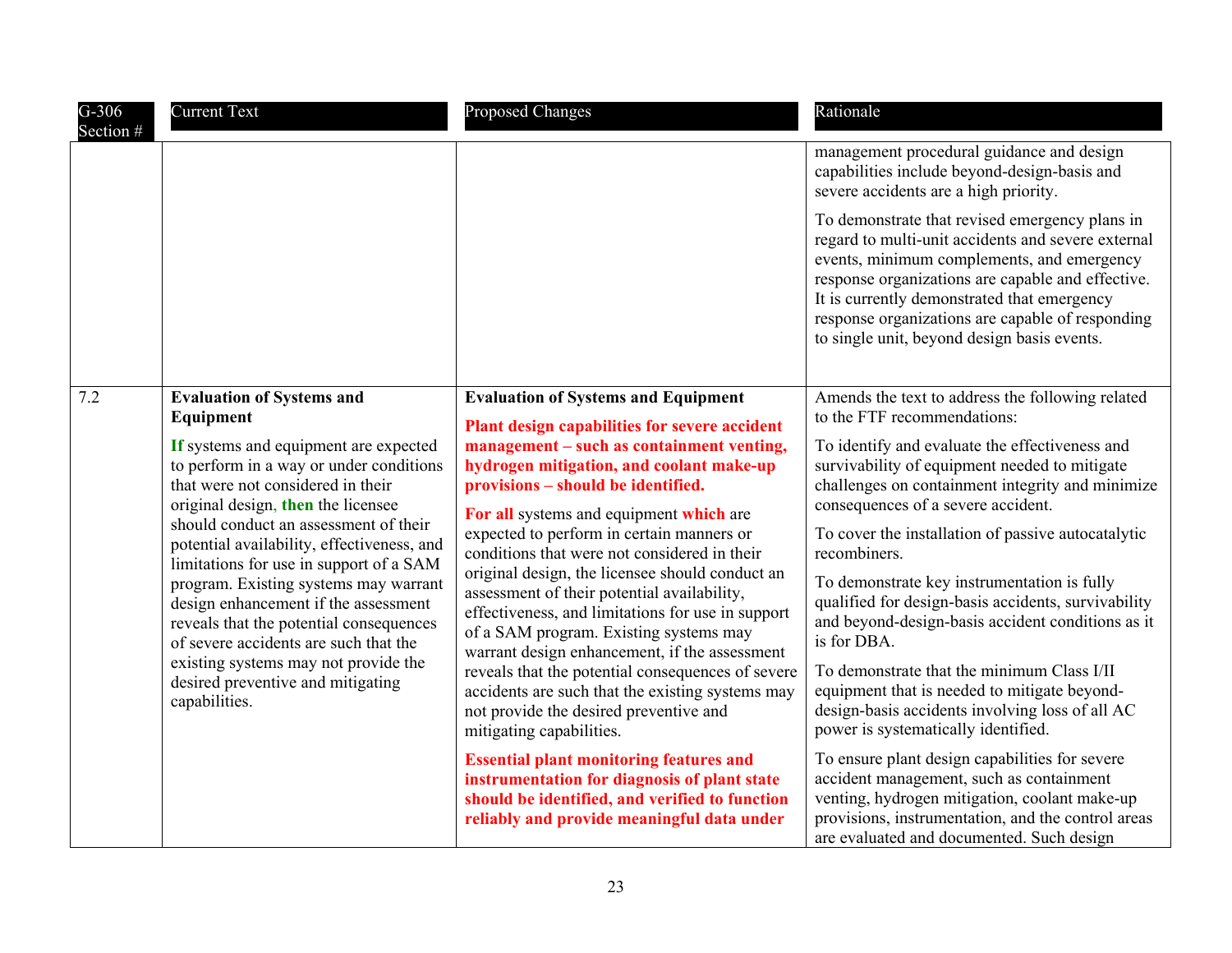| $G-306$<br>Section # | <b>Current Text</b>                                                                                                                                                                                    | <b>Proposed Changes</b>                                                                                                                                                                                                                                                                                                                                  | Rationale                                                                                                                                                                                                                                                                                                                                                                              |
|----------------------|--------------------------------------------------------------------------------------------------------------------------------------------------------------------------------------------------------|----------------------------------------------------------------------------------------------------------------------------------------------------------------------------------------------------------------------------------------------------------------------------------------------------------------------------------------------------------|----------------------------------------------------------------------------------------------------------------------------------------------------------------------------------------------------------------------------------------------------------------------------------------------------------------------------------------------------------------------------------------|
|                      |                                                                                                                                                                                                        | severe accident conditions.                                                                                                                                                                                                                                                                                                                              | capabilities would allow minimization of the<br>consequences of a severe accident, should one<br>occur.                                                                                                                                                                                                                                                                                |
|                      |                                                                                                                                                                                                        |                                                                                                                                                                                                                                                                                                                                                          | Demonstrates that requirements for design of<br>systems credited in management of BDBAs are<br>adequate, particularly for severe accident harsh<br>environments (e.g., battery life, availability of<br>portable instruments, connections to portable<br>pumps for heat sinks, capability to re-energize<br>instrumentation supplies).                                                 |
|                      |                                                                                                                                                                                                        |                                                                                                                                                                                                                                                                                                                                                          | Demonstrated compliance to requirements for<br>complementary design features that could be<br>called upon to protect the containment, such as<br>filtered containment venting.                                                                                                                                                                                                         |
| 7.3                  | <b>Assessment of Material Resources</b>                                                                                                                                                                | <b>Assessment of Material Resources</b>                                                                                                                                                                                                                                                                                                                  | Amends the text to address the following related                                                                                                                                                                                                                                                                                                                                       |
|                      | The licensee should perform an<br>assessment to determine the availability<br>of coolant, energy, and other material<br>resources that may be required for the<br>effective completion of SAM actions. | The licensee should perform an assessment to<br>determine the availability of coolant, energy,<br>and other material resources that may be<br>required for the effective completion of SAM<br>actions.                                                                                                                                                   | to the FTF recommendations:<br>To require demonstrating adequacy of<br>arrangements for procurement of external<br>resources (equipment, power, water and staff) in<br>terms of timing, access, availability.                                                                                                                                                                          |
|                      |                                                                                                                                                                                                        | For procurement of external resources<br>(equipment, power, water and staff), the<br>licensee should assess the adequacy of<br>arrangements with other organizations, to<br>ensure availability, timing and access to these<br>resources during accidents, with<br>consideration of potential challenges posed<br>by common cause/external events. These | To demonstrate that licensees' emergency<br>response organizations have access to a regional<br>warehouse that could make available offsite<br>equipment and resources that may be needed in<br>case of a severe accident. Availability of<br>emergency equipment could allow terminating a<br>severe accident early enough to prevent any<br>radioactive releases to the environment. |
|                      |                                                                                                                                                                                                        | arrangements should be formalized and<br>documented.                                                                                                                                                                                                                                                                                                     | To demonstrate that arrangements and agreements<br>for external support formalized and documented<br>in the applicable emergency plans and procedures.                                                                                                                                                                                                                                 |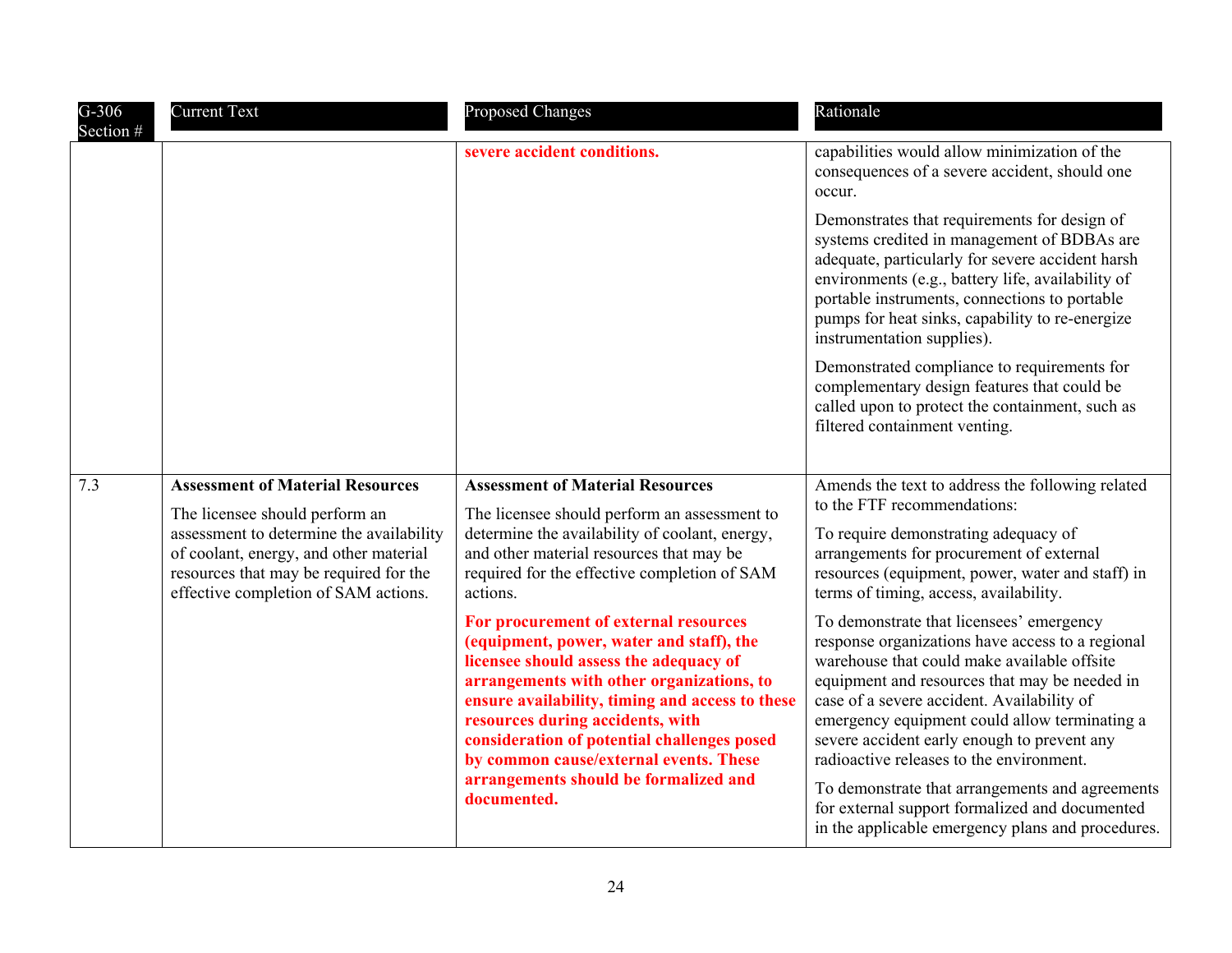| $G-306$          | <b>Current Text</b>                                                                                                                                                                                                                                                                                                                                                                                                                                                                                                                                                                                                                                                                                                                                                                                             | Proposed Changes                                                                                                                                                                                                                                                                                                                                                                                                                                                                                                                                                                                                                                                                                                                                                                                                                                                     | Rationale                                                                                                                                                                                                                                                                                                                                                                                                                                                                                                                                                                                                                                                                                                                                                                                                                                                                                                                                                                                                                                                                                                                                                                                                                                        |
|------------------|-----------------------------------------------------------------------------------------------------------------------------------------------------------------------------------------------------------------------------------------------------------------------------------------------------------------------------------------------------------------------------------------------------------------------------------------------------------------------------------------------------------------------------------------------------------------------------------------------------------------------------------------------------------------------------------------------------------------------------------------------------------------------------------------------------------------|----------------------------------------------------------------------------------------------------------------------------------------------------------------------------------------------------------------------------------------------------------------------------------------------------------------------------------------------------------------------------------------------------------------------------------------------------------------------------------------------------------------------------------------------------------------------------------------------------------------------------------------------------------------------------------------------------------------------------------------------------------------------------------------------------------------------------------------------------------------------|--------------------------------------------------------------------------------------------------------------------------------------------------------------------------------------------------------------------------------------------------------------------------------------------------------------------------------------------------------------------------------------------------------------------------------------------------------------------------------------------------------------------------------------------------------------------------------------------------------------------------------------------------------------------------------------------------------------------------------------------------------------------------------------------------------------------------------------------------------------------------------------------------------------------------------------------------------------------------------------------------------------------------------------------------------------------------------------------------------------------------------------------------------------------------------------------------------------------------------------------------|
| Section #<br>9.2 | <b>Personnel Training</b><br>The licensee should provide operating<br>staff and emergency groups with<br>training commensurate with their<br>respective roles in accident<br>management, enabling them to:<br>1. Understand their roles and                                                                                                                                                                                                                                                                                                                                                                                                                                                                                                                                                                     | <b>Personnel Training</b><br>The licensee should provide operating staff and<br>emergency groups with training commensurate<br>with their respective roles in accident<br>management, enabling them to:<br>1. understand their roles and responsibilities<br>within the SAM program                                                                                                                                                                                                                                                                                                                                                                                                                                                                                                                                                                                  | Amends the text to address the following related<br>to the FTF recommendations:<br>To ensure that SAM is effective for multi-unit<br>events and events triggered by external events.<br>Considers events affecting multiple reactors on<br>the site, events at spent fuel bays, as well as<br>events triggered by extreme external hazards.                                                                                                                                                                                                                                                                                                                                                                                                                                                                                                                                                                                                                                                                                                                                                                                                                                                                                                      |
|                  | responsibilities within the SAM<br>program;<br>2. Learn about severe accident<br>phenomena and processes;<br>3. Become familiar with the activities to<br>be carried out;<br>4. Enhance their ability to perform in<br>stressful conditions; and<br>5. Verify the effectiveness and improve<br>the clarity of SAM procedures and<br>guidelines.<br>Training programs should address the<br>roles to be performed by the different<br>groups, and include drills and exercises<br>to enable assessment of the interactions<br>between the various groups involved in<br>SAM.<br>To the extent practicable, the licensee<br>should use simulator training, because it<br>provides a realistic and interactive<br>environment and is an efficient method<br>for enhancing human response in<br>complex situations. | 2. learn about severe accident phenomena and<br>processes<br>3. become familiar with the activities to be<br>carried out<br>4. enhance their ability to perform in stressful<br>conditions<br>5. verify the effectiveness and improve the<br>clarity of SAM procedures and guidelines<br>Training programs should address the roles to<br>be performed by different groups, and include<br>drills and exercises to enable assessment of the<br>interactions between the various groups<br>involved in SAM.<br>The licensee should develop a set of drills to<br>cover multi-unit events and events triggered<br>by external events.<br>To the extent practicable, the licensee should<br>use simulator training, because it provides a<br>realistic and interactive environment and is an<br>efficient method for enhancing human response<br>in complex situations. | Detailed assessments of the severe accident<br>management procedural guidance and design<br>capabilities include beyond design basis, and<br>severe accidents are a high priority.<br>To ensure plant design capabilities for severe<br>accident management, such as containment<br>venting, hydrogen mitigation, coolant make-up<br>provisions, instrumentation, and the control areas<br>are evaluated and documented. Such design<br>capabilities would allow minimization of the<br>consequences of a severe accident, should one<br>occur.<br>Ensures that requirements for design of systems<br>credited in management of BDBAs are adequate,<br>particularly for severe accident harsh<br>environments (e.g., battery life, availability of<br>portable instruments, connections to portable<br>pumps for heat sinks, capability to re-energize<br>instrumentation supplies).<br>To demonstrate that revised emergency plans in<br>regard to multi-unit accidents and severe external<br>events, minimum complements, and emergency<br>response organizations are capable and effective.<br>It is currently demonstrated that emergency<br>response organizations are capable of responding<br>to single-unit beyond design basis events. |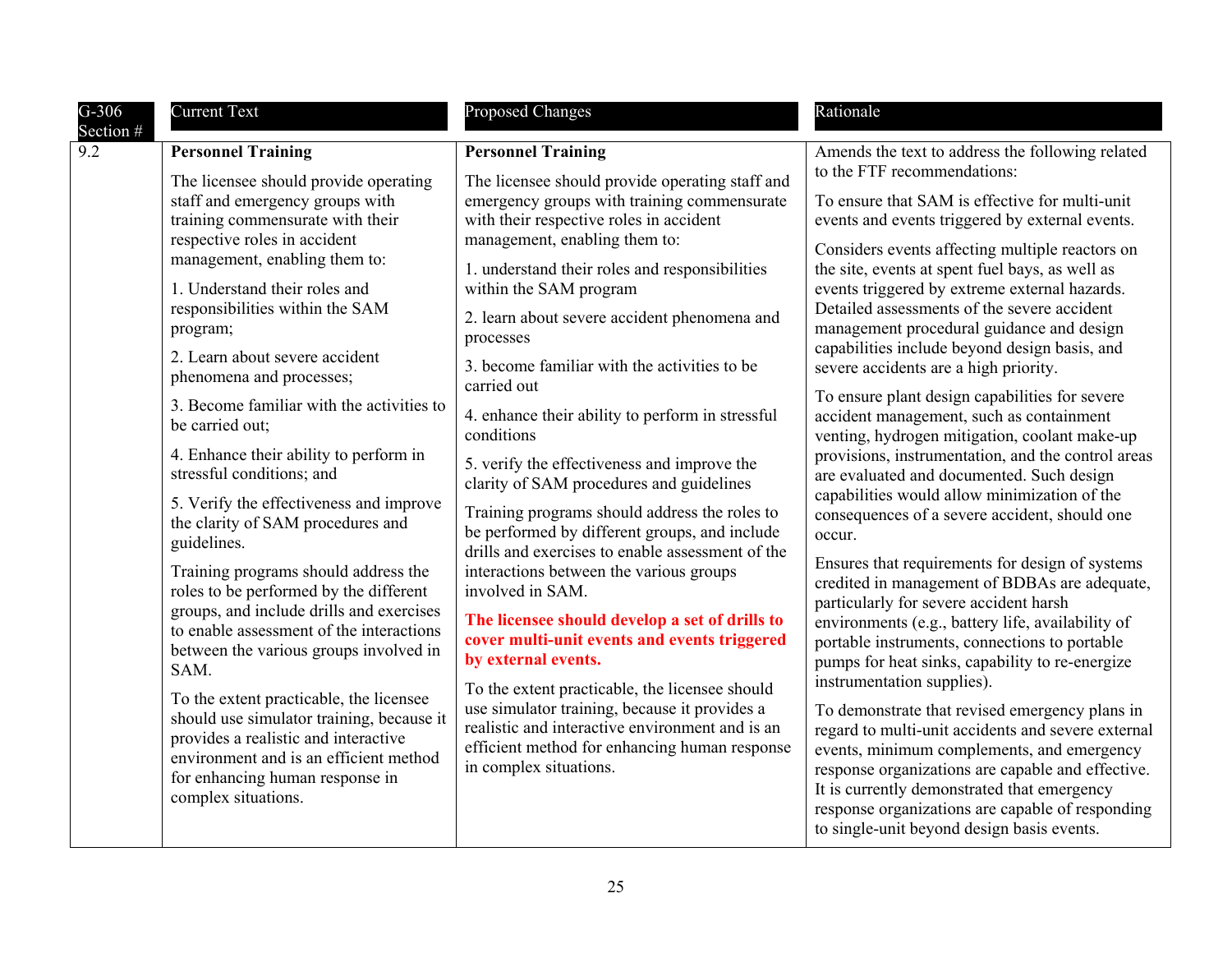| $G-306$<br>Section # | <b>Current Text</b>                                                                                                                                                                                                                                                                                                                                                                                                                                                                                                                                                                                                                                                                                                                                                                 | <b>Proposed Changes</b>                                                                                                                                                                                                                                                                                                                                                                                                                                                                                                                                                                                                                                                                                                                                                                                                                                                                                                                                                                                                          | Rationale                                                                                                                                                                                                                                                                                                                                                                                                                                                                                                                                                                                                                                                                                                                                                                                                                                                                                                                                                                                                                                                                                                                                         |
|----------------------|-------------------------------------------------------------------------------------------------------------------------------------------------------------------------------------------------------------------------------------------------------------------------------------------------------------------------------------------------------------------------------------------------------------------------------------------------------------------------------------------------------------------------------------------------------------------------------------------------------------------------------------------------------------------------------------------------------------------------------------------------------------------------------------|----------------------------------------------------------------------------------------------------------------------------------------------------------------------------------------------------------------------------------------------------------------------------------------------------------------------------------------------------------------------------------------------------------------------------------------------------------------------------------------------------------------------------------------------------------------------------------------------------------------------------------------------------------------------------------------------------------------------------------------------------------------------------------------------------------------------------------------------------------------------------------------------------------------------------------------------------------------------------------------------------------------------------------|---------------------------------------------------------------------------------------------------------------------------------------------------------------------------------------------------------------------------------------------------------------------------------------------------------------------------------------------------------------------------------------------------------------------------------------------------------------------------------------------------------------------------------------------------------------------------------------------------------------------------------------------------------------------------------------------------------------------------------------------------------------------------------------------------------------------------------------------------------------------------------------------------------------------------------------------------------------------------------------------------------------------------------------------------------------------------------------------------------------------------------------------------|
|                      |                                                                                                                                                                                                                                                                                                                                                                                                                                                                                                                                                                                                                                                                                                                                                                                     |                                                                                                                                                                                                                                                                                                                                                                                                                                                                                                                                                                                                                                                                                                                                                                                                                                                                                                                                                                                                                                  | To demonstrate that the performance of the<br>emergency response organization under severe<br>event and/or multi-unit accident conditions has<br>not been challenged by designing and conducting<br>exercises that are based on such conditions.                                                                                                                                                                                                                                                                                                                                                                                                                                                                                                                                                                                                                                                                                                                                                                                                                                                                                                  |
| 10.0                 | <b>Validation and review</b><br>The licensee should validate a SAM<br>program, upon its establishment, to<br>confirm its effectiveness, usability,<br>technical accuracy, and scope. This<br>validation should include modeling of<br>selected accident scenarios with and<br>without consideration of accident<br>management actions, as well as drills<br>and exercises.<br>The licensee should also perform<br>periodic reviews of a SAM program,<br>provisions, guidelines, and procedures<br>to reflect changes in plant design,<br>operational modes, or organizational<br>responsibilities. The reviews should<br>address new information that has been<br>derived from drills, exercises, training<br>programs, safety analyses, experimental<br>research or other sources. | <b>Validation and review</b><br>The licensee should validate a SAM program<br>upon its establishment, to confirm its<br>effectiveness, usability, technical accuracy and<br>scope. This validation should include modeling<br>of selected accident scenarios with and without<br>consideration of accident management actions,<br>as well as drills and exercises.<br>A validation assessment should be<br>undertaken, to confirm that operator actions<br>are possible, accounting for variables such as<br>ease of access, possible radiation fields,<br>presence of debris, fires or flooding, and staff<br>complement.<br>The licensee should also perform periodic<br>reviews of a SAM program, provisions,<br>guidelines and procedures, to reflect changes in<br>plant design, operational modes, or<br>organizational responsibilities.<br>The reviews should address new information<br>that has been derived from drills, exercises,<br>training programs, safety analyses, experimental<br>research or other sources. | Amends the text to address the following related<br>to the FTF recommendations:<br>To ensure that SAM is effective for multi-unit<br>events and events triggered by external events.<br>Considers events affecting multiple reactors on<br>the site, events at spent fuel bays, as well as<br>events triggered by extreme external hazards.<br>Detailed assessments of the severe accident<br>management procedural guidance and design<br>capabilities include beyond design basis, and<br>severe accidents are a high priority.<br>To demonstrate that revised emergency plans in<br>regard to multi-unit accidents and severe external<br>events, minimum complements, and emergency<br>response organizations are capable and effective.<br>It is currently demonstrated that emergency<br>response organizations are capable of responding<br>to single-unit beyond design basis events.<br>To demonstrate that the performance of the<br>emergency response organization under severe<br>event and/or multi-unit accident conditions has<br>not been challenged by designing and conducting<br>exercises that are based on such conditions. |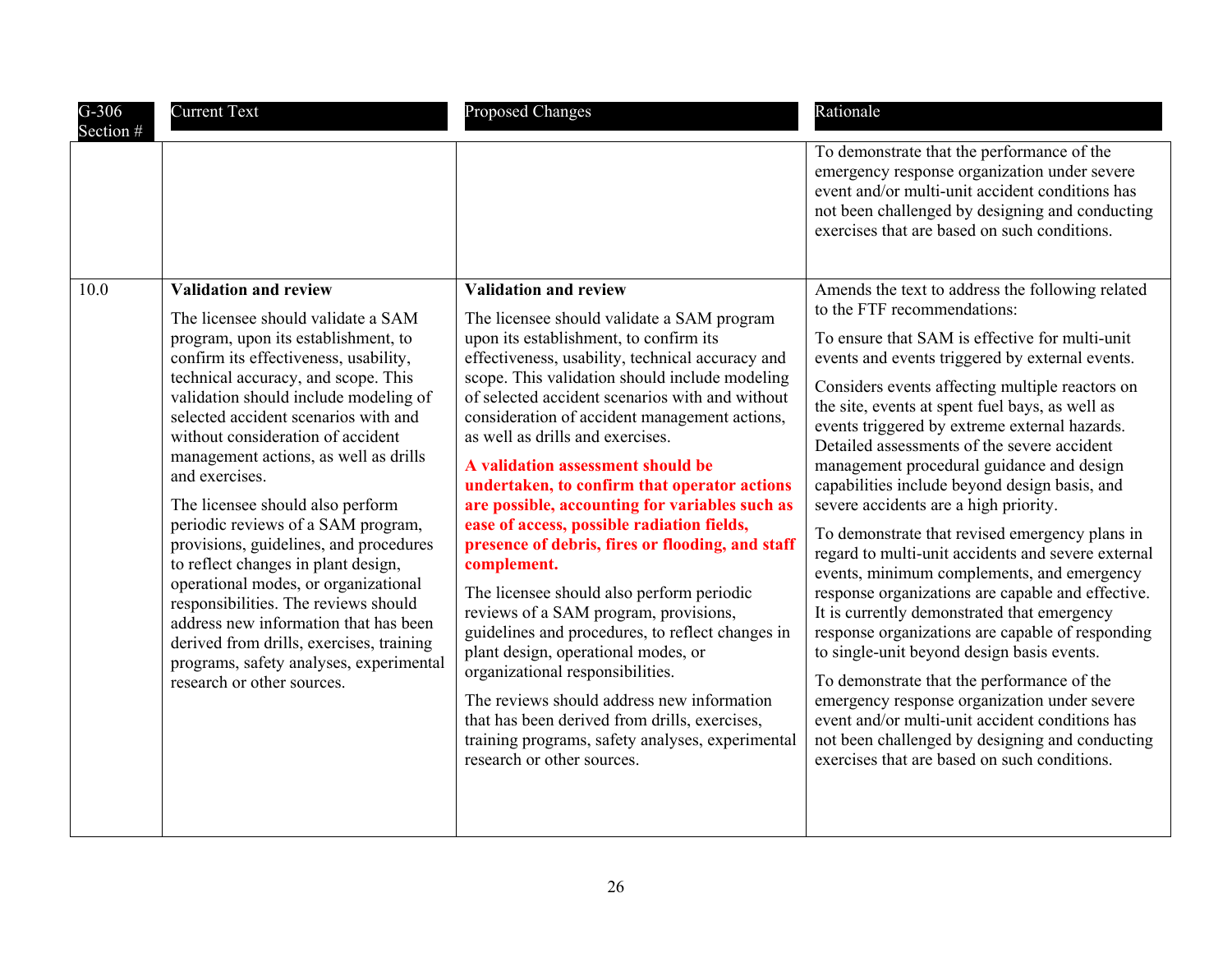| $G-306$<br>Section # | <b>Current Text</b> | <b>Proposed Changes</b>                                                                                                                                                                                                                               | Rationale                                 |
|----------------------|---------------------|-------------------------------------------------------------------------------------------------------------------------------------------------------------------------------------------------------------------------------------------------------|-------------------------------------------|
| Glossary             | <b>Glossary</b>     | Glossary                                                                                                                                                                                                                                              | New or modified definitions are provided. |
|                      |                     | alternate AC power<br>An alternating current power source that is<br>available to, and located at (or nearby) a<br>reactor facility, and is characterized by the<br>following:                                                                        |                                           |
|                      |                     | 1. is connectable to but not normally<br>connected to the offsite or onsite standby<br>and emergency AC power systems                                                                                                                                 |                                           |
|                      |                     | 2. has minimum potential for common<br>mode failure with offsite power to the onsite<br>standby and emergency AC power sources                                                                                                                        |                                           |
|                      |                     | 3. is available in a timely manner after the<br>onset of station blackout                                                                                                                                                                             |                                           |
|                      |                     | 4. has sufficient capacity and reliability for<br>operating all the systems required for coping<br>with station blackout, and for the duration<br>of time required to bring and maintain the<br>plant in a safe shutdown state.                       |                                           |
|                      |                     | station blackout (SBO)<br>A complete loss of alternating current (AC)<br>power from offsite and onsite main<br>generator, standby and emergency power<br>sources. Note that it does not include failure<br>of uninterruptible AC power supplies (UPS) |                                           |
|                      |                     | and DC power supplies. It also does not<br>include failure of alternate AC power.<br><b>Note: See also definition for alternate AC</b><br>power in this document.                                                                                     |                                           |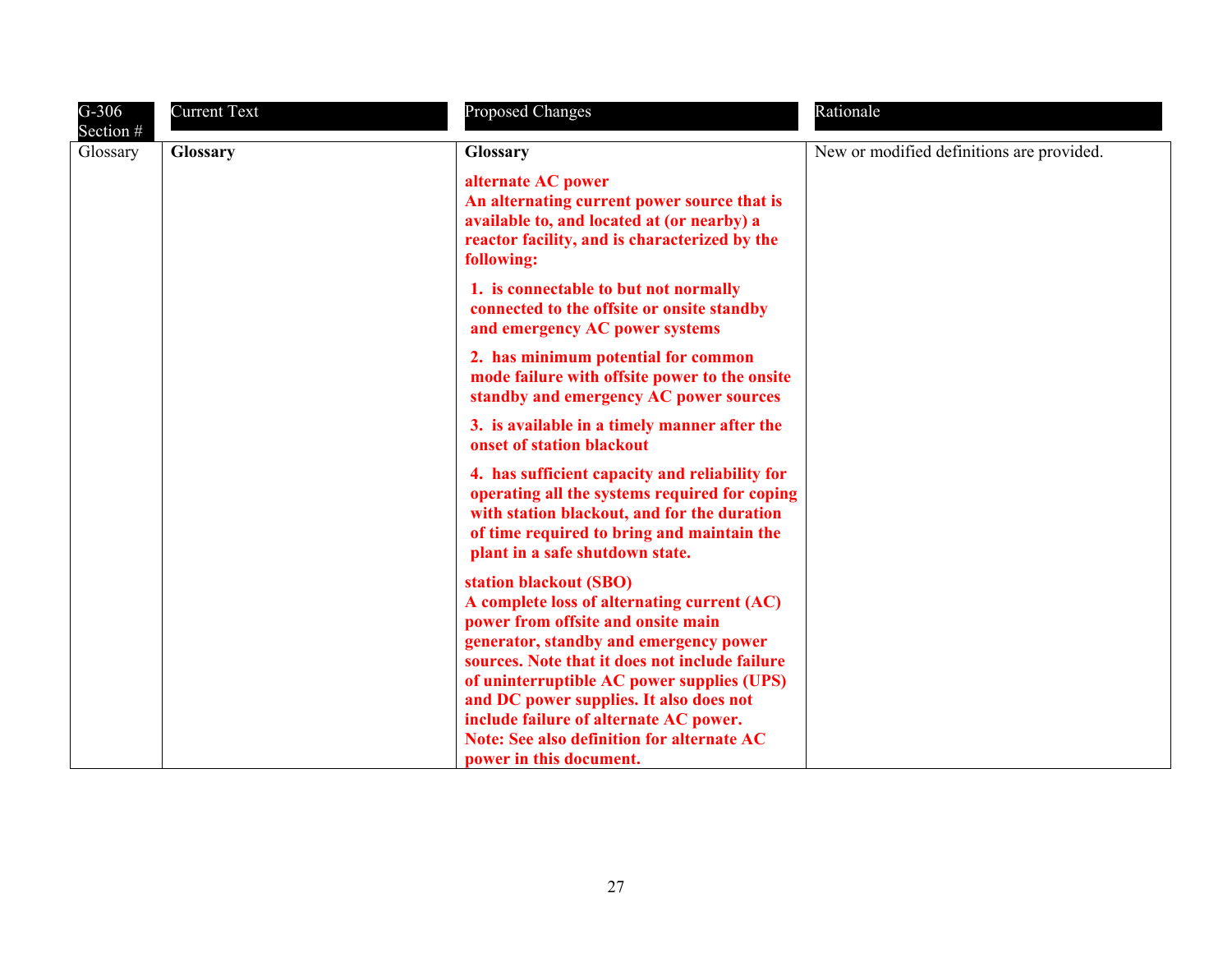## <span id="page-27-0"></span>**Part D: RD-308,** *Deterministic Safety Analysis for Small Reactor Facilities*

**Note:** Although this document was not specifically discussed in the *CNSC Fukushima Task Force Report*, the scope of work for RD-308 is identical to that for RD-310.

RD-308 sets out requirements for the development, implementation and maintenance of safety analysis for a small reactor facility. RD-308 provides requirements for deterministic analysis, with an emphasis on design basis accidents.

The updated criteria in RD-308 include:

- $\blacksquare$ analyses that include multi-unit accidents and events
- $\blacksquare$ assessments of potential "cliff-edges<sup>[1](#page-27-1)</sup>" and associated margins
- $\blacksquare$ analyses specifically designed to determine capacities of make-up water or reserve electricity in the event of multiple system failures

The new requirements ensure that these types of accidents and events are included in the analysis, and are not screened as having a frequency too low to be considered. It now also includes determination of "cliff-edges" and margins, in addition to demonstrating that safety goals are met.

Requirements and guidance are added to provide additional criteria for design basis accident and for beyond design basis accidents.

<span id="page-27-1"></span><sup>&</sup>lt;sup>1</sup> A cliff-edge effect is a large change in consequences caused by a small change of conditions. [See the newly updated definition below]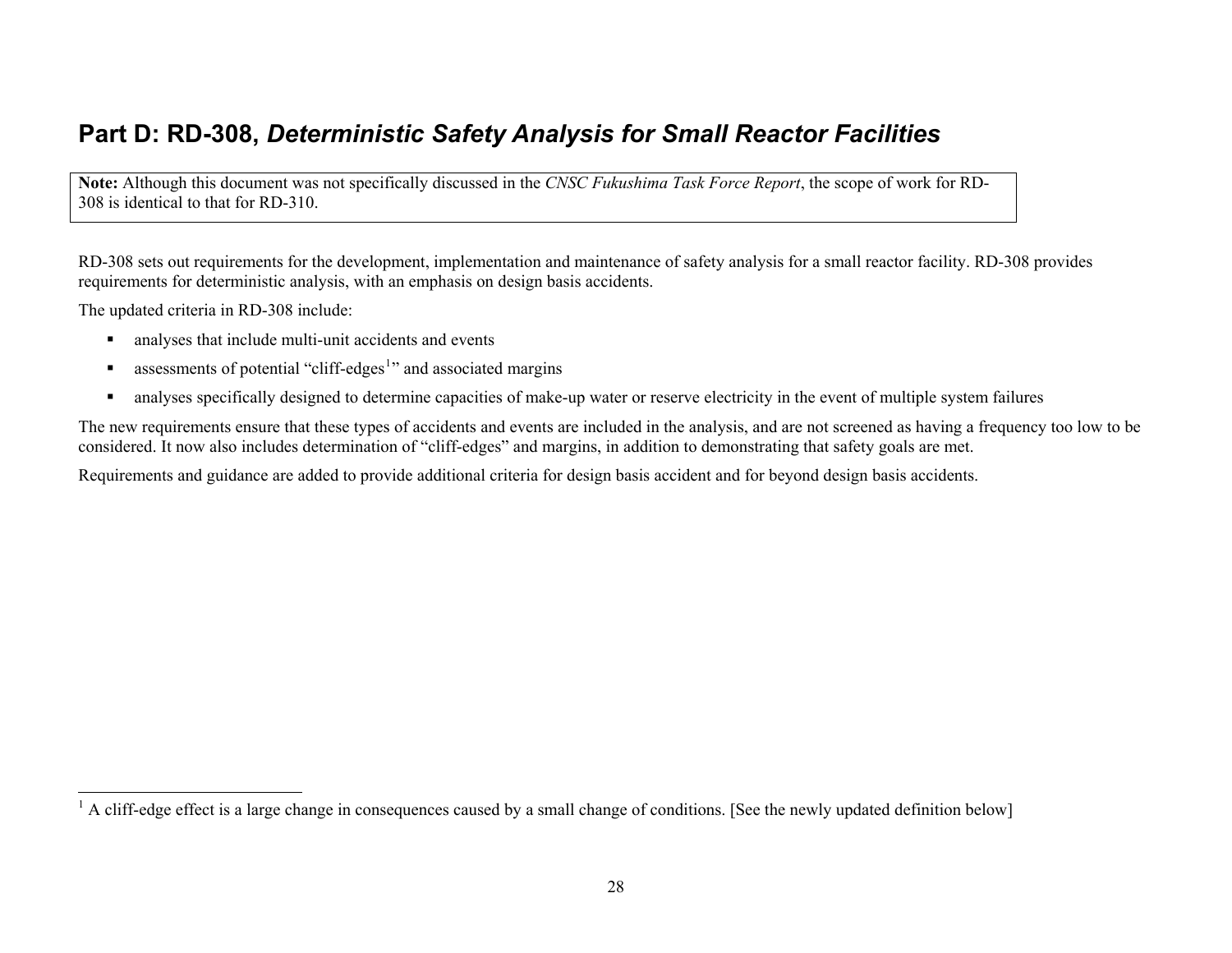# <span id="page-28-0"></span>*Table D. RD-308 Proposed Amendments and Rationale*

| <b>RD-308</b><br>Section $#$ | <b>Current Text</b>                                                                                                                                                                                                                                                                                                                                                                                                                                                        | <b>Proposed Changes</b>                                                                                                                                                                                                                                                                                                                                                                                                                                       | Rationale                                                                                                                                                                                                                                   |
|------------------------------|----------------------------------------------------------------------------------------------------------------------------------------------------------------------------------------------------------------------------------------------------------------------------------------------------------------------------------------------------------------------------------------------------------------------------------------------------------------------------|---------------------------------------------------------------------------------------------------------------------------------------------------------------------------------------------------------------------------------------------------------------------------------------------------------------------------------------------------------------------------------------------------------------------------------------------------------------|---------------------------------------------------------------------------------------------------------------------------------------------------------------------------------------------------------------------------------------------|
| Preface                      | Preface                                                                                                                                                                                                                                                                                                                                                                                                                                                                    | <b>Preface</b>                                                                                                                                                                                                                                                                                                                                                                                                                                                | To provide the administrative history of the                                                                                                                                                                                                |
|                              | This regulatory document sets out the<br>requirements of the Canadian Nuclear<br>Safety Commission (CNSC) with respect to<br>deterministic safety analysis for small rector<br>facilities, which must be submitted to the<br>CNSC pursuant to the General Nuclear<br>Safety and Control Regulations and Class 1<br><b>Nuclear Facilities Regulations.</b>                                                                                                                  | This regulatory document sets out the<br>requirements of the Canadian Nuclear Safety<br>Commission (CNSC) with respect to<br>deterministic safety analysis, which must be<br>submitted to the CNSC pursuant to the<br>General Nuclear Safety and Control<br>Regulations and Class I Nuclear Facilities<br>Regulations.                                                                                                                                        | amended document, the legal basis, and an<br>explanation of the mandatory language in<br>regulatory and guidance documents. The<br>rationale for the amendment, as related to the<br>CNSC Fukushima Task Force Report, is also<br>provided. |
|                              | RD-308, Deterministic Safety Analysis for<br><b>Small Reactor Facilities identifies</b><br>regulatory criteria for the preparation and<br>presentation of a deterministic safety<br>analysis for a small reactor facility. A small<br>reactor facility contains a reactor with a<br>power level of less than approximately 200<br>megawatts thermal (MWt), used for<br>research, isotope production, steam<br>generation, electricity production or other<br>applications. | When published, this document will<br>amend/supercede RD-308. This document<br>has been amended to clarify or add criteria<br>reflecting lessons learned from the<br><b>Fukushima nuclear event of March 2011.</b><br>The amendments were made to address<br>findings from INFO-0824, CNSC<br><b>Fukushima Task Force Report, as</b><br>applicable to RD-308.<br>RD-308, Deterministic Safety Analysis for<br>Small Reactor Facilities, identifies regulatory |                                                                                                                                                                                                                                             |
|                              | This document establishes a modern risk-<br>informed approach to the classification of<br>accidents, one that considers a full spectrum<br>of possible events, including the events of<br>greatest consequence to the public. The<br>document allows the use of a graded<br>approach to determine the scope and depth<br>of deterministic safety analysis.                                                                                                                 | criteria for the preparation and presentation of<br>a deterministic safety analysis for a regulated<br>facility. A small reactor facility contains a<br>reactor with a power level of less than<br>approximately 200 megawatts thermal (MWt),<br>used for research, isotope production, steam<br>generation, electricity production or other<br>applications.                                                                                                 |                                                                                                                                                                                                                                             |
|                              | The CNSC expects applicants for new small<br>reactor facility licenses to apply this<br>regulatory document. For currently licensed                                                                                                                                                                                                                                                                                                                                        | This document establishes a modern risk-<br>informed approach to the classification of<br>accidents, one that considers a full spectrum                                                                                                                                                                                                                                                                                                                       |                                                                                                                                                                                                                                             |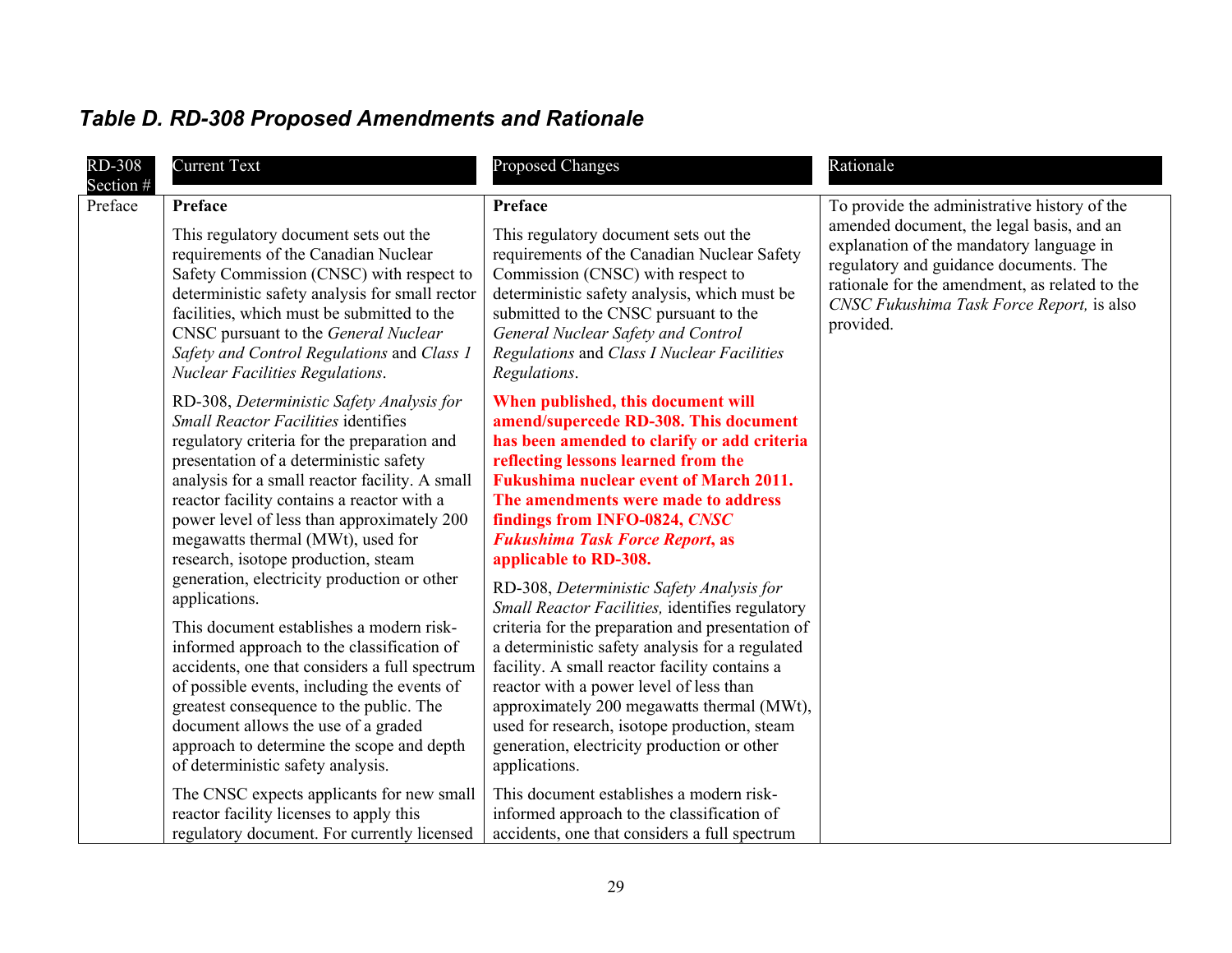| <b>RD-308</b> | <b>Current Text</b>                                                                                                                                                                                                                                                                                                                                                                                                     | <b>Proposed Changes</b>                                                                                                                                                                                                                                                                                                                                                                                                                                                                                                                                                                                                                                                                                                                                                                                                                                                                                                                                                                                                                                                                | Rationale |
|---------------|-------------------------------------------------------------------------------------------------------------------------------------------------------------------------------------------------------------------------------------------------------------------------------------------------------------------------------------------------------------------------------------------------------------------------|----------------------------------------------------------------------------------------------------------------------------------------------------------------------------------------------------------------------------------------------------------------------------------------------------------------------------------------------------------------------------------------------------------------------------------------------------------------------------------------------------------------------------------------------------------------------------------------------------------------------------------------------------------------------------------------------------------------------------------------------------------------------------------------------------------------------------------------------------------------------------------------------------------------------------------------------------------------------------------------------------------------------------------------------------------------------------------------|-----------|
| Section #     | small reactor facilities, CNSC expects the<br>licensees to phase in the application of this<br>document, to meet requirements to the<br>extent practicable.<br>Nothing contained in this document is to be<br>construed as relieving any licensee from<br>any other pertinent requirements. It is the<br>licensee's responsibility to identify and<br>comply with all applicable regulations and<br>licence conditions. | of possible events, including the events of<br>greatest consequence to the public. The<br>document allows the use of a graded approach<br>to determine the scope and depth of<br>deterministic safety analysis.<br>The CNSC expects applicants for new small<br>reactor facility licenses to apply this<br>regulatory document. For currently licensed<br>small reactor facilities, CNSC expects the<br>licensees to phase in the application of this<br>document, in order to meet its requirements to<br>the extent practicable.<br>This document may be used as part of the<br>licensing basis for nuclear facilities and<br>regulated activities, including when<br>referenced in a licence, either directly or<br>indirectly (through licensee reference<br>documents).<br>The licensing basis sets the boundary<br>conditions for acceptable performance at a<br>regulated facility or activity, and thus<br>establishes the basis for the CNSC's<br>compliance program in respect of that<br>regulated facility or activity.<br>The licensing basis for a regulated facility or |           |
|               |                                                                                                                                                                                                                                                                                                                                                                                                                         | activity is a set of requirements and<br>documents comprising:                                                                                                                                                                                                                                                                                                                                                                                                                                                                                                                                                                                                                                                                                                                                                                                                                                                                                                                                                                                                                         |           |
|               |                                                                                                                                                                                                                                                                                                                                                                                                                         | (i) the regulatory requirements set out in the<br>applicable laws and regulations                                                                                                                                                                                                                                                                                                                                                                                                                                                                                                                                                                                                                                                                                                                                                                                                                                                                                                                                                                                                      |           |
|               |                                                                                                                                                                                                                                                                                                                                                                                                                         | (ii) the conditions and the safety and control<br>measures described in the facility's or                                                                                                                                                                                                                                                                                                                                                                                                                                                                                                                                                                                                                                                                                                                                                                                                                                                                                                                                                                                              |           |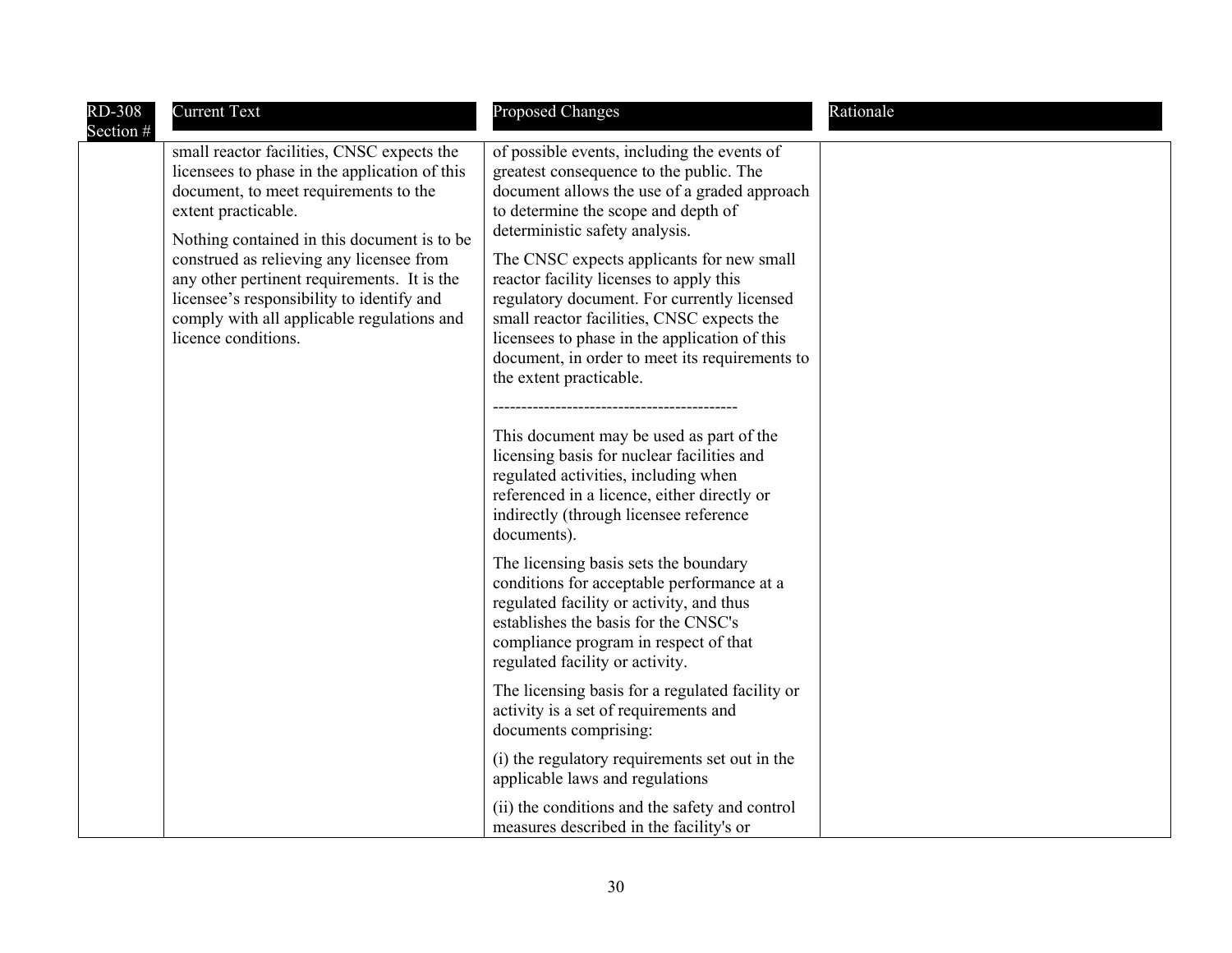| <b>RD-308</b><br>Section # | <b>Current Text</b>                                                                                                                                                                                                    | <b>Proposed Changes</b>                                                                                                                                                                                                                                                                                                                                                                                                                                                           | Rationale                                                                                                                                                                                   |
|----------------------------|------------------------------------------------------------------------------------------------------------------------------------------------------------------------------------------------------------------------|-----------------------------------------------------------------------------------------------------------------------------------------------------------------------------------------------------------------------------------------------------------------------------------------------------------------------------------------------------------------------------------------------------------------------------------------------------------------------------------|---------------------------------------------------------------------------------------------------------------------------------------------------------------------------------------------|
|                            |                                                                                                                                                                                                                        | activity's licence, along with the documents<br>directly referenced in that licence                                                                                                                                                                                                                                                                                                                                                                                               |                                                                                                                                                                                             |
|                            |                                                                                                                                                                                                                        | (iii) the safety and control measures described<br>in the licence application, and the documents<br>needed to support that licence application                                                                                                                                                                                                                                                                                                                                    |                                                                                                                                                                                             |
|                            |                                                                                                                                                                                                                        | In this document, "shall" is used to express a<br>requirement $-$ i.e., a provision that a licensee<br>or licence applicant is obliged to satisfy, in<br>order to comply with the requirements of this<br>regulatory document. "Should" is used to<br>express guidance, or that which is advised.<br>"May" is used to express an option, or that<br>which is permissible within the limits of this<br>regulatory document. "Can" is used to express<br>possibility or capability. |                                                                                                                                                                                             |
|                            |                                                                                                                                                                                                                        | Nothing contained in this document is to be<br>construed as relieving any licensee from any<br>other pertinent requirements. It is the<br>licensee's responsibility to identify and<br>comply with all applicable regulations and<br>licence conditions.                                                                                                                                                                                                                          |                                                                                                                                                                                             |
| 4.2.1                      | <b>Identifying events</b>                                                                                                                                                                                              | <b>Identifying events</b>                                                                                                                                                                                                                                                                                                                                                                                                                                                         | Changes were made to:                                                                                                                                                                       |
|                            | The licensee or applicant shall use a<br>systematic process to identify postulated<br>initiating events (including criticality<br>events), event sequences and event<br>combinations ("events" hereafter in this       | The licensee or applicant shall use a<br>systematic process to identify postulated<br>initiating events (including criticality events),<br>event sequences and event combinations<br>("events" hereafter in this document) that can                                                                                                                                                                                                                                               | 1) clarify that any events potentially leading to<br>fission product releases, even occurring outside<br>the reactor, should be identified in order to be<br>considered for safety analysis |
|                            | document) that can potentially challenge the<br>safety functions of the reactor facility. This<br>process must consider regulatory<br>requirements and guidance, past licensing<br>precedents, operational experience, | potentially challenge the safety functions of<br>the reactor facility The licensee shall also<br>identify events that may potentially lead to<br>fission product releases, including those<br>related to irradiated fuel pools and fuel                                                                                                                                                                                                                                           | 2) extend the scope of analysis to include<br>considerations of events that can potentially<br>affect multiple reactors or related facilities at a<br>site.                                 |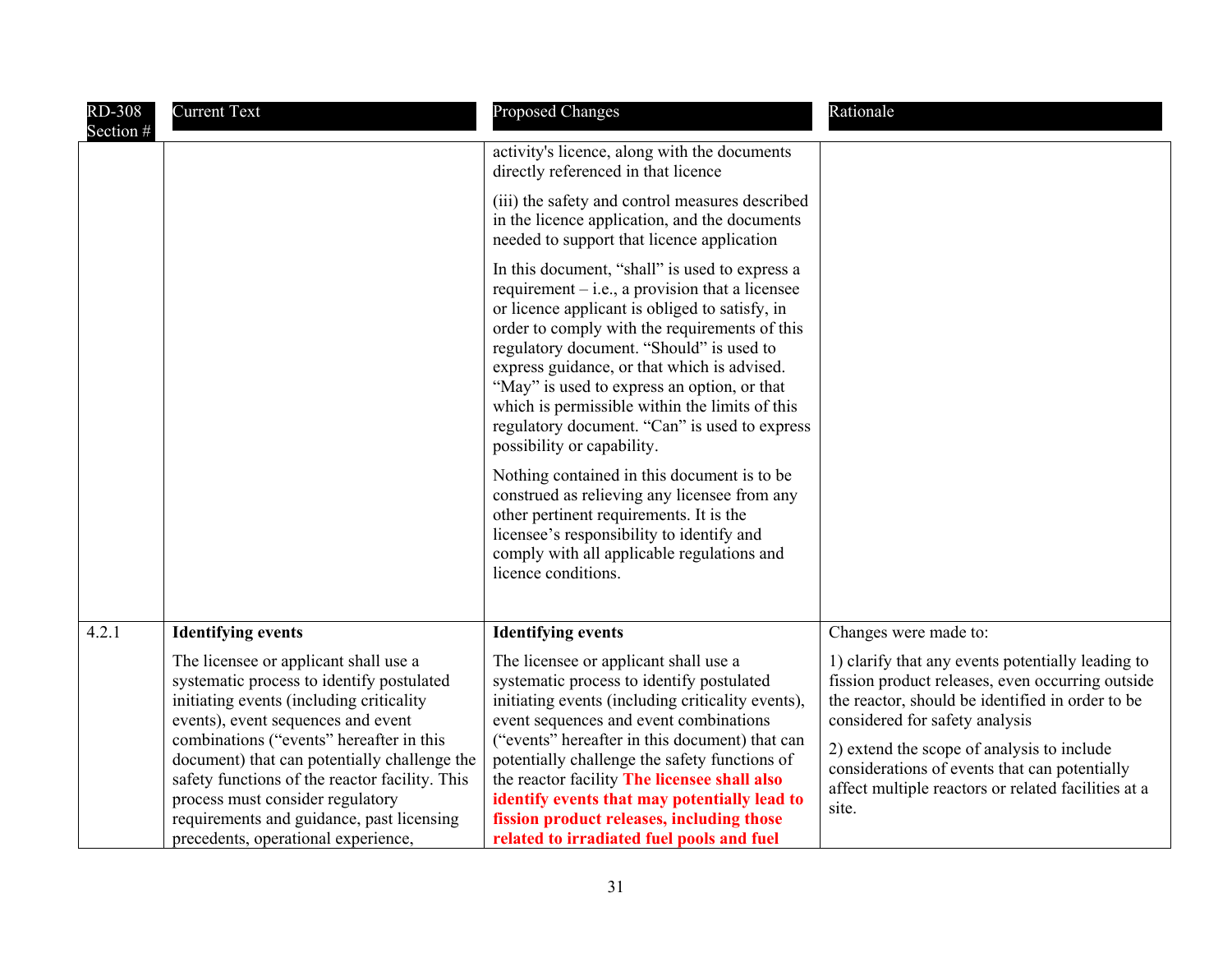| <b>RD-308</b><br>Section # | <b>Current Text</b>                                                                                                                                                                                                                                                                                                                                                                                                                                                                                                                                                                                             | <b>Proposed Changes</b>                                                                                                                                                                                                                                                                                                                                                                                                                                                                                                                                                                                                                                                                                                                                                                                                                                                                    | Rationale                                                                                          |
|----------------------------|-----------------------------------------------------------------------------------------------------------------------------------------------------------------------------------------------------------------------------------------------------------------------------------------------------------------------------------------------------------------------------------------------------------------------------------------------------------------------------------------------------------------------------------------------------------------------------------------------------------------|--------------------------------------------------------------------------------------------------------------------------------------------------------------------------------------------------------------------------------------------------------------------------------------------------------------------------------------------------------------------------------------------------------------------------------------------------------------------------------------------------------------------------------------------------------------------------------------------------------------------------------------------------------------------------------------------------------------------------------------------------------------------------------------------------------------------------------------------------------------------------------------------|----------------------------------------------------------------------------------------------------|
|                            | engineering judgment, results of<br>deterministic and PSA and systematic<br>review of the design.<br>The identification of events shall account<br>for:<br>• all operating configurations, such as<br>start-up, at-power operation, shutdown,<br>maintenance, testing, surveillance, and<br>refuelling<br>• configurations and uses of the reactor<br>facility<br>• interactions between the reactor and<br>any experimental devices, including:<br>administrative procedures<br>a.<br>controls<br>$\mathbf{b}$ .<br>additional equipment related to the<br>C <sub>1</sub><br>experimental devices<br>$\ddotsc$ | handling systems. This process must<br>consider regulatory requirements and<br>guidance, past licensing precedents,<br>operational experience, engineering judgment,<br>results of deterministic and PSA and<br>systematic review of the design.<br>The identification of events shall account for:<br>• all operating configurations, such as<br>startup, at-power operation, shutdown,<br>maintenance, testing, surveillance, and<br>refuelling<br>• configurations and uses of the reactor<br>facility<br>• interactions between the reactor and any<br>experimental devices, including:<br>administrative procedures<br>a.<br>controls<br>b.<br>additional equipment related to the<br>$\mathbf{c}$ .<br>experimental devices<br><b>Common-cause events affecting multiple</b><br>reactor units on a site, or a reactor unit and<br>related facilities nearby, shall be<br>considered. |                                                                                                    |
| 4.2.2                      | Scope of events analyzed                                                                                                                                                                                                                                                                                                                                                                                                                                                                                                                                                                                        | Scope of events analyzed                                                                                                                                                                                                                                                                                                                                                                                                                                                                                                                                                                                                                                                                                                                                                                                                                                                                   | Ensures that the identification of common-cause                                                    |
|                            | The list of events to be developed for the<br>deterministic safety analysis shall include:                                                                                                                                                                                                                                                                                                                                                                                                                                                                                                                      | The list of events to be developed for the<br>deterministic safety analysis shall include:                                                                                                                                                                                                                                                                                                                                                                                                                                                                                                                                                                                                                                                                                                                                                                                                 | events takes into consideration events that can<br>potentially affect multiple reactors at a site. |
|                            | • failures or malfunctions of SSCs                                                                                                                                                                                                                                                                                                                                                                                                                                                                                                                                                                              | • failures or malfunctions of SSCs                                                                                                                                                                                                                                                                                                                                                                                                                                                                                                                                                                                                                                                                                                                                                                                                                                                         |                                                                                                    |
|                            | • operator errors                                                                                                                                                                                                                                                                                                                                                                                                                                                                                                                                                                                               | • operator errors                                                                                                                                                                                                                                                                                                                                                                                                                                                                                                                                                                                                                                                                                                                                                                                                                                                                          |                                                                                                    |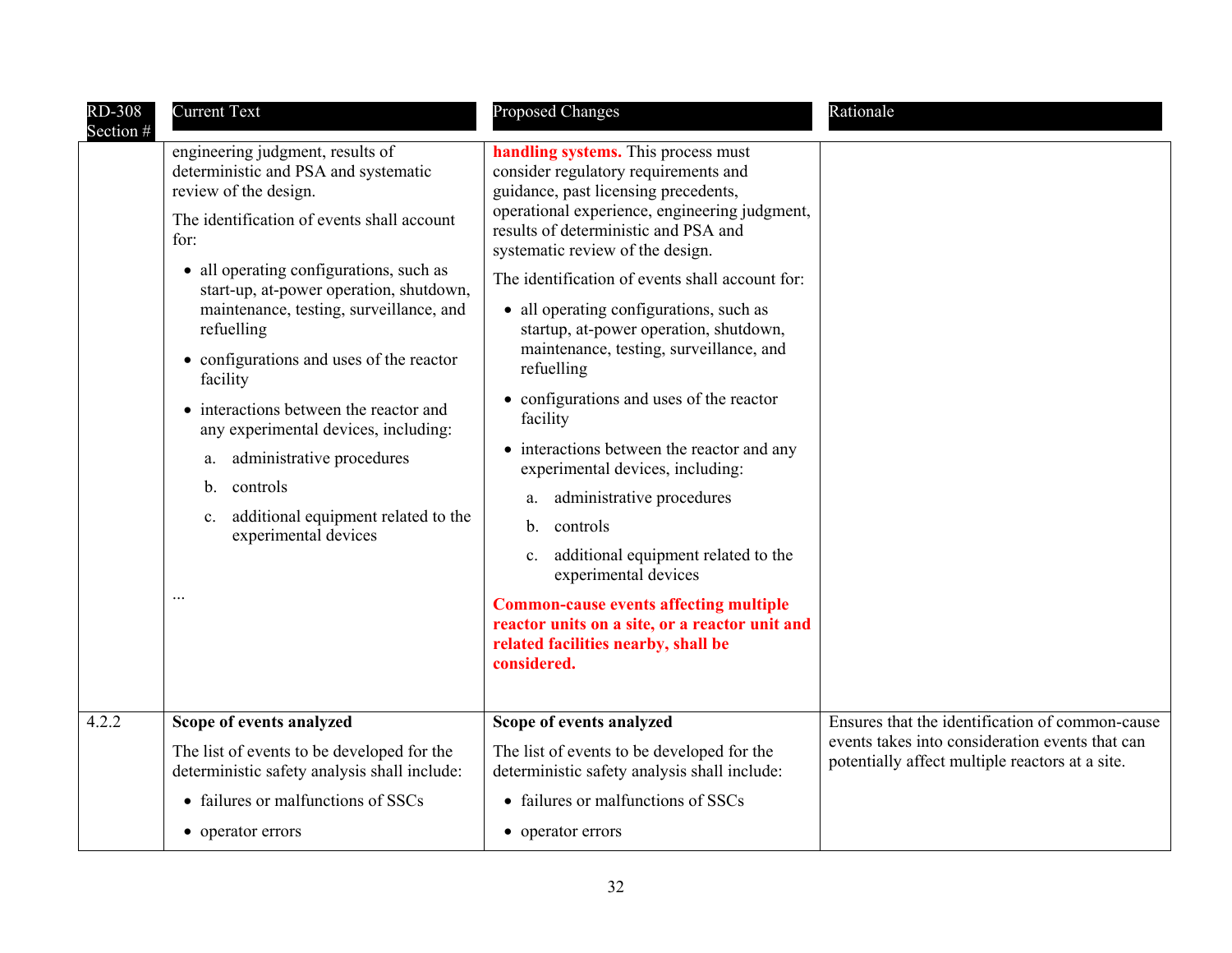| RD-308<br>Section # | <b>Current Text</b>                                                                                                                                                                                                                                                                                |                                                                                                                                                                                                                                                                                                                                                                                                       | Rationale                                                                                                                                  |
|---------------------|----------------------------------------------------------------------------------------------------------------------------------------------------------------------------------------------------------------------------------------------------------------------------------------------------|-------------------------------------------------------------------------------------------------------------------------------------------------------------------------------------------------------------------------------------------------------------------------------------------------------------------------------------------------------------------------------------------------------|--------------------------------------------------------------------------------------------------------------------------------------------|
|                     | • common-cause failures initiated by<br>internal and external events                                                                                                                                                                                                                               | • common-cause failures initiated by<br>internal and external events, <i>including</i><br>those affecting multiple reactor units<br>on a site.                                                                                                                                                                                                                                                        |                                                                                                                                            |
| 4.3                 | <b>Acceptance Criteria</b>                                                                                                                                                                                                                                                                         | <b>Acceptance Criteria</b>                                                                                                                                                                                                                                                                                                                                                                            | Ensures considerations of long term make-up                                                                                                |
|                     | 4.3.3 Beyond design basis accidents                                                                                                                                                                                                                                                                | 4.3.3 Beyond design basis accidents                                                                                                                                                                                                                                                                                                                                                                   | water and power supplies in the demonstration<br>of meeting safety analysis acceptance criteria.                                           |
| 4.3.3               | Safety analysis for <b>BDBAs</b> shall<br>demonstrate that:<br>• the reactor facility as designed is<br>capable of meeting the safety goals as<br>established in RD-367<br>• the accident management program is<br>capable of providing mitigation for<br><b>BDBAs</b> , to the extent practicable | (BDBA)<br>Safety analysis for BDBAs shall demonstrate<br>that:<br>• the reactor facility as designed is capable<br>of meeting the safety goals as established<br>in RD-367<br>• the accident management program is<br>capable of providing mitigation for<br>BDBAs, to the extent practicable, taking<br>into account the long-term availability<br>of cooling water, material and power<br>supplies. |                                                                                                                                            |
| 4.4.1               | Deterministic safety analysis method<br>The deterministic safety analysis method<br>shall include:                                                                                                                                                                                                 | Deterministic safety analysis method<br>The deterministic safety analysis method shall<br>include:                                                                                                                                                                                                                                                                                                    | Ensures that $(1)$ an event is continuously<br>analysed up to the cold, depressurized state, and<br>(2) cliff-edge margins are identified. |
|                     | • conducting the calculations, including<br>sensitivity cases, to predict the event<br>transient, starting from the initial steady<br>state up to the pre-defined end state                                                                                                                        | • conducting the calculations, including<br>performing sensitivity analysis and<br>identifying, where necessary, margins<br>to cliff-edge effects<br>• an event should be analyzed from its                                                                                                                                                                                                           |                                                                                                                                            |
|                     |                                                                                                                                                                                                                                                                                                    | initial steady state up to the pre-defined<br>stable state in the long-term                                                                                                                                                                                                                                                                                                                           |                                                                                                                                            |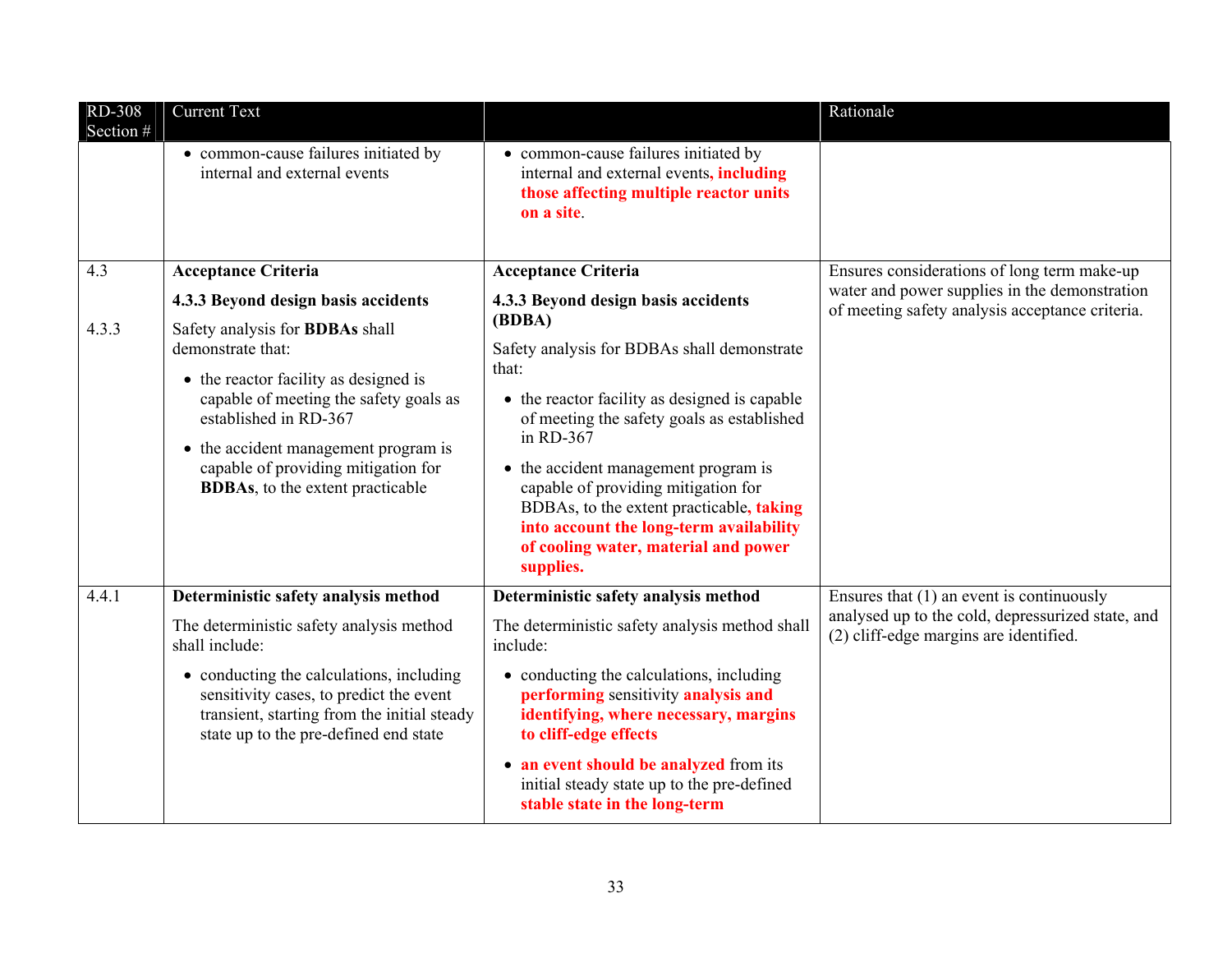| <b>RD-308</b><br>Section # | <b>Current Text</b>                                                                                                 | <b>Proposed Changes</b>                                                                                                                                                                                                                                                                                                    | Rationale                                                                                                                                          |
|----------------------------|---------------------------------------------------------------------------------------------------------------------|----------------------------------------------------------------------------------------------------------------------------------------------------------------------------------------------------------------------------------------------------------------------------------------------------------------------------|----------------------------------------------------------------------------------------------------------------------------------------------------|
| 4.4.2                      | Deterministic safety analysis assumptions                                                                           | Deterministic safety analysis assumptions                                                                                                                                                                                                                                                                                  | Emphasizes that safety analysis should account                                                                                                     |
|                            | The deterministic safety analysis for AOO<br>and DBA (conservative analysis for level 3<br>defence in depth) shall: | The deterministic safety analysis for AOO<br>and DBA (conservative analysis for level 3<br>defence in depth) shall:                                                                                                                                                                                                        | for the potential unavailability of equipment that<br>may be needed to maintain long-term stable<br>cooling of the reactor, following an accident. |
|                            | • account for the possibility of equipment<br>being taken out of service for<br>maintenance                         | • incorporate the key input modeling<br>parameter uncertainties, the key input<br>plant parameters measurement<br>uncertainties, and the measurement<br>uncertainties for the actuation of<br>mitigating systems; the uncertainties shall<br>be properly estimated, following best<br>national and international practices |                                                                                                                                                    |
|                            |                                                                                                                     | • apply the single-failure criterion to all<br>safety groups, and ensure that the safety<br>groups are environmentally qualified                                                                                                                                                                                           |                                                                                                                                                    |
|                            |                                                                                                                     | • use minimum allowable performance (as<br>established in the OLCs) for safety groups                                                                                                                                                                                                                                      |                                                                                                                                                    |
|                            |                                                                                                                     | • account for consequential failures that<br>may occur as a result of the initiating<br>event                                                                                                                                                                                                                              |                                                                                                                                                    |
|                            |                                                                                                                     | • credit the actions of process and control<br>systems only where the systems are<br>passive and environmentally qualified for<br>the accident conditions                                                                                                                                                                  |                                                                                                                                                    |
|                            |                                                                                                                     | • credit process systems only if they are<br>already running and are not affected by<br>the event                                                                                                                                                                                                                          |                                                                                                                                                    |
|                            |                                                                                                                     | • include the actions of process and control<br>systems when their actions may have a<br>detrimental effect on the consequences of<br>the analyzed accident                                                                                                                                                                |                                                                                                                                                    |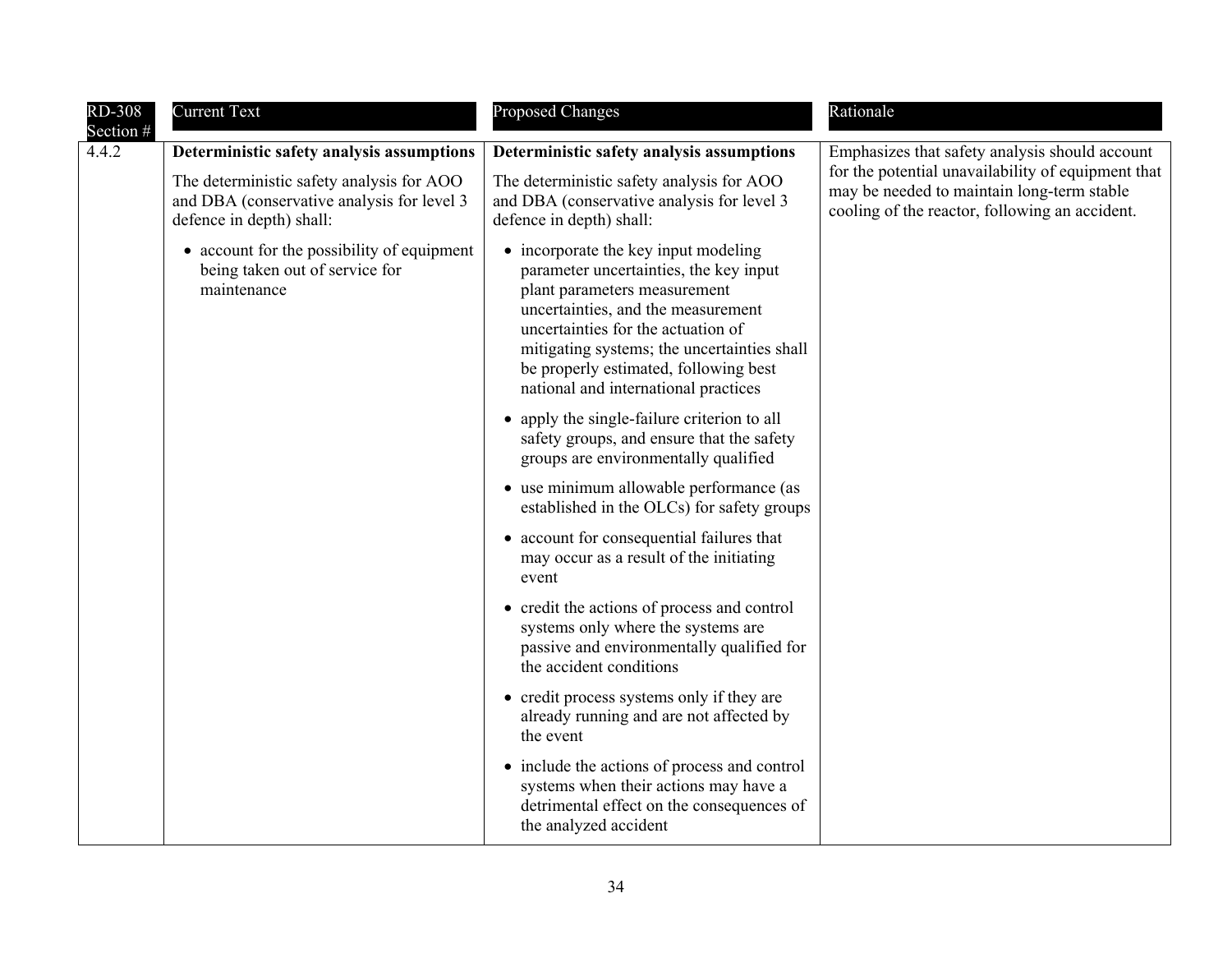| RD-308<br>Section # | <b>Current Text</b> | Proposed Changes                                                                                                                                                                                                                          | Rationale                                 |
|---------------------|---------------------|-------------------------------------------------------------------------------------------------------------------------------------------------------------------------------------------------------------------------------------------|-------------------------------------------|
|                     |                     | • consider the effects of aging on SSCs                                                                                                                                                                                                   |                                           |
|                     |                     | • account for the possibility of equipment<br>being taken out of service for<br>maintenance                                                                                                                                               |                                           |
|                     |                     | • account for the possibility of equipment<br>being rendered inoperable during a<br>prolonged period when it is required to<br>maintain the reactor at a stable state in<br>the long-term, following an accident                          |                                           |
|                     |                     | • credit operator actions only when there<br>are:                                                                                                                                                                                         |                                           |
|                     |                     | unambiguous indications of the need<br>a.<br>for such actions                                                                                                                                                                             |                                           |
|                     |                     | b. adequate procedures and operator<br>training for such actions                                                                                                                                                                          |                                           |
|                     |                     | c. sufficient time to perform the<br>credited actions                                                                                                                                                                                     |                                           |
|                     |                     | environmental conditions that do not<br>d.<br>prohibit such actions                                                                                                                                                                       |                                           |
| Glossary            | Glossary            | <b>Glossary</b>                                                                                                                                                                                                                           | New or modified definitions are provided. |
|                     |                     | cliff-edge effect                                                                                                                                                                                                                         |                                           |
|                     |                     | A large increase in the severity of<br>consequences caused by a small change of<br>conditions. Note: Cliff-edges can be caused<br>by changes in the characteristics of the<br>environment, the event or changes in the<br>plant response. |                                           |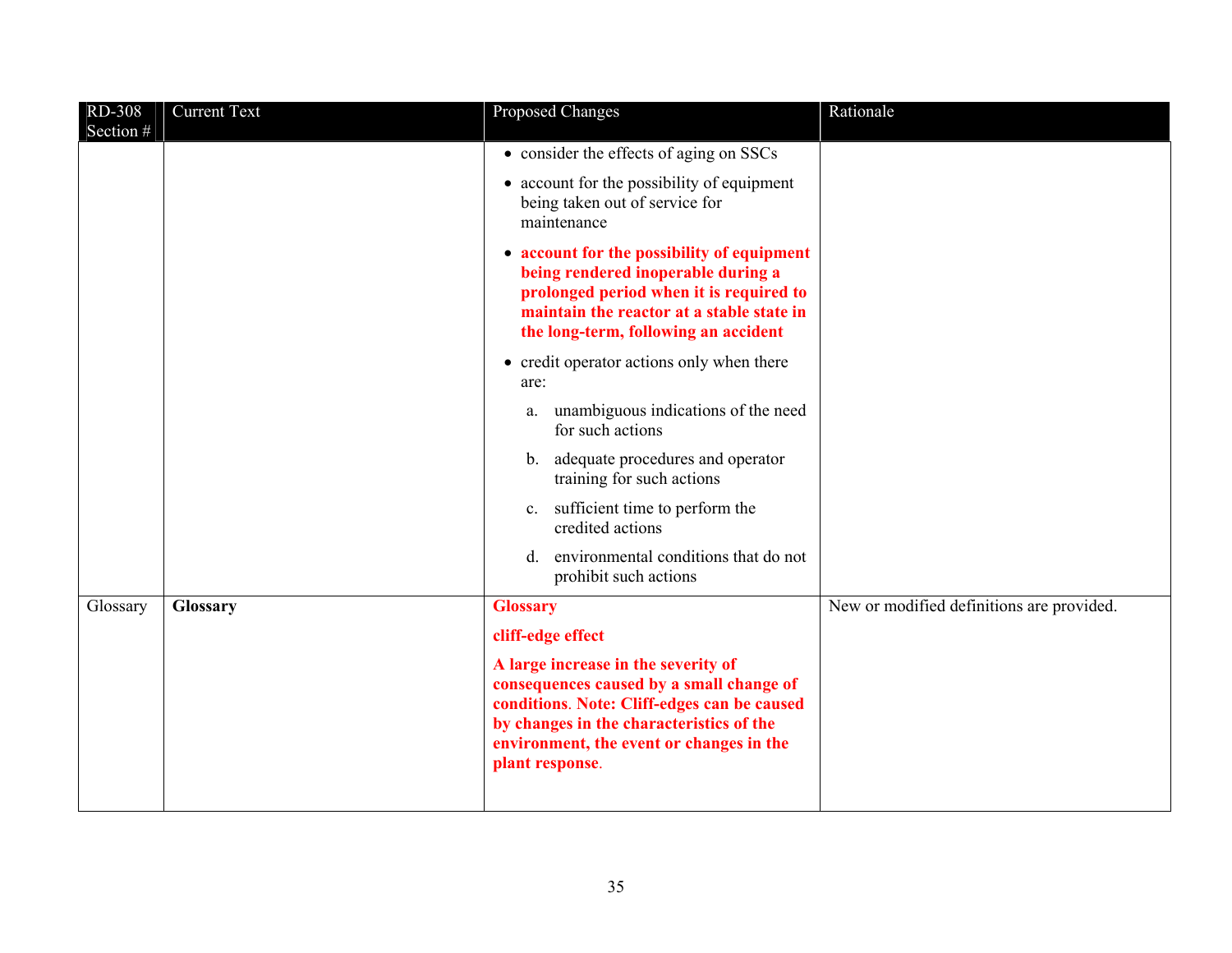#### <span id="page-35-0"></span>**Part E: RD-310,** *Safety Analysis for Nuclear Power Plants*

RD-310 sets out requirements for the development, implementation and maintenance of safety analysis for a NPP. RD-310 provides requirements for deterministic analysis, with an emphasis on design basis accidents. RD-310 was published in 2008. An accompanying guide, GD-310 is published. See the CNSC Web site.

The updated criteria in RD-310 now include:

- $\blacksquare$ analyses that include multi-unit accidents and events
- $\blacksquare$ assessments of potential "cliff-edges"[2](#page-35-1) and associated margins
- $\blacksquare$ analyses specifically designed to determine capacities of make-up water or reserve electricity in the event of multiple system failures

The new requirements ensure that these types of accidents and events are included in the analysis, and are not screened as having a frequency too low to be considered. It now also includes determination of "cliff-edges" and margins, in addition to demonstrating that safety goals are met.

Requirements and guidance are added to provide additional criteria for design basis accident and for beyond design basis accidents.

<span id="page-35-1"></span><sup>&</sup>lt;sup>2</sup> A cliff-edge effect is a large change in consequences caused by a small change of conditions. [See the newly updated definition below]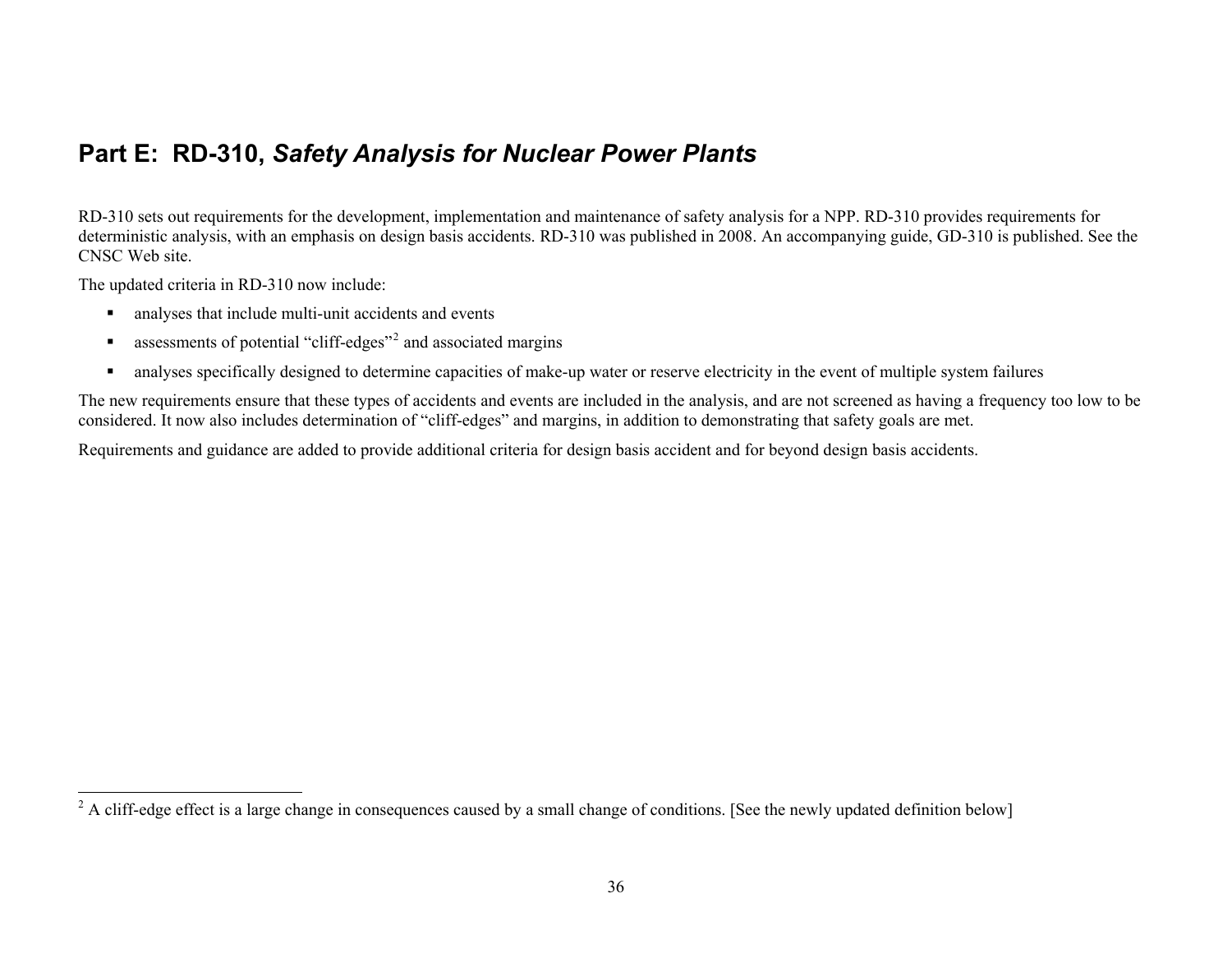| RD-310<br>Section # | <b>Current Text</b>                                                                                                                                                                                                                                                                                                                                                                                                                                                                                                                                                                                                                                                                                             | <b>Proposed Changes</b>                                                                                                                                                                                                                                                                                                                                                                                                                                                                                                                                                                                                                                                                                                                                                       | Rationale                                                                                                                                                                                                                                                                                   |
|---------------------|-----------------------------------------------------------------------------------------------------------------------------------------------------------------------------------------------------------------------------------------------------------------------------------------------------------------------------------------------------------------------------------------------------------------------------------------------------------------------------------------------------------------------------------------------------------------------------------------------------------------------------------------------------------------------------------------------------------------|-------------------------------------------------------------------------------------------------------------------------------------------------------------------------------------------------------------------------------------------------------------------------------------------------------------------------------------------------------------------------------------------------------------------------------------------------------------------------------------------------------------------------------------------------------------------------------------------------------------------------------------------------------------------------------------------------------------------------------------------------------------------------------|---------------------------------------------------------------------------------------------------------------------------------------------------------------------------------------------------------------------------------------------------------------------------------------------|
| Preface             | <b>Preface</b><br>This regulatory document was developed<br>pursuant to the requirements and<br>obligations set forth in the General<br><b>Nuclear Safety and Control Regulations</b><br>and in the Class I Nuclear Facilities<br>Regulations, where a safety analysis<br>report demonstrating the safety of the<br>nuclear facility must be submitted to the<br>Canadian Nuclear Safety Commission<br>$(CNSC)$ .<br>This document identifies high-level<br>regulatory information for a nuclear<br>power plant licence applicant's                                                                                                                                                                             | Preface<br>This regulatory document was developed<br>pursuant to the requirements and obligations<br>set forth in the General Nuclear Safety and<br>Control Regulations and in the Class I<br>Nuclear Facilities Regulations, where a safety<br>analysis report demonstrating the safety of the<br>nuclear facility must be submitted to the<br>Canadian Nuclear Safety Commission<br>(CNSC).<br>When published, this document will<br>amend/supercede RD-310, Safety Analysis<br>for Nuclear Power Plants. This document<br>has been amended to clarify or add criteria                                                                                                                                                                                                      | To provide the administrative history of the<br>amended document, the legal basis, and an<br>explanation of the mandatory language in<br>regulatory and guidance documents. The<br>rationale for the amendment, as related to<br>the CNSC Fukushima Task Force Report, is<br>also provided. |
|                     | preparation and presentation of a safety<br>analysis. The information required<br>adheres to high standards and is consistent<br>with modern national and international<br>practices addressing issues and elements<br>that control and enhance nuclear safety. In<br>particular, it establishes a more modern<br>risk-informed approach to the<br>categorization of accidents, one that<br>considers a full spectrum of possible<br>events including the events of greatest<br>consequence to the public.<br>The CNSC expects proponents and<br>applicants for new reactor licences to<br>immediately apply this regulatory<br>document in new-build submissions. In<br>the context of existing reactors, CNSC | reflecting lessons learned from the<br><b>Fukushima nuclear event of March 2011.</b><br>The amendments were made to address<br>findings from INFO-0824, CNSC<br><b>Fukushima Task Force Report, as</b><br>applicable to RD-310.<br>This document identifies high-level regulatory<br>information for a licence applicant's<br>preparation and presentation of a safety<br>analysis. The information required adheres to<br>high standards and is consistent with modern<br>national and international practices addressing<br>issues and elements that control and enhance<br>nuclear safety. In particular, it establishes a<br>more modern risk-informed approach to the<br>categorization of accidents, one that considers<br>a full spectrum of possible events including |                                                                                                                                                                                                                                                                                             |

# <span id="page-36-0"></span>*Table E. RD-310 Proposed Amendments and Rationale*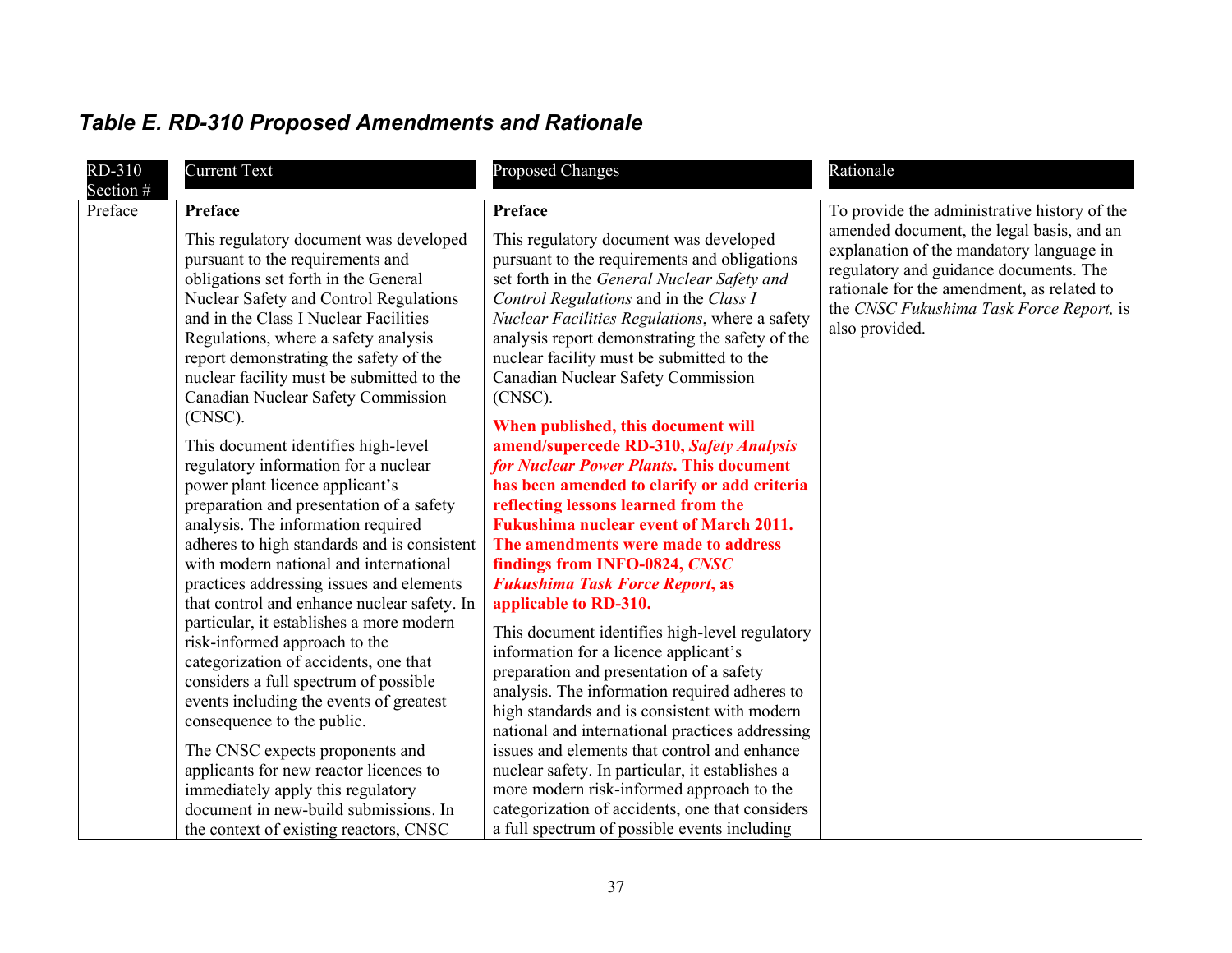| RD-310<br>Section # | <b>Current Text</b>                                                                                                        | <b>Proposed Changes</b>                                                                                                                                                                                                                                                                                                                                                                                                                                                                                                                                                                                                           | Rationale |
|---------------------|----------------------------------------------------------------------------------------------------------------------------|-----------------------------------------------------------------------------------------------------------------------------------------------------------------------------------------------------------------------------------------------------------------------------------------------------------------------------------------------------------------------------------------------------------------------------------------------------------------------------------------------------------------------------------------------------------------------------------------------------------------------------------|-----------|
|                     | expects the licensees to apply this<br>document, in a graduated manner, to all<br>relevant programs in future submissions. | the events of greatest consequence to the<br>public.<br>The CNSC expects proponents and applicants<br>for new facility licences to immediately apply<br>this regulatory document in new-build<br>submissions. In the context of existing<br>facilities, CNSC expects the licensees to apply<br>this document, in a graduated manner, to all<br>relevant programs in future submissions.<br>This document may be used as part of the<br>licensing basis for nuclear facilities and<br>regulated activities, including when<br>referenced in a licence, either directly or<br>indirectly (through licensee reference<br>documents). |           |
|                     |                                                                                                                            | The licensing basis sets the boundary<br>conditions for acceptable performance at a<br>regulated facility or activity, and thus<br>establishes the basis for the CNSC's<br>compliance program in respect of that<br>regulated facility or activity.                                                                                                                                                                                                                                                                                                                                                                               |           |
|                     |                                                                                                                            | The licensing basis for a regulated facility or<br>activity is a set of requirements and<br>documents comprising:                                                                                                                                                                                                                                                                                                                                                                                                                                                                                                                 |           |
|                     |                                                                                                                            | (i) the regulatory requirements set out in the<br>applicable laws and regulations                                                                                                                                                                                                                                                                                                                                                                                                                                                                                                                                                 |           |
|                     |                                                                                                                            | (ii) the conditions and the safety and control<br>measures described in the facility's or<br>activity's licence, along with the documents<br>directly referenced in that licence                                                                                                                                                                                                                                                                                                                                                                                                                                                  |           |
|                     |                                                                                                                            | (iii) the safety and control measures described                                                                                                                                                                                                                                                                                                                                                                                                                                                                                                                                                                                   |           |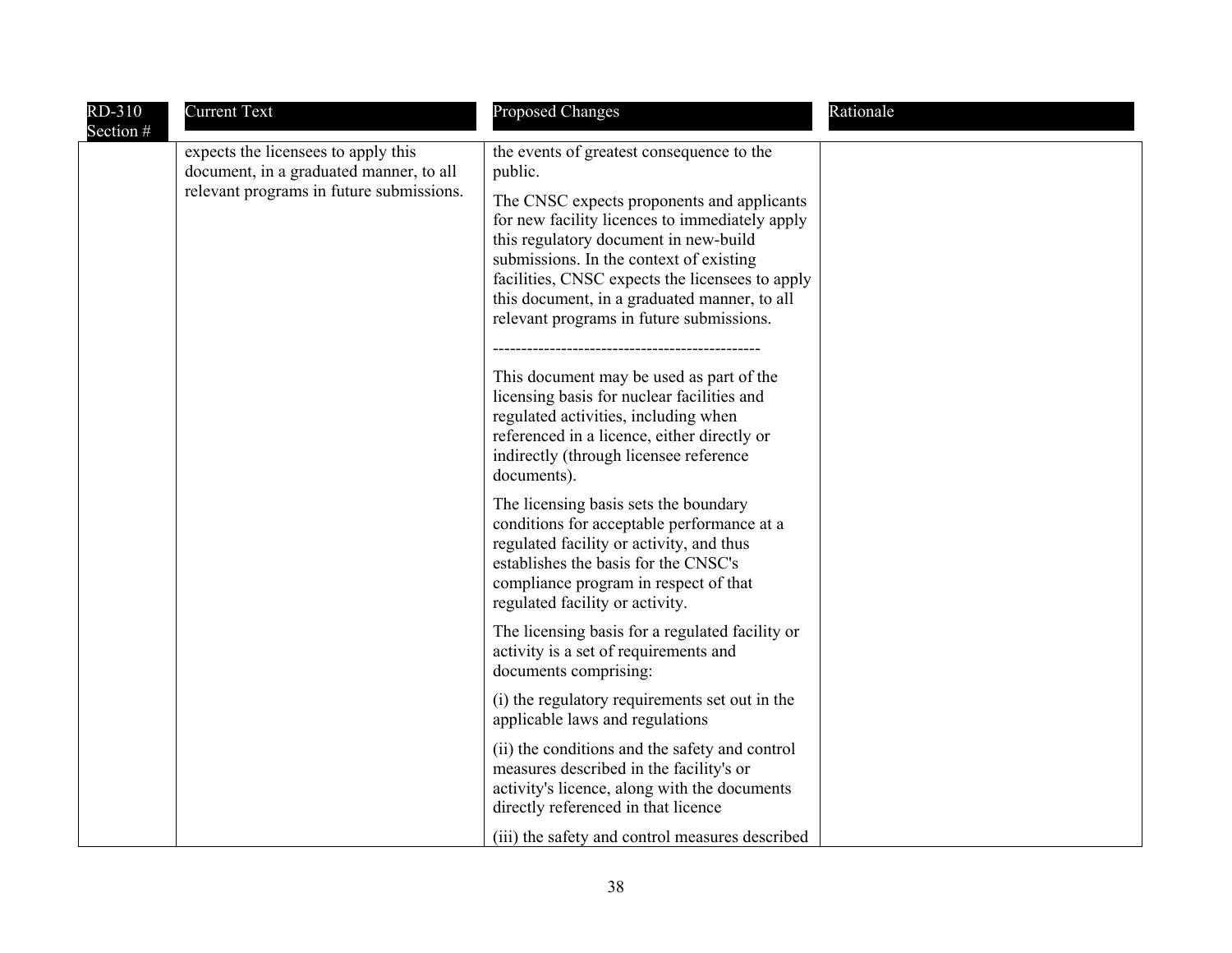| RD-310<br>Section # | <b>Current Text</b>                                                                                                                                                                                                                                                                                                                                                                                                                                                                                                | <b>Proposed Changes</b>                                                                                                                                                                                                                                                                                                                                                                                                                                                                                                                                                                                        | Rationale                                                                                                                                                                                                                                                                                                                                             |
|---------------------|--------------------------------------------------------------------------------------------------------------------------------------------------------------------------------------------------------------------------------------------------------------------------------------------------------------------------------------------------------------------------------------------------------------------------------------------------------------------------------------------------------------------|----------------------------------------------------------------------------------------------------------------------------------------------------------------------------------------------------------------------------------------------------------------------------------------------------------------------------------------------------------------------------------------------------------------------------------------------------------------------------------------------------------------------------------------------------------------------------------------------------------------|-------------------------------------------------------------------------------------------------------------------------------------------------------------------------------------------------------------------------------------------------------------------------------------------------------------------------------------------------------|
|                     |                                                                                                                                                                                                                                                                                                                                                                                                                                                                                                                    | in the licence application, and the documents<br>needed to support that licence application                                                                                                                                                                                                                                                                                                                                                                                                                                                                                                                    |                                                                                                                                                                                                                                                                                                                                                       |
|                     |                                                                                                                                                                                                                                                                                                                                                                                                                                                                                                                    | In this document, "shall" is used to express a<br>requirement $-$ i.e., a provision that a licensee<br>or licence applicant is obliged to satisfy, in<br>order to comply with the requirements of this<br>regulatory document. "Should" is used to<br>express guidance, or that which is advised.<br>"May" is used to express an option, or that<br>which is permissible within the limits of this<br>regulatory document. "Can" is used to express<br>possibility or capability.<br>Nothing contained in this document is to be                                                                               |                                                                                                                                                                                                                                                                                                                                                       |
|                     |                                                                                                                                                                                                                                                                                                                                                                                                                                                                                                                    | construed as relieving any licensee from any<br>other pertinent requirements. It is the<br>licensee's responsibility to identify and<br>comply with all applicable regulations and<br>licence conditions.                                                                                                                                                                                                                                                                                                                                                                                                      |                                                                                                                                                                                                                                                                                                                                                       |
| 5.2.1               | <b>Identifying Events</b>                                                                                                                                                                                                                                                                                                                                                                                                                                                                                          | <b>Identifying Events</b>                                                                                                                                                                                                                                                                                                                                                                                                                                                                                                                                                                                      | Changes are made to:                                                                                                                                                                                                                                                                                                                                  |
|                     | The licensee shall use a systematic<br>process to identify events, event<br>sequences, and event combinations<br>("events" hereafter in this document) that<br>can potentially challenge the safety or<br>control functions of the NPP. This<br>process shall be based on regulatory<br>requirements and guidance, past licensing<br>precedents, operational experience,<br>engineering judgment, results of<br>deterministic and probabilistic<br>assessments, and any other systematic<br>reviews of the design. | The licensee shall use a systematic process to<br>identify events, event sequences, and event<br>combinations ("events" hereafter in this<br>document) that can potentially challenge the<br>safety or control functions of the NPP. The<br>licensee shall also identify events that may<br>potentially lead to fission product releases,<br>including those related to irradiated fuel<br>pools and fuel handling systems. This<br>process shall be based on regulatory<br>requirements and guidance, past licensing<br>precedents, operational experience,<br>engineering judgment, results of deterministic | 1) clarify that any events potentially leading<br>to fission product releases, even occurring<br>outside the reactor, should be identified in<br>order to be considered for safety analysis<br>2) extend the scope of analysis to include<br>considerations of events that can potentially<br>affect multiple reactors in a multiple unit<br>station. |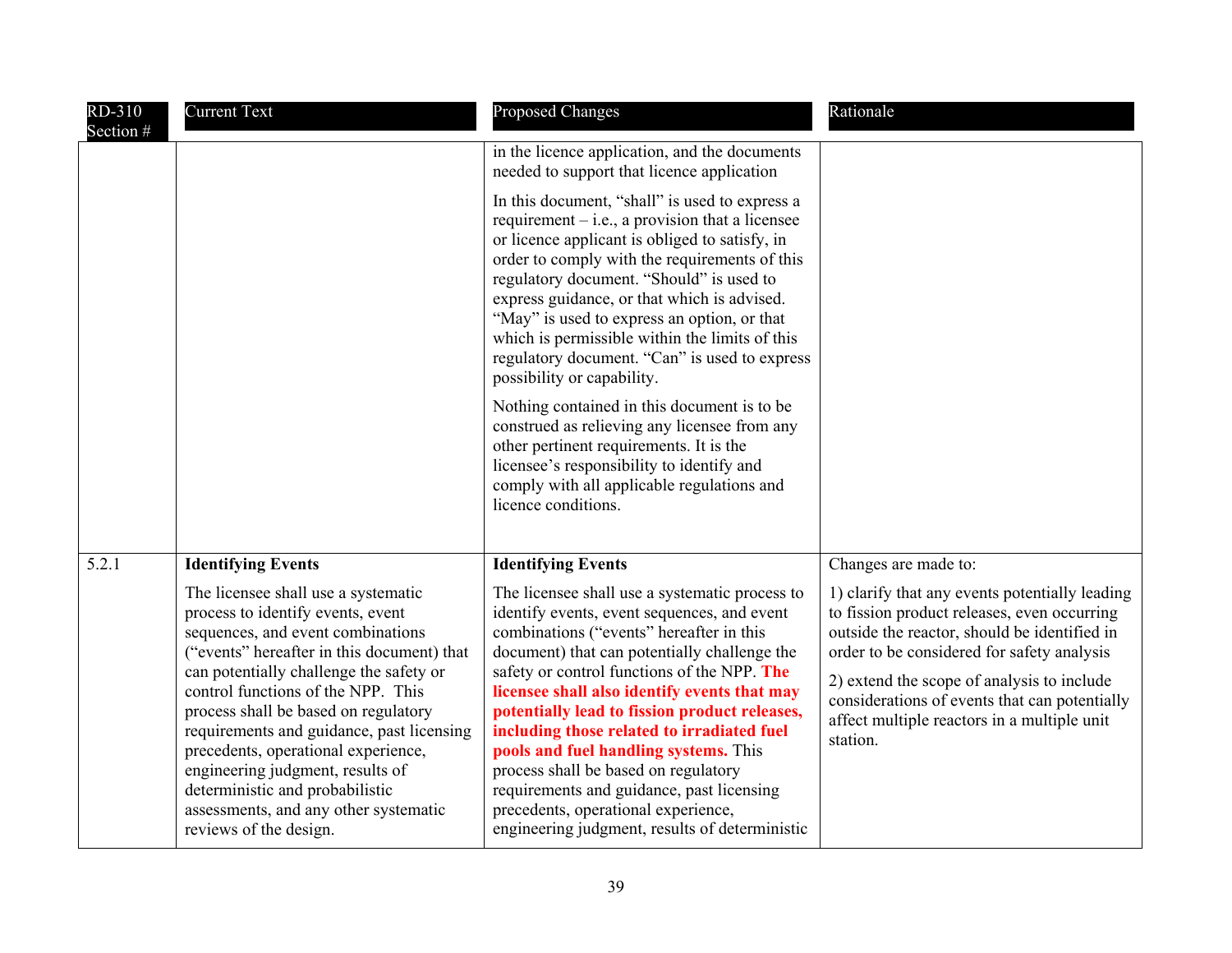| RD-310<br>Section # | <b>Current Text</b>                                                                                                                         | Proposed Changes                                                                                                                                                                                                                                                                                                                                                               | Rationale                                                                                                   |
|---------------------|---------------------------------------------------------------------------------------------------------------------------------------------|--------------------------------------------------------------------------------------------------------------------------------------------------------------------------------------------------------------------------------------------------------------------------------------------------------------------------------------------------------------------------------|-------------------------------------------------------------------------------------------------------------|
|                     | The identification of events shall account<br>for all operating modes, and the list of                                                      | and probabilistic assessments, and any other<br>systematic reviews of the design.                                                                                                                                                                                                                                                                                              |                                                                                                             |
|                     | identified events shall be reviewed for<br>completeness during the design and<br>analysis process and modified as<br>necessary.<br>$\cdots$ | The identification of events shall account for<br>all operating modes, including low power<br>operation and shutdown modes. Common-<br>cause events affecting multiple reactor<br>units on a site shall be considered. The list<br>of identified events shall be reviewed for<br>completeness during the design and analysis<br>process and modified as necessary.<br>$\cdots$ |                                                                                                             |
| 5.2.2               | 5.2.2 Scope of Events                                                                                                                       | 5.2.2 Scope of Events                                                                                                                                                                                                                                                                                                                                                          | Ensures that the identification of common-                                                                  |
|                     | The list of events identified for the safety<br>analysis shall include all credible:                                                        | The list of events identified for the safety<br>analysis shall include all credible:                                                                                                                                                                                                                                                                                           | cause events takes into consideration events<br>that can potentially affect multiple reactors<br>at a site. |
|                     | 1. Component and system failures or<br>malfunctions;                                                                                        | 1. component and system failures or<br>malfunctions                                                                                                                                                                                                                                                                                                                            |                                                                                                             |
|                     | 2. Operator errors; and                                                                                                                     | 2. operator errors                                                                                                                                                                                                                                                                                                                                                             |                                                                                                             |
|                     | 3. Common-cause internally and<br>externally initiated events.                                                                              | 3. common-cause internally and externally<br>initiated events, including those affecting<br>multiple reactor units on a site                                                                                                                                                                                                                                                   |                                                                                                             |
| 5.3.3               | <b>Acceptance Criteria</b>                                                                                                                  | <b>Acceptance Criteria</b>                                                                                                                                                                                                                                                                                                                                                     | Ensures considerations of long term make-                                                                   |
|                     | 5.3.3 Beyond Design Basis Accidents                                                                                                         | 5.3.3 Beyond Design Basis Accidents                                                                                                                                                                                                                                                                                                                                            | up water and power supplies in the<br>demonstration of meeting safety analysis                              |
|                     | Analysis for BDBAs shall be performed<br>as part of the safety assessment to<br>demonstrate that:                                           | Analysis for BDBAs shall be performed as<br>part of the safety assessment to demonstrate<br>that:                                                                                                                                                                                                                                                                              | acceptance criteria.                                                                                        |
|                     | 1. The nuclear power plant as designed<br>can meet the established safety goals; and                                                        | 1. The nuclear power plant, as designed, can<br>meet the established safety goals.                                                                                                                                                                                                                                                                                             |                                                                                                             |
|                     | 2. The accident management program and                                                                                                      | 2. The accident management program and                                                                                                                                                                                                                                                                                                                                         |                                                                                                             |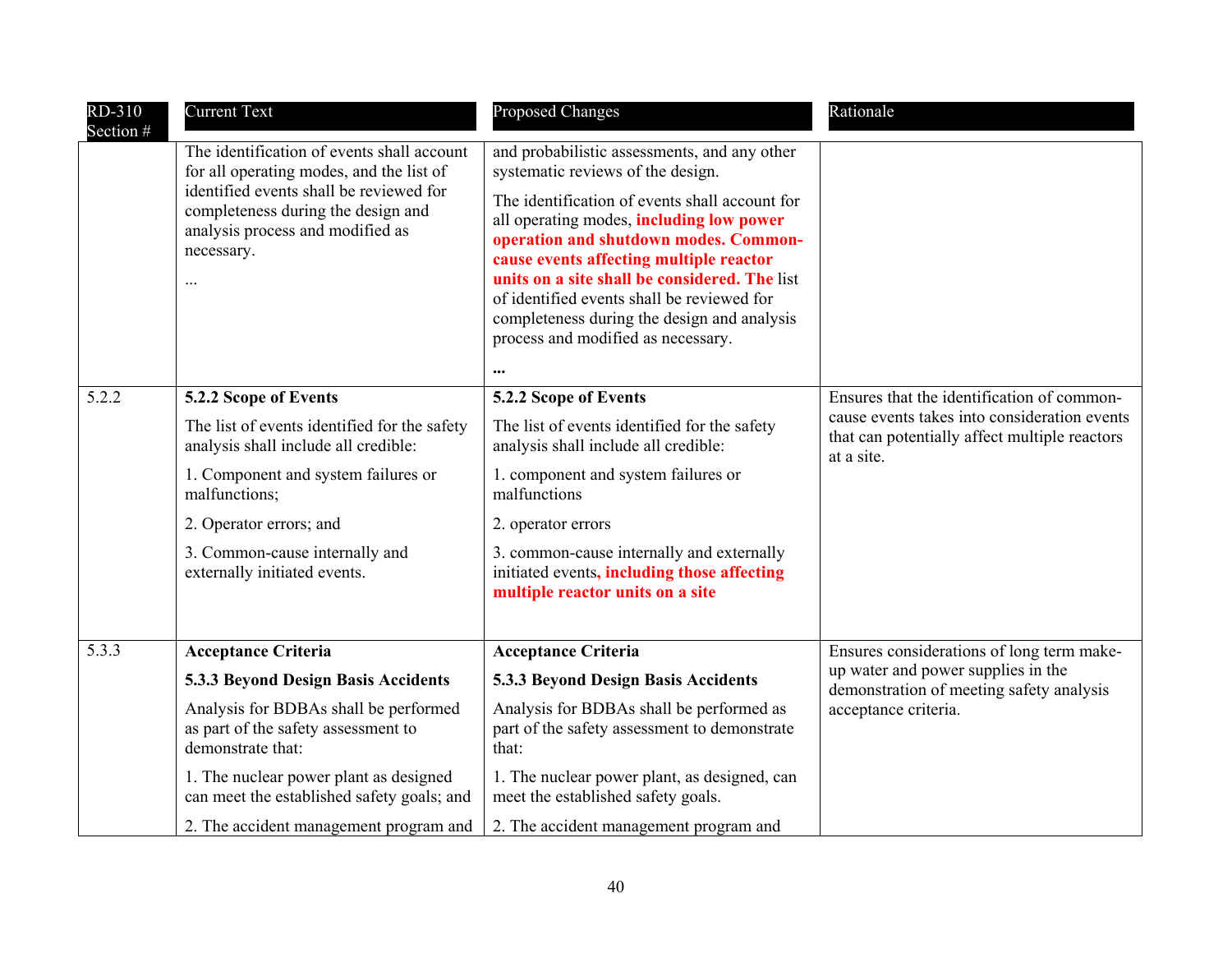| RD-310<br>Section # | <b>Current Text</b>                                                                                                                                                                                                                           | Proposed Changes                                                                                                                                                                                                                                                                                                                           | Rationale                                                                                                                                                                                                                                                                                                                                                                                                                                                                                                                                                                                                                                                                                                                                                                                                                                                                                                                     |
|---------------------|-----------------------------------------------------------------------------------------------------------------------------------------------------------------------------------------------------------------------------------------------|--------------------------------------------------------------------------------------------------------------------------------------------------------------------------------------------------------------------------------------------------------------------------------------------------------------------------------------------|-------------------------------------------------------------------------------------------------------------------------------------------------------------------------------------------------------------------------------------------------------------------------------------------------------------------------------------------------------------------------------------------------------------------------------------------------------------------------------------------------------------------------------------------------------------------------------------------------------------------------------------------------------------------------------------------------------------------------------------------------------------------------------------------------------------------------------------------------------------------------------------------------------------------------------|
|                     | design provisions, put in place to handle<br>the accident management needs, are<br>effective.                                                                                                                                                 | design provisions, put in place to handle the<br>accident management needs, are effective,<br>taking into account the long-term<br>availability of cooling water, material and<br>power supplies.                                                                                                                                          |                                                                                                                                                                                                                                                                                                                                                                                                                                                                                                                                                                                                                                                                                                                                                                                                                                                                                                                               |
| 5.4.2               | <b>Analysis Method</b>                                                                                                                                                                                                                        | <b>Analysis Method</b>                                                                                                                                                                                                                                                                                                                     | Ensures that $(1)$ an event is continuously                                                                                                                                                                                                                                                                                                                                                                                                                                                                                                                                                                                                                                                                                                                                                                                                                                                                                   |
|                     | The analysis method shall include the<br>following elements:<br><br>6. Conducting calculations, including<br>sensitivity cases, to predict the event<br>transient, starting from the initial steady<br>state up to the pre-defined end-state; | The analysis method shall include the<br>following elements:<br>6. Conducting calculations, including<br>performing sensitivity analysis and<br>identifying, where necessary, margins to<br>cliff-edge effects.<br>7. An event should be analyzed from its<br>initial steady state up to the pre-defined stable<br>state in the long-term; | analysed up to the cold, depressurized state,<br>and (2) cliff-edge margins are identified.<br>The changes are at high-level, in line with<br>RD-310, which provides only high-level<br>requirements. Further guidance on long-<br>term analysis can be found in accompanying<br>document GD-310, as follows:<br>5.4.2.6 Conducting calculations<br>The duration of the transients considered in<br>the analysis should be sufficient to<br>determine the event consequences.<br>Therefore, the calculations for plant<br>transients are extended beyond the point<br>where the NPP has been brought to<br>shutdown and stable core cooling, as<br>established by some identified means (i.e.,<br>to the point where a long-term, stable state<br>has been reached and is expected to remain<br>as long as required). The analysis should<br>take into account the capacity and<br>limitations of long-term make-up water and |
|                     |                                                                                                                                                                                                                                               |                                                                                                                                                                                                                                                                                                                                            | electrical power supplies.                                                                                                                                                                                                                                                                                                                                                                                                                                                                                                                                                                                                                                                                                                                                                                                                                                                                                                    |
| 5.4.4               | <b>Analysis Assumptions</b>                                                                                                                                                                                                                   | <b>Analysis Assumptions</b>                                                                                                                                                                                                                                                                                                                | Emphasizes that safety analysis should<br>account for the potential unavailability of                                                                                                                                                                                                                                                                                                                                                                                                                                                                                                                                                                                                                                                                                                                                                                                                                                         |
|                     | Assumptions made to simplify the<br>analysis, as well as assumptions                                                                                                                                                                          | Assumptions made to simplify the analysis, as<br>well as assumptions concerning the operating                                                                                                                                                                                                                                              | equipment that may be needed to maintain<br>long-term stable cooling of the reactor,                                                                                                                                                                                                                                                                                                                                                                                                                                                                                                                                                                                                                                                                                                                                                                                                                                          |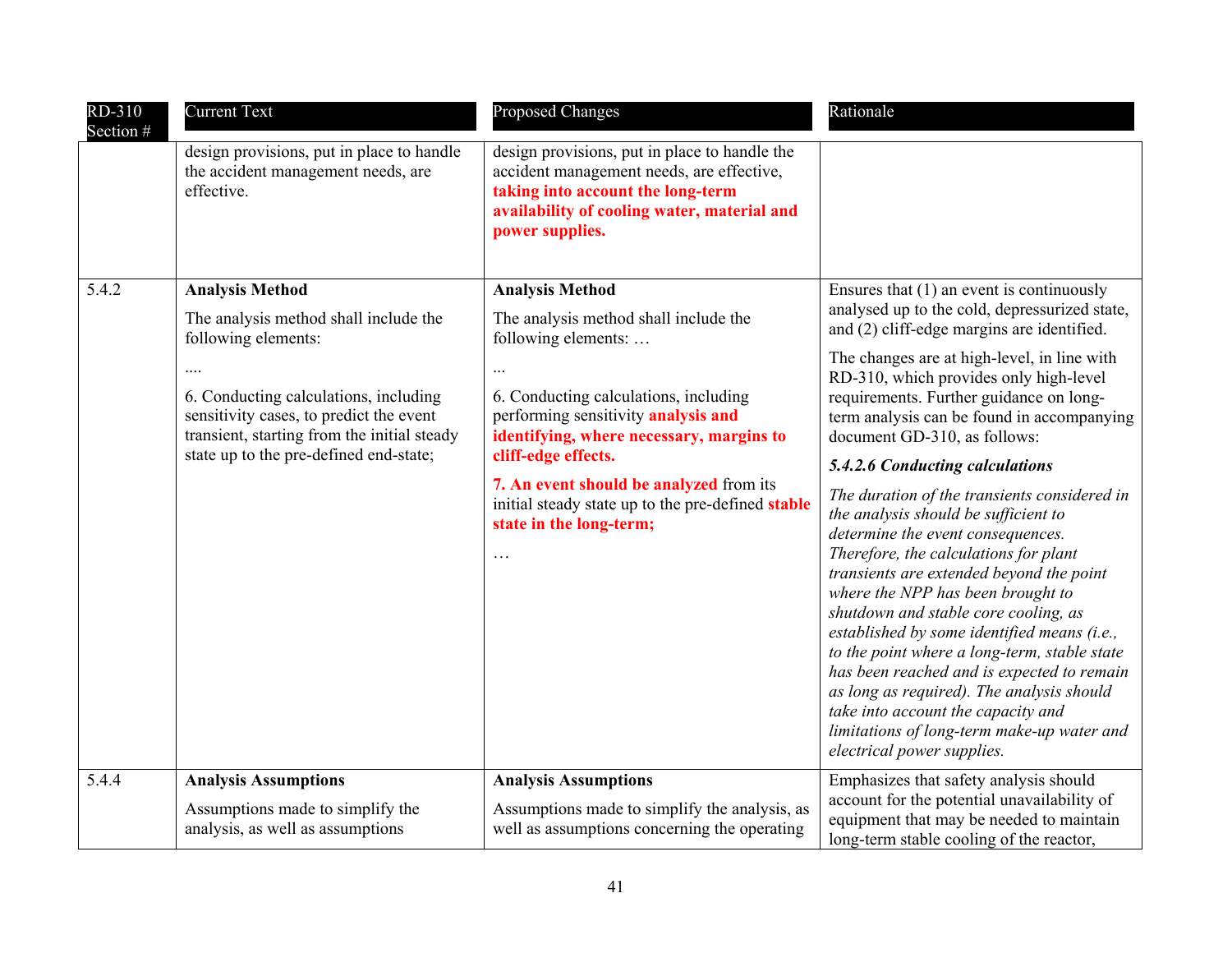| RD-310<br>Section # | <b>Current Text</b>                                                                                                                                                                                                                                                                                                                                                                                                                                  | Proposed Changes                                                                                                                                                                                                                                                                                                                                                                                                                                                                                                                                                                   | Rationale              |
|---------------------|------------------------------------------------------------------------------------------------------------------------------------------------------------------------------------------------------------------------------------------------------------------------------------------------------------------------------------------------------------------------------------------------------------------------------------------------------|------------------------------------------------------------------------------------------------------------------------------------------------------------------------------------------------------------------------------------------------------------------------------------------------------------------------------------------------------------------------------------------------------------------------------------------------------------------------------------------------------------------------------------------------------------------------------------|------------------------|
|                     | concerning the operating mode of the<br>nuclear power plant, the availability and<br>performance of the systems, and operator<br>actions, shall be identified and justified.                                                                                                                                                                                                                                                                         | mode of the nuclear power plant, the<br>availability and performance of the systems,<br>and operator actions, shall be identified and<br>justified.                                                                                                                                                                                                                                                                                                                                                                                                                                | following an accident. |
|                     | The analysis of AOO and DBA shall:                                                                                                                                                                                                                                                                                                                                                                                                                   | The analysis of AOO and DBA shall:                                                                                                                                                                                                                                                                                                                                                                                                                                                                                                                                                 |                        |
|                     | 1. Apply the single-failure criterion to all<br>safety systems and their support systems;                                                                                                                                                                                                                                                                                                                                                            | 1. apply the single-failure criterion to all<br>safety systems and their support systems                                                                                                                                                                                                                                                                                                                                                                                                                                                                                           |                        |
|                     | 2. Account for consequential failures that<br>may occur as a result of the initiating                                                                                                                                                                                                                                                                                                                                                                | 2. account for consequential failures that may<br>occur as a result of the initiating event                                                                                                                                                                                                                                                                                                                                                                                                                                                                                        |                        |
|                     | event;<br>3. Credit actions of systems only when the<br>systems are qualified for the accident<br>conditions, or when their actions could<br>have a detrimental effect on the<br>consequences of the analyzed accident;<br>4. Account for the possibility of the<br>equipment being taken out of service for<br>maintenance; and<br>5. Credit operator actions only when there<br>are<br>a) unambiguous indications of the need<br>for such actions, | 3. credit actions of systems only when the<br>systems are qualified for the accident<br>conditions, or when their actions could have a<br>detrimental effect on the consequences of the<br>analyzed accident<br>4. account for the possibility of the equipment<br>being taken out of service for maintenance<br>5. account for the possibility of the<br>equipment being rendered inoperable<br>during a prolonged period required to<br>maintain the plant in a stable, cold and<br>depressurized state, following an accident<br>6. credit operator actions only when there are |                        |
|                     | b) adequate procedures and sufficient<br>time to perform the required actions, and                                                                                                                                                                                                                                                                                                                                                                   | a) unambiguous indications of the need for<br>such actions                                                                                                                                                                                                                                                                                                                                                                                                                                                                                                                         |                        |
|                     | c) environmental conditions that do not<br>prohibit such actions.                                                                                                                                                                                                                                                                                                                                                                                    | b) adequate procedures and sufficient time to<br>perform the required actions                                                                                                                                                                                                                                                                                                                                                                                                                                                                                                      |                        |
|                     |                                                                                                                                                                                                                                                                                                                                                                                                                                                      | c) environmental conditions that do not<br>prohibit such actions                                                                                                                                                                                                                                                                                                                                                                                                                                                                                                                   |                        |
|                     |                                                                                                                                                                                                                                                                                                                                                                                                                                                      |                                                                                                                                                                                                                                                                                                                                                                                                                                                                                                                                                                                    |                        |